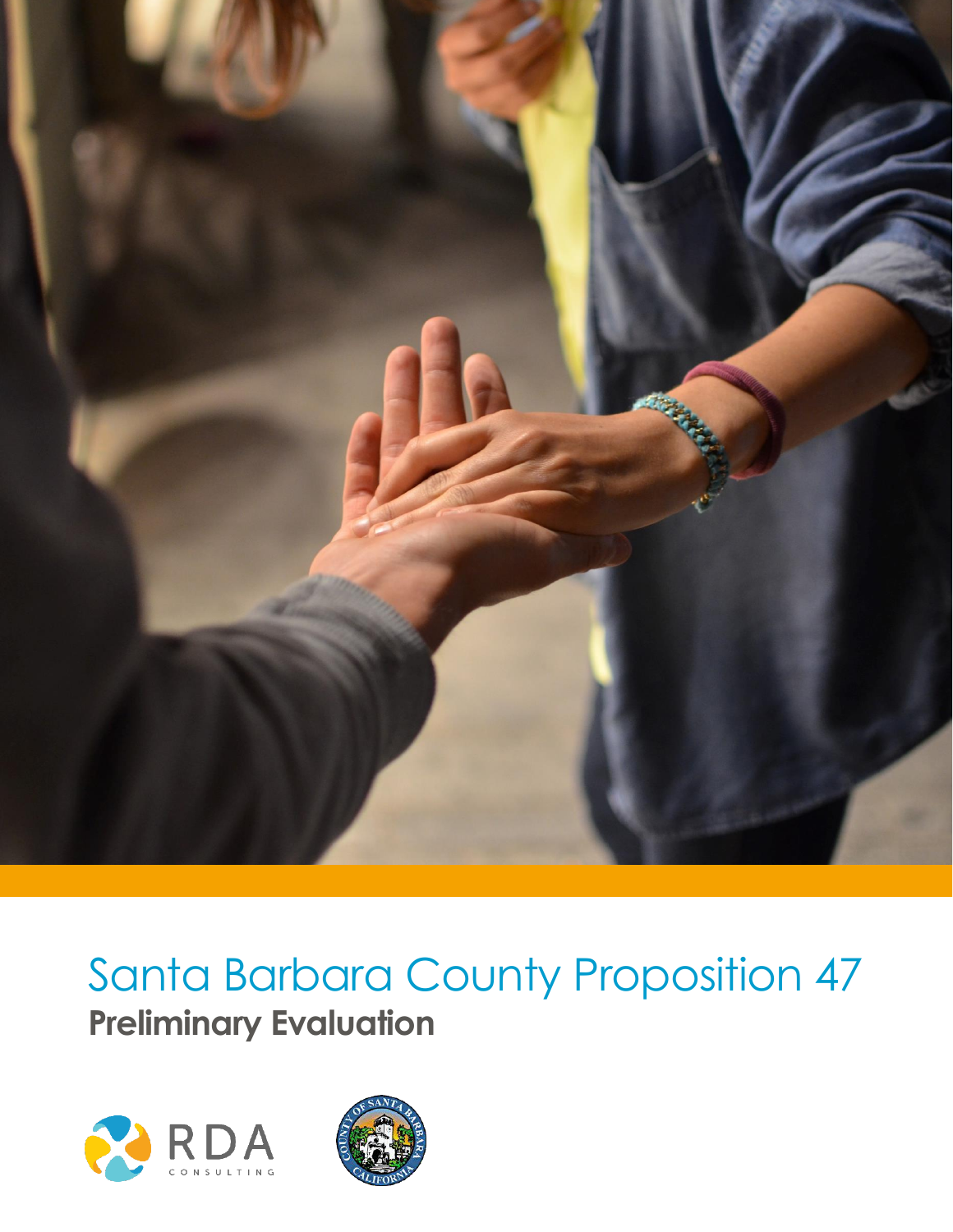# Santa Barbara County Proposition 47 Preliminary Evaluation

Nicole Liner-Jigamian Emma Schifsky Debbie Mayer

This report was developed by Resource Development Associates under contract with Santa Barbara County Department of Behavioral Wellness.

Resource Development Associates, 2021



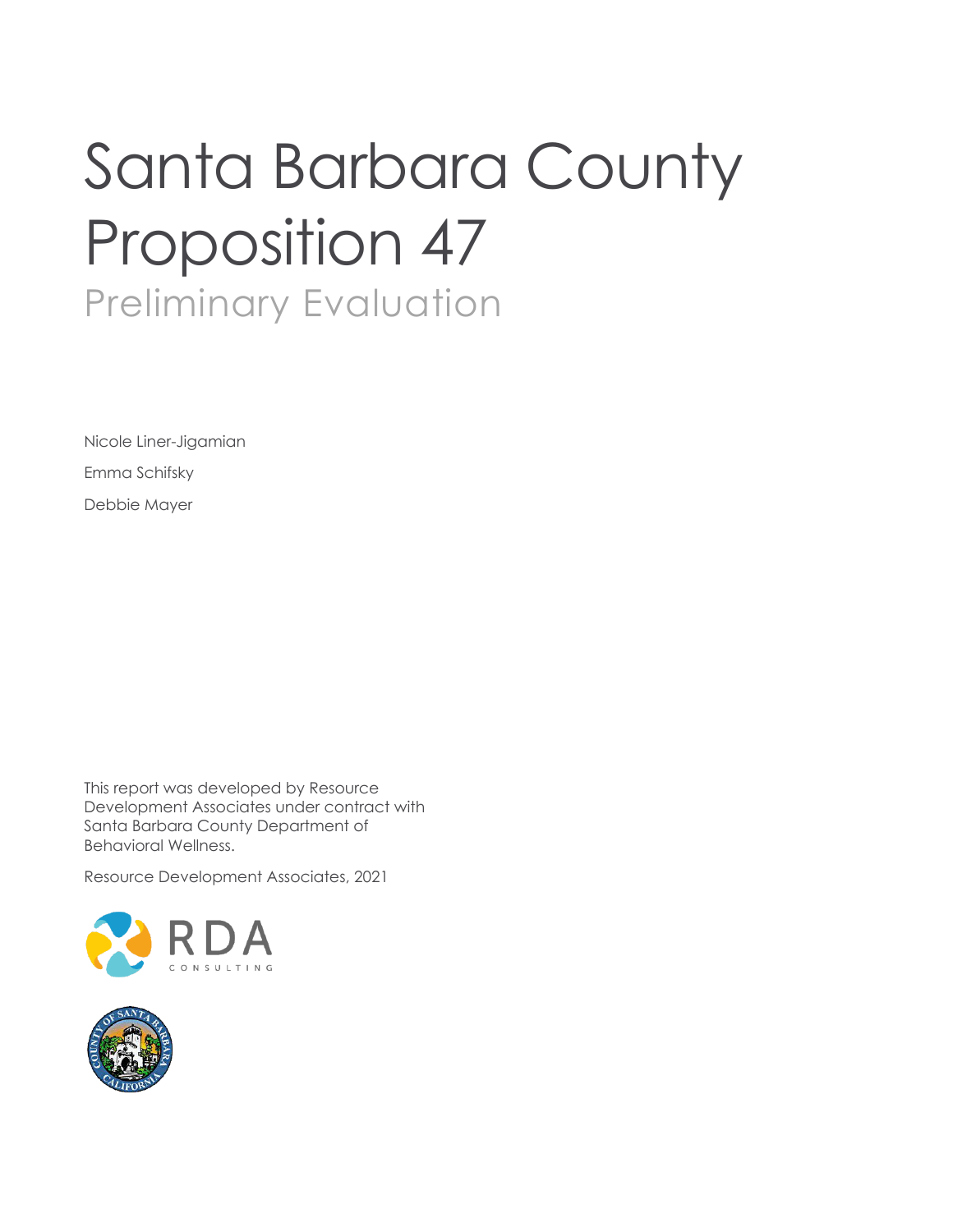

# Table of Contents

| <b>Executive Summary</b>                  |    |
|-------------------------------------------|----|
| Introduction                              |    |
| Evaluation Overview and Methodology       | 9  |
| <b>Findings: Diversion Entry Points</b>   | 13 |
| <b>Findings: Services</b>                 | 23 |
| Findings: Preliminary Behavioral Health & |    |
| <b>Recidivism Outcomes</b>                | 33 |
| <b>Findings: Overarching Themes</b>       | 36 |
| Appendix A: Logic Model                   | 40 |
| Appendix B: Grantee Highlight             | 41 |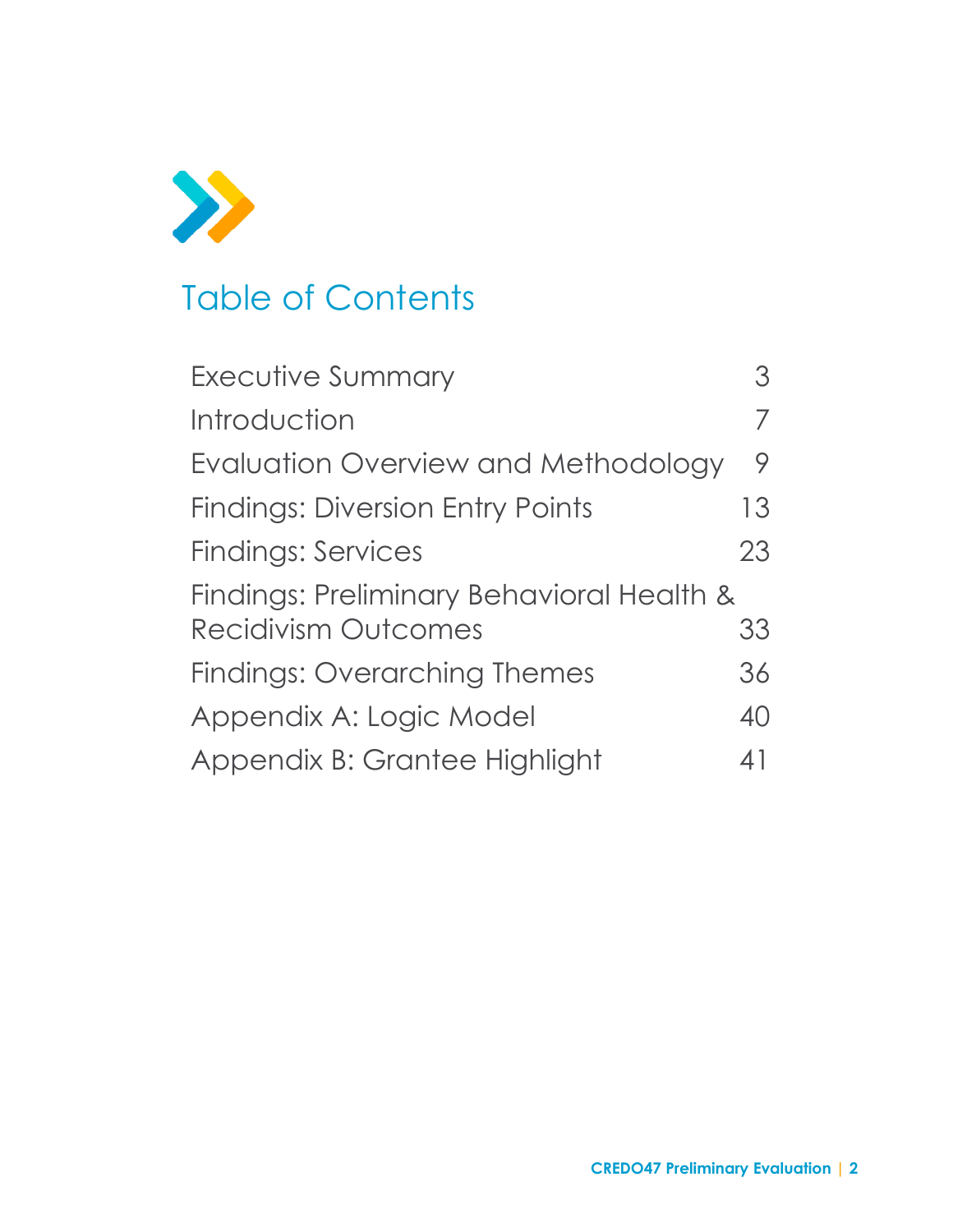<span id="page-3-0"></span>

### **Background and Context**

Proposition (Prop) 47 reclassified certain nonviolent, non-serious drug and property crimes from felonies to misdemeanors and generated millions of dollars in state savings from the reduction of the state prison population, state hospital commitments, and court caseloads. Prop 47 requires the Board of State and Community Corrections (BSCC) to allocate 65% of these savings to local agencies for mental health and substance use disorder treatment that is aimed at reducing recidivism.

In 2019, the Santa Barbara County Office of the Public Defender obtained a \$5,998,511 grant from the BSCC to develop and implement the Crisis, Recovery, Engagement, Diversion, and Outreach (CREDO47) program, which began in January 2020. The CREDO47 program diverts individuals with a history of serious mental illness (SMI) and/or substance use disorder (SUD) from the criminal justice system to communitybased services, including crisis stabilization, comprehensive mental health and SUD wraparound services, case management support, and housing assistance. Santa Barbara County contracted Resource Development Associates (RDA) as the external evaluator of the County's Prop 47 program.

### **Evaluation Overview**

This preliminary evaluation report provides a midpoint review of implementation activities and client outcomes from the first year and a half of the CREDO47 program. Santa Barbara County identified the following program goals:

- **Goal 1:** Reduce number of individuals in the target population who are booked in jail.
- **Goal 2:** Connect individuals in the target population to the right level and type of care to meet their individualized needs and prevent hospitalization or jail.
- **Goal 3:** Improve CREDO47 clients' housing status.

To assess progress toward these goals, and the implementation and impact of the CREDO47 program more broadly, RDA developed the following process and outcome evaluation questions:

#### **Process Questions**

- 1. How has the CREDO47 program been implemented? To what extent has implementation followed the original program model? What changes, if any, were necessary?
- 2. What successes and challenges have program partners experienced implementing the CREDO47 program?
- 3. Who is being served by the CREDO47 program and what services are they receiving?

#### **Outcome Questions**

- 1. To what extent does the CREDO47 program contribute to reductions in criminal justice involvement?
- 2. To what extent does the CREDO47 program contribute to reductions in crisis episodes and psychiatric hospitalizations?
- 3. What proportion of CREDO47 clients who engage in Step Down Housing obtain permanent housing?

#### **Key Data Sources**

- Service data and client demographics from the pre-arrest diversion (coresponse), pre- and post-filing diversion, CREDO47 Center, and Step Down Housing program components
- Step Down Housing client outcomes
- Behavioral Wellness behavioral health service participation
- Sheriff's Office jail bookings
- Interviews with 24 stakeholders, including program staff and clients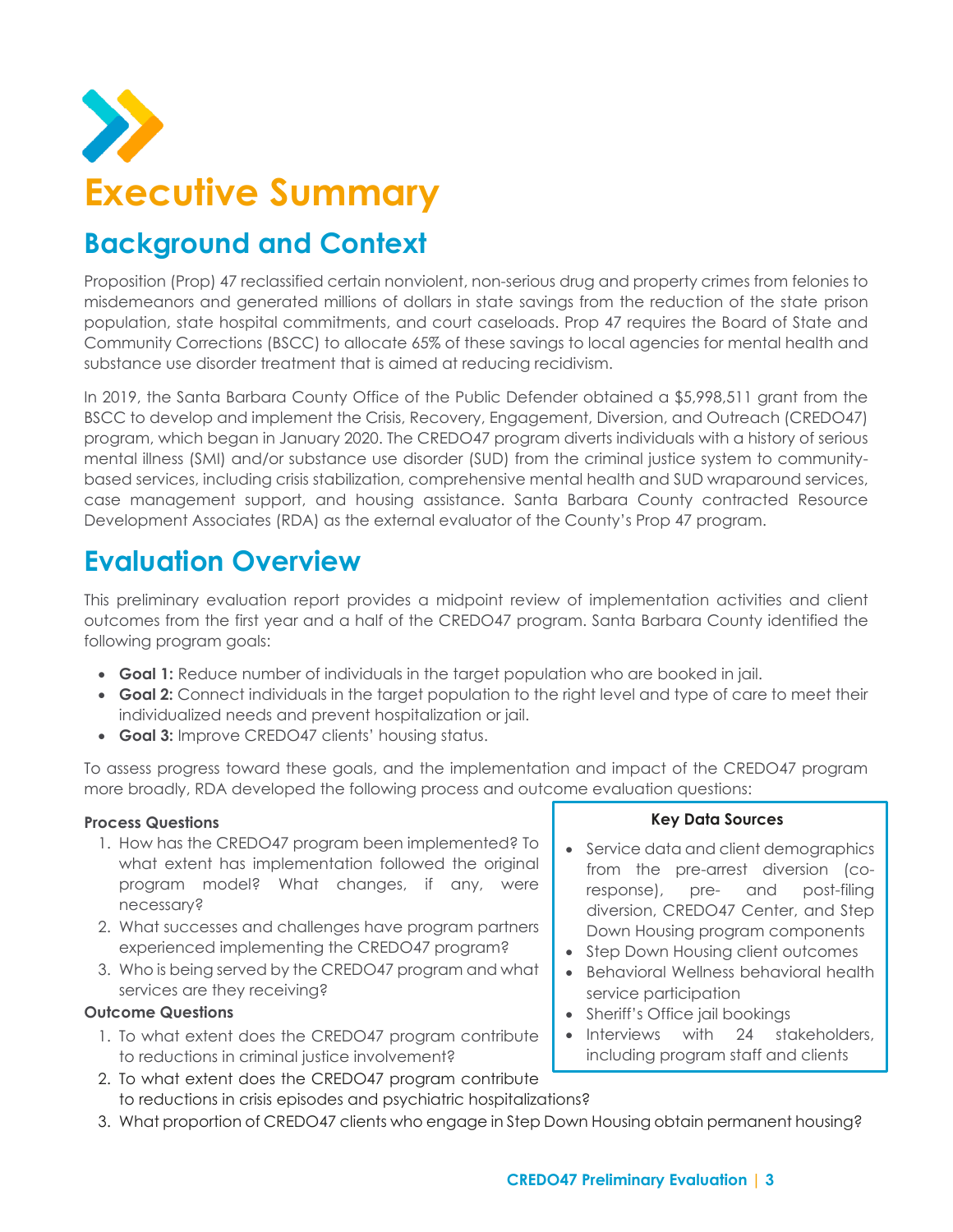# **Key Evaluation Findings**

### **Pre-Arrest Diversion (Co-Response)**

Between January 2020 and March 2021, the **Co-Response team served 167 unique clients**. Most Co-Response encounters were **responses to crisis calls (74%)** and approximately one quarter (22%) were proactive engagements. The team provided **direct service referrals or resource linkages to mental health services** during 42% of interactions. In line with the Co-Response team's goal of diverting individuals from the criminal justice system, only **2% of encounters resulted in arrest**.

#### **Strengths**

- **Partnerships.** The team has established and expanded partnerships to connect clients to mental health services and other supports.
- **Flexible service delivery**. Flexibility in the Co-Response model allows the team to engage with clients in a way that best meets their needs.

#### **Challenges**

- **COVID-19.** COVID-19 restrictions and capacity limitations have made it challenging for the team to divert clients in crisis to emergency mental health services.
- **Capacity.** The vast geography of Santa Barbara County and the limited number of Co-Response teams can hinder appropriate and timely responses to crisis situations.
- **Service placements.** Delays placing clients in services can limit the Co-Response team's availability to respond to incoming crisis calls.

### **THE Pre-Filing and Post-Filing Diversion**

Between March 2020 and March 2021, 113 clients were referred to the pre- and post-filing diversion program and **10 enrolled**. Clients were referred to the program from **jail (38%) or during pre-arraignment (62%). All diversion clients participated in behavioral health treatment**, with 70% receiving services from Behavioral Wellness and 30% receiving services from an alternative provider (e.g., private, CBO). As of March 31, 2021, four clients exited the program and six were still enrolled. The four clients who exited **all successfully completed program requirements and had their case dismissed by the District Attorney.**

#### **Strengths**

- **Connections and information sharing.** The Holistic Defense Advocate effectively connects justiceinvolved individuals with the Public Defender's Office to be considered for diversion and serves as a CREDO47 resource for the community.
- **Coordination.** The Public Defender's Office established clear processes for receiving and reviewing cases, defined staff roles, and facilitated cross-sector collaboration.
- **Refined processes**. The District Attorney's Office has refined the process for reviewing cases for prefiling and post-filing diversion, which has allowed cases to be assessed more expediently and increased understanding among partners about which cases to recommend for diversion.

#### **Challenges**

- **COVID-19.** COVID-19 impacts and restrictions required program partners to quickly modify the diversion component of the CREDO47 program from the original model.
- **Eligibility and participation criteria.** There is some confusion about the eligibility criteria and participation requirements among program partners and potential clients.
- **Data collection and data sharing.** Data collection processes and data access are continuing to be defined across partners.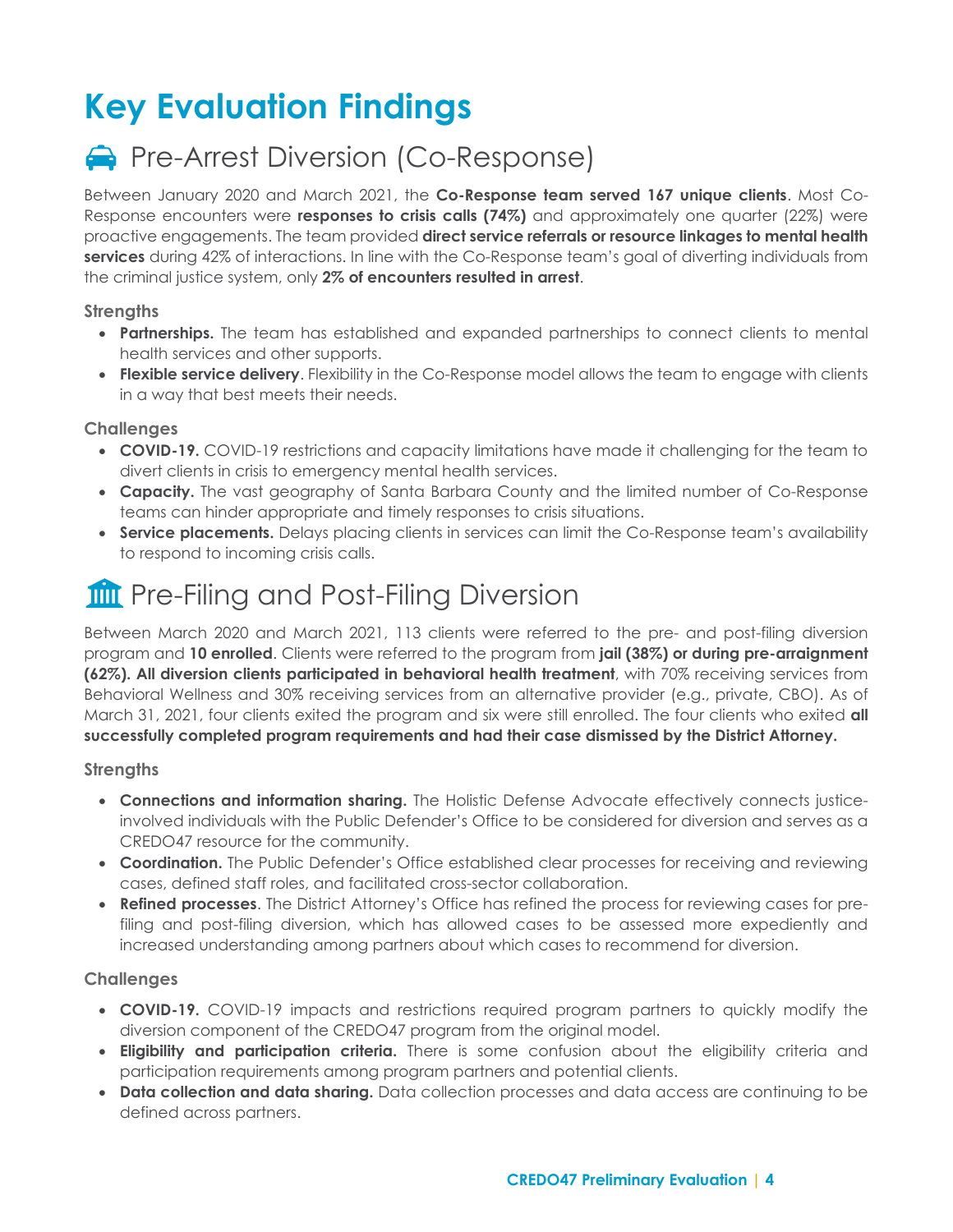# **CREDO47 Stabilization Center**

Between February 2020 and March 2021, the Stabilization Center served **380 unique clients**. Most clients arrived from, or were brought to the Center by, Cottage Hospital, the police, jail, the Public Defender's Office, the Sheriff's Office, or the Probation Department. **Three-quarters (75%) of clients stayed for up to one day**, 15% of clients stayed between one and two days, and 11% of clients stayed for three days or more. Most (89%) clients were **medically monitored** and/or received **sobering services** (76%). Almost half (41%) of clients received support **transitioning to treatment** and about one quarter (23%) received support **transitioning to the community after being released from jail**.

#### **Strengths**

- **Service linkages.** The CREDO47 Stabilization Center effectively facilitates service linkages and successful client outcomes.
- **Safe sobering services.** The Center provides effective sobering services and serves as a safe, supportive space for individuals under the influence of drugs and/or alcohol.
- **Outreach and awareness.** Staff conducted extensive community outreach when the CREDO47 Stabilization Center opened, which effectively generated awareness and referrals.
- **On-site medical screenings.** The Center adapted to conduct medical screenings on-site, which has substantially streamlined the intake process.

#### **Challenges**

- **Length of stay.** At times, the CREDO47 Stabilization Center houses individuals for longer than 24 hours to account for delays in transitions to treatment or housing facilities, which creates confusion in the community about the Center's role.
- **Eligibility criteria.** Eligibility requirements and behavioral health needs can limit the types of support clients receive through the CREDO47 Stabilization Center.

# Step Down Housing

Between February 2020 and March 2021, the Step Down Housing program served **20 unique individuals**. Individuals were referred to Step Down Housing from the Public Defender's Office, behavioral health providers, or CBOs. **All clients participated in behavioral health services** through Behavioral Wellness or a private provider. Approximately **two-thirds (62%) of discharged clients successfully completed the program** and about one-third (38%) were terminated early. All (100%) eight clients who successfully completed were unhoused prior to Step Down Housing and **successfully transitioned to stable housing** upon program exit. Of the five clients for which employment was applicable, **all (100%) advanced their employment**. Of the seven clients for which education was applicable, about **one-third (29%) furthered their education**.

#### **Strengths**

- **Client-centered.** Staff have adopted a client-focused approach to working with clients.
- **Supportive staff.** Clients feel supported by housing staff while they are living in the house and after they transition to a new residence.
- **Collaboration.** Housing staff have developed collaborative relationships with CREDO47 partners, CBOs, and community stakeholders to meet clients' needs.

#### **Challenges**

- **Population served.** Step Down Housing may not be reaching all individuals who can benefit from the program, particularly women and individuals experiencing mental health challenges.
- **Staff turnover.** Staff turnover makes it challenging for housing staff to fulfill their many responsibilities.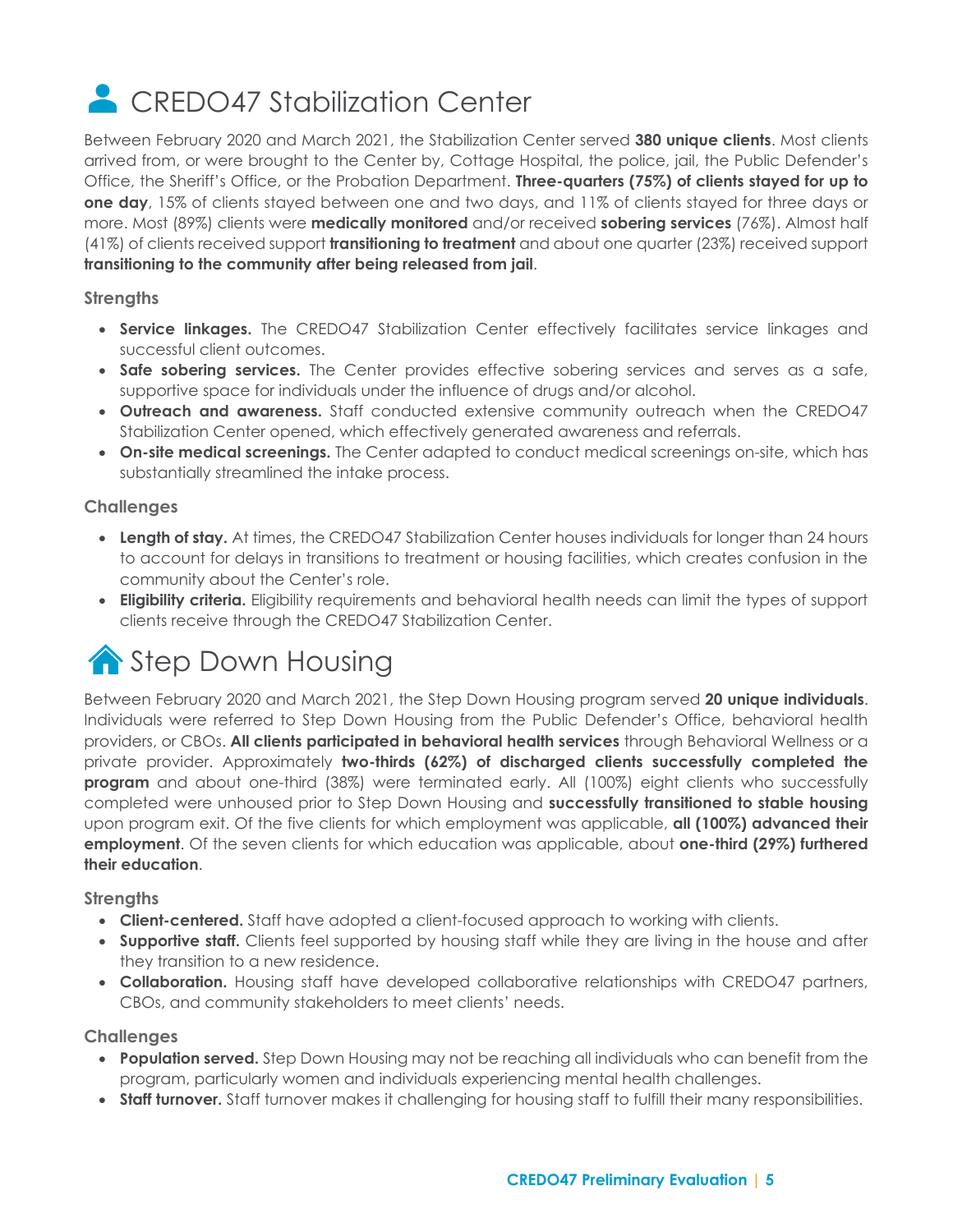### **Preliminary Outcomes**

#### **Ongoing Behavioral Health Services**

- **Pre-Arrest Diversion (Co-Response).** About one-quarter (22%) of the 167 Co-Response clients received behavioral health services through Behavioral Wellness after their encounter with the Co-Response team.
- **Pre-Filing and Post-Filing Diversion***.* Almost three-quarters (70%) of the 10 diversion clients received behavioral health services through Behavioral Wellness and about one-third (30%) received behavioral health services through an alternative provider (e.g., private, CBO).
- **CREDO47 Center.** Over one-third (34%) of the 380 Center clients received behavioral health services through Behavioral Wellness after initial engagement with the CREDO47 Center.
- **Step Down Housing***.* Three-quarters (75%) of the 20 Step Down Housing clients engaged in behavioral health services through Behavioral Wellness and one-quarter (25%) received behavioral health services through a private provider.

#### **Crisis Episodes and Hospitalizations**

• **Crisis episodes and psychiatric hospitalizations.** The proportion of clients who experienced crisis episodes and psychiatric hospitalizations increased after program engagement for Co-Response and CREDO47 clients and decreased for Step Down Housing clients. These trends are not surprising given that Co-Response and the CREDO47 Stabilization Center involve short interactions intended to address acute mental health crises or instances of substance use. Alternatively, clients engage in Step Down Housing for six months to one year, which allows sufficient time for individuals to stabilize their mental health and substance use more long term.

#### **Recidivism Outcomes**

• **Jail bookings**. Jail booking rates after initial program engagement are lower for clients across all program components compared to booking rates prior to CREDO47 program engagement.

### $\bigcirc$  Overarching Themes

- **Progress towards goals and objectives.** The CREDO47 program provides important support to individuals with SUD and SMI. The program has made significant progress towards the program's goals and objectives, including reducing the number of people booked into jail, connecting individuals to appropriate services, and improving clients' housing status.
- **COVID-19.** COVID-19 significantly impacted program implementation and fidelity to the original model, requiring a high level of coordination and flexibility across partners.
- **Capacity limitations.** At times, capacity limitations prevented the crisis stabilization unit from accepting new clients, which strained the CREDO47 program and the County's mental health system more broadly. Additionally, the County's limited short- and long-term housing capacity creates challenges throughout the CREDO47 program.
- **Collaboration.** CREDO47 partners are developing systems and processes to work together to make decisions, develop work flows, and meet clients' needs.
- **Data collection and reporting.** Limited capacity and the cross-system nature of the CREDO47 program creates challenges for data collection, sharing, and reporting across program stakeholders.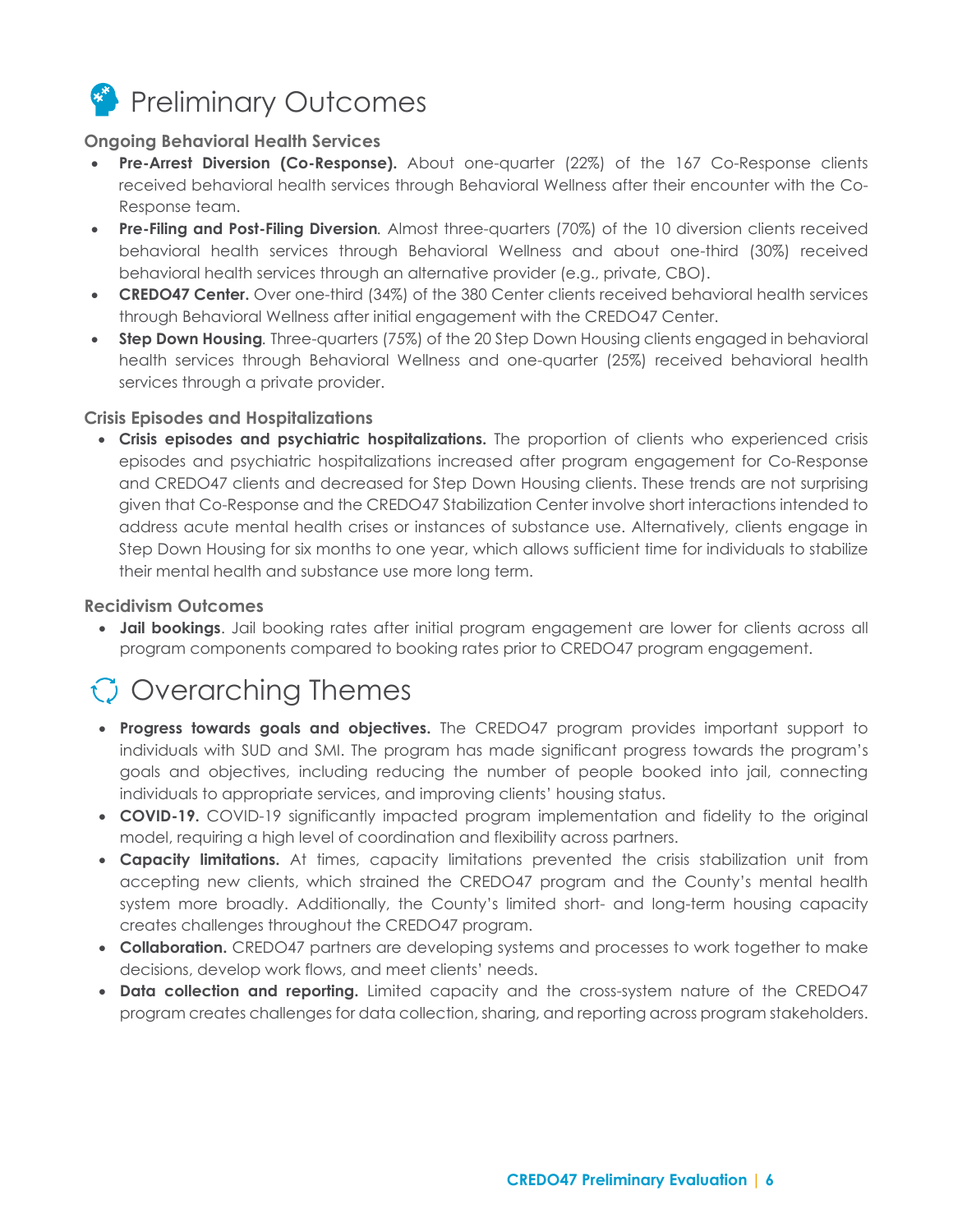<span id="page-7-0"></span>

Approved by California voters in November 2014, Proposition (Prop) 47 reclassified certain nonviolent, non-serious drug and property crimes from felonies to misdemeanors and generated millions of dollars in state savings from the reduction of the state prison population, state hospital commitments, and court caseloads. Prop 47 requires these savings to be placed in the Safe Neighborhoods and Schools Fund and mandates the Board of State and Community Corrections (BSCC) to allocate 65% of the fund for mental health and substance use disorder treatment that is aimed at reducing recidivism, 25% for crime prevention and support programs in schools, and 10% for trauma recovery services for crime victims. Funds are allocated to local agencies through a competitive grant process administered by the BSCC to provide services to justice-involved individuals with behavioral health needs.

### Project Overview

The Santa Barbara County Office of the Public Defender, in partnership with the Santa Barbara County Department of Behavioral Wellness, the Santa Barbara County District Attorney's Office, and the Santa Barbara Sheriff's Office, obtained a \$5,998,511 grant from the BSCC to develop and implement the Crisis, Recovery, Engagement, Diversion, and Outreach (CREDO47) program.<sup>1</sup> The CREDO47 program diverts individuals with a history of serious mental illness (SMI) and/or substance use disorder (SUD) from the criminal justice system to trauma-informed, community-based treatment services, including crisis stabilization, comprehensive mental health and SUD wraparound services, case management support, and housing assistance (see Appendix A for the program's logic model, which depicts inputs, activities, outputs, and outcomes). Specifically, Santa Barbara County is using Prop 47 funds to implement the diversion activities and services illustrated in Figure 1.



**Figure 1. CREDO47 Program Components**

<sup>1</sup> The program was formerly called the Crisis Intervention, Diversion and Support (CIDS) Program.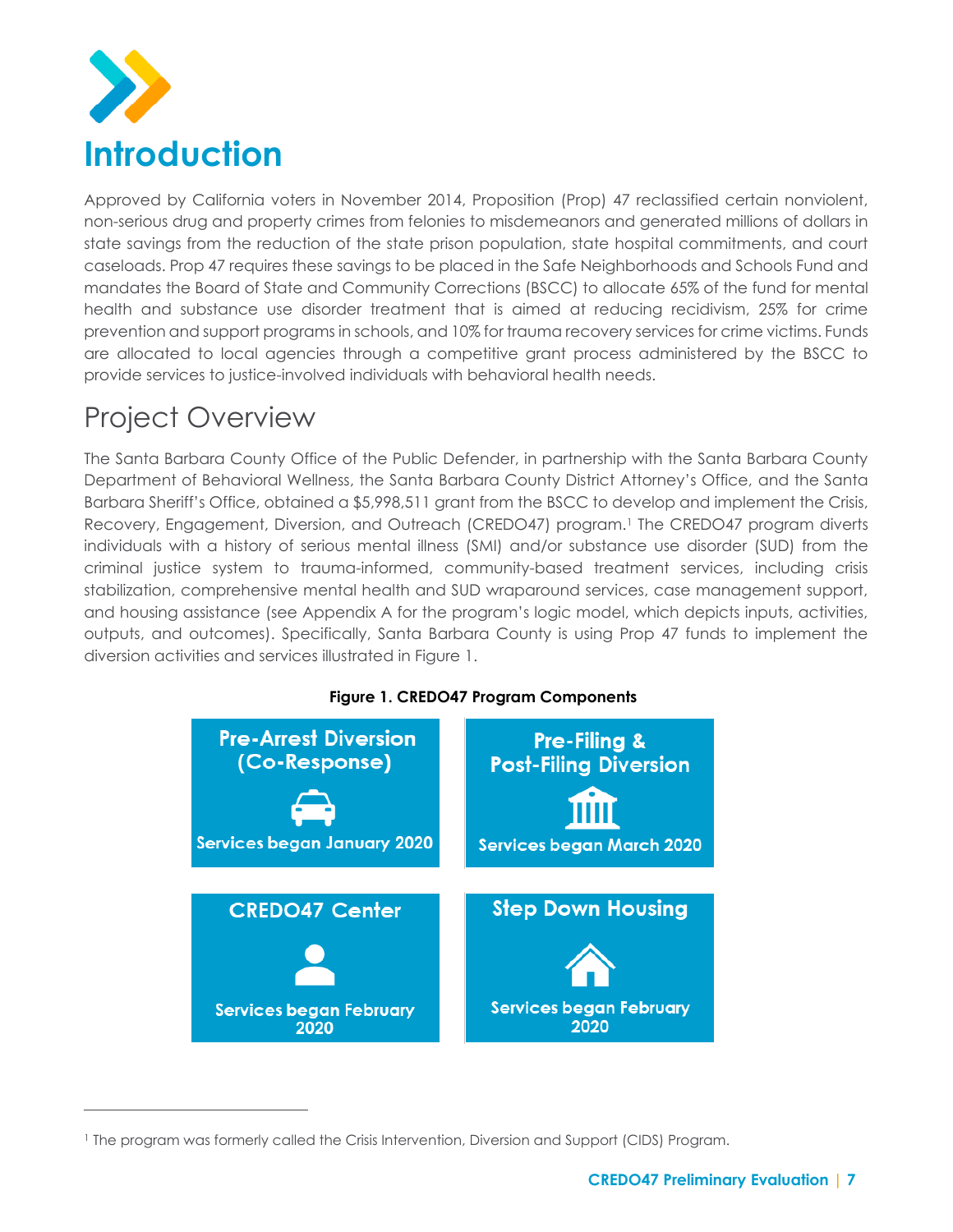#### **Diversion**

- ➢ **Pre-arrest diversion through a Co-Response team**. The team includes a mental health clinician and a Sheriff's deputy who respond to behavioral health crisis calls received by the Sheriff's Office. In lieu of arrest for minor crimes (e.g., low-level misdemeanors), the Co-Response team may provide referrals and/or facilitate warm handoffs to subsequent services, including mental health stabilization support, sobering services, longer-term behavioral health treatment, social services, basic needs assistance, and housing support.
- ➢ **Pre- and post-filing diversion for individuals who have been cite-released or booked into custody**. Individuals who have been cite-released or booked into custody undergo a thorough, three-stage screening process to determine their eligibility for the CREDO47 program. Individuals with cases that are approved by the Holistic Defense Advocate, Public Defender, and, ultimately, the District Attorney, are approved for diversion and formally enrolled in the program. Clients have the opportunity to have their charges dropped or dismissed pending successful completion. Completion requirements are tailored to each individual and reflect their unique SUD and mental health needs.

#### **Services**

- ➢ **CREDO47 Stabilization Center**. The CREDO47 Stabilization Center (formerly the Sobering Center) is led by a local community-based organization (CBO), Good Samaritan. The Center provides shortterm sobering services and serves as a temporary transition space for individuals who are stepping down from jail to the community and/or entering a behavioral health residential program. Individuals can typically remain at the Center for approximately 24 hours, although longer stays are permitted on a case-by-case basis**.** The Center offers case management, alcohol and drug counseling, transition support, and medical care.
- <span id="page-8-0"></span>➢ **Step Down Housing.** The Step Down Housing program is led by Good Samaritan and offers 4 supportive housing facilities with the capacity to house up to 20 individuals with SMI and/or SUD. Individuals can reside in houses for 6 to 12 months and receive case management, behavioral health services, life skills assistance (e.g., financial literacy classes), and housing support (e.g., securing housing vouchers) in order to support resident's long-term housing and behavioral health stability.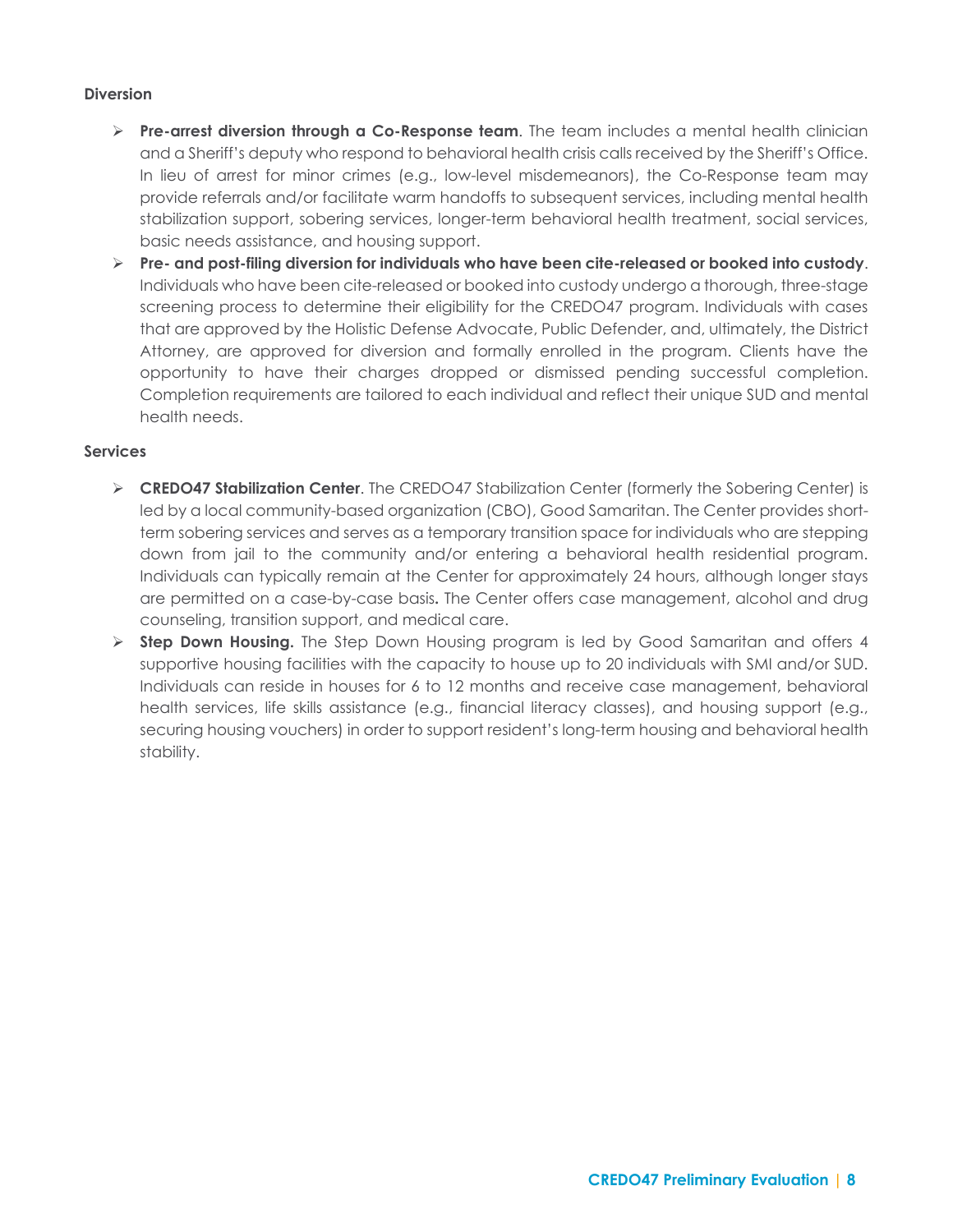

# **Evaluation Overview and Methodology**

Santa Barbara County contracted Resource Development Associates (RDA) as the external evaluator of the County's Prop 47 program. This preliminary evaluation provides a midpoint review of implementation activities and client outcomes from the first year and a half of the CREDO47 program, which began in January 2020.

The County established the following goals and objectives listed in Table 1 to measure the CREDO47 program's success: 2

| Goal                                                                                         | <b>Objective</b>                                                |
|----------------------------------------------------------------------------------------------|-----------------------------------------------------------------|
| Goal 1: Reduce number of individuals in the                                                  | Co-Response team to direct CREDO47 clients to the               |
| target population who are booked in jail.                                                    | South County Crisis Services (SCCS) Hub <sup>3</sup> or CREDO47 |
|                                                                                              | Stabilization Center, preventing bookings in jail.              |
| Goal 2: Connect individuals in the target                                                    | Provide immediate support and engagement to                     |
| population to the right level and type of care to                                            | successfully transition individuals to the right level of       |
| meet their individualized needs and prevent<br>care and services for their individual needs. |                                                                 |
| hospitalization or jail.                                                                     |                                                                 |
| Goal 3: Improve CREDO47 clients' housing                                                     | Partner with CBOs to transition adults with SMI/SUD             |
| status.                                                                                      | who come into contact with law enforcement to                   |
|                                                                                              | housing and continuum of support programs.                      |

#### **Table 1. CREDO47 Goals and Objectives**

To assess progress toward the goals and objectives, and the implementation and impact of the CREDO47 program more broadly, RDA developed the following process and outcome evaluation questions:

| <b>Process</b><br>Questions | 1. How has the CREDO47 program been implemented? To what extent has implementation<br>followed the original program model? What changes, if any, were necessary?<br>2. What successes and challenges have program partners experienced implementing the<br>CREDO47 program?<br>Who is being served by the CREDO47 program and what services are they receiving?<br>3.                       |
|-----------------------------|---------------------------------------------------------------------------------------------------------------------------------------------------------------------------------------------------------------------------------------------------------------------------------------------------------------------------------------------------------------------------------------------|
|                             |                                                                                                                                                                                                                                                                                                                                                                                             |
| Outcome<br>Questions        | 1. To what extent does the CREDO47 program contribute to reductions in criminal justice<br>involvement? What proportion of program clients recidivate?<br>2. To what extent does the CREDO47 program contribute to reductions in crisis episodes and<br>psychiatric hospitalizations?<br>3. What proportion of CREDO47 clients who engage in Step Down Housing obtain permanent<br>housing? |

<sup>&</sup>lt;sup>2</sup> Some of the language in the goals and objectives changed from the original proposal to reflect updated names. <sup>3</sup> The SCCS Hub is the centralized location for crisis services in southern Santa Barbara County and includes the Crisis Stabilization Unit (CSU), Psychiatric Health Facility (PHF), the mobile crisis/triage teams, the CREDO47 Stabilization Center, the Substance Use Disorder (SUD) Wellness and Recovery Access Point, and Jail Mental Health (Wellpath). The SCCS Hub offers support for individuals experiencing a mental health crisis, including intake assessments and referrals and warm hand-offs to treatment.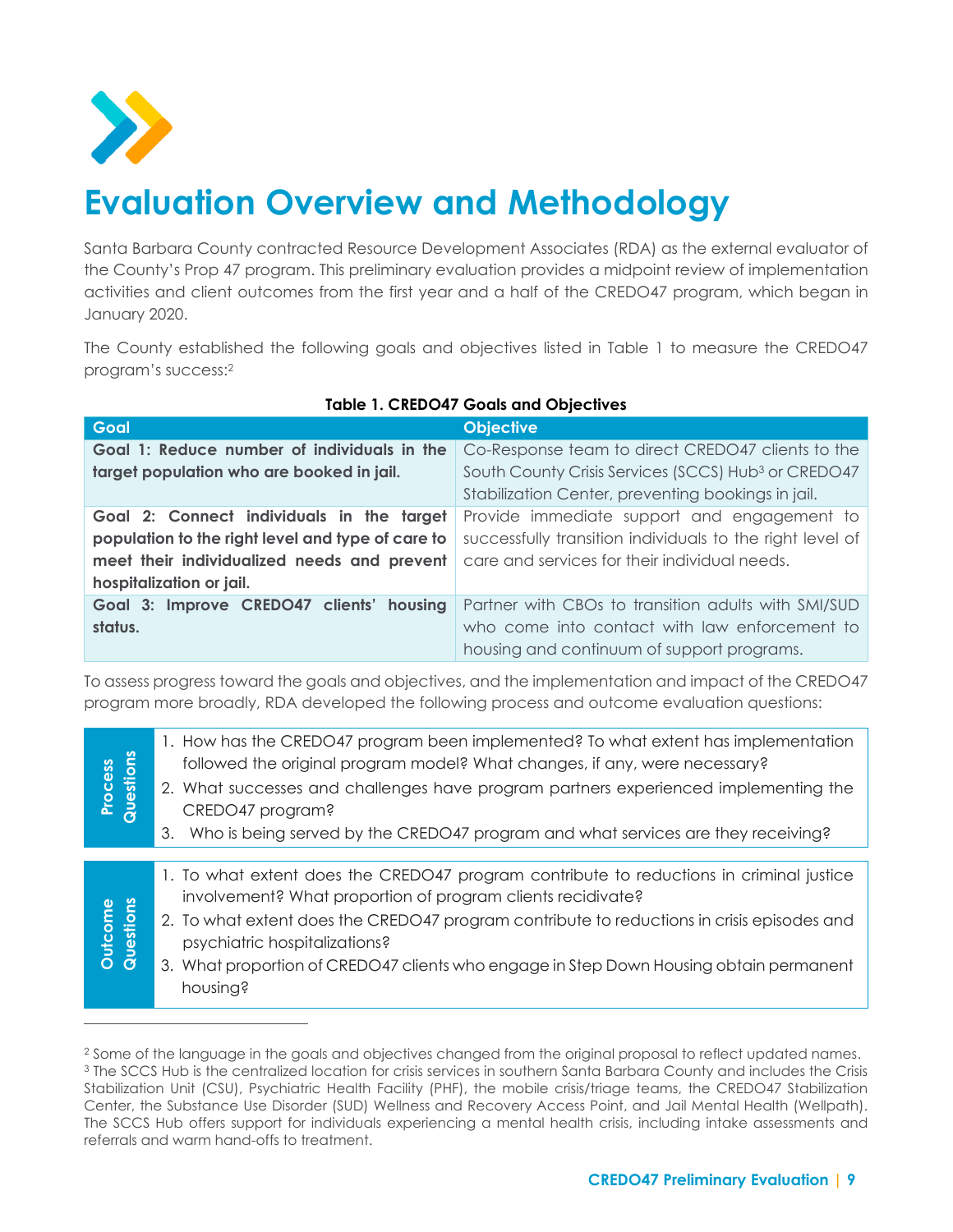### Quantitative Data Collection and Analysis

#### **Data Collection**

RDA requested individual-level administrative data for individuals participating in each of the CREDO47 program components, including pre-arrest diversion, pre- and post-filing diversion, the CREDO47 Stabilization Center, and Step Down Housing from the beginning of program implementation, approximately January 2020,<sup>4</sup> through March 2021. RDA received the following quantitative data:

- Program participation and client demographics
- Step Down Housing client outcomes
- Behavioral health services
- Client jail bookings

Demographic information (e.g., age, gender, race/ethnicity), behavioral health service receipt, and recidivism outcomes<sup>5</sup> were assessed for all clients. The key quantitative data elements outlined in Table 2 were also used to assess each of the program components.

| <b>Program Component</b>     | <b>Data Element</b>                                     |
|------------------------------|---------------------------------------------------------|
| <b>Pre-Arrest Diversion</b>  | • Call date                                             |
| (Co-Response)                | Call source                                             |
|                              | Call type (e.g., proactive engagement, crisis response) |
|                              | Call outcome                                            |
|                              | Service referrals<br>$\bullet$                          |
| <b>Pre- and Post-Filing</b>  | Date screened<br>$\bullet$                              |
| <b>Diversion</b>             | Diversion recommendation, approval, and rationale       |
|                              | Diversion outcome<br>$\bullet$                          |
| <b>CREDO47 Stabilization</b> | Service date<br>$\bullet$                               |
| Center                       | Service type<br>$\bullet$                               |
|                              | Discharge date<br>$\bullet$                             |
|                              | Service referrals<br>$\bullet$                          |
| <b>Step Down Housing</b>     | Intake date<br>$\bullet$                                |
|                              | Number of bed days<br>$\bullet$                         |
|                              | Behavioral health need                                  |
|                              | Service participation<br>$\bullet$                      |
|                              | Discharge date/status                                   |
|                              | Client education, employment, housing outcomes          |

#### **Table 2. Key Quantitative Data Elements**

#### **Data Analysis**

**Data Preparation and Quality Assurance.** When necessary, data was merged on one or more identifiers. Program and client data from Vertical Change<sup>6</sup> and behavioral health service data from Behavioral Wellness's Electronic Health Record system (EHR) utilized a common client identification number, which allowed RDA to match distinct datasets utilizing the client identification number and service date. To

<sup>4</sup> Each program component began on a different date, as described in the *Findings* section.

<sup>5</sup> Recidivism was assessed using the definition of a new booking for a misdemeanor and/or felony offense that was committed after program enrollment or engagement.

<sup>6</sup> Santa Barbara County's Department of Behavioral Wellness data collection and program monitoring software.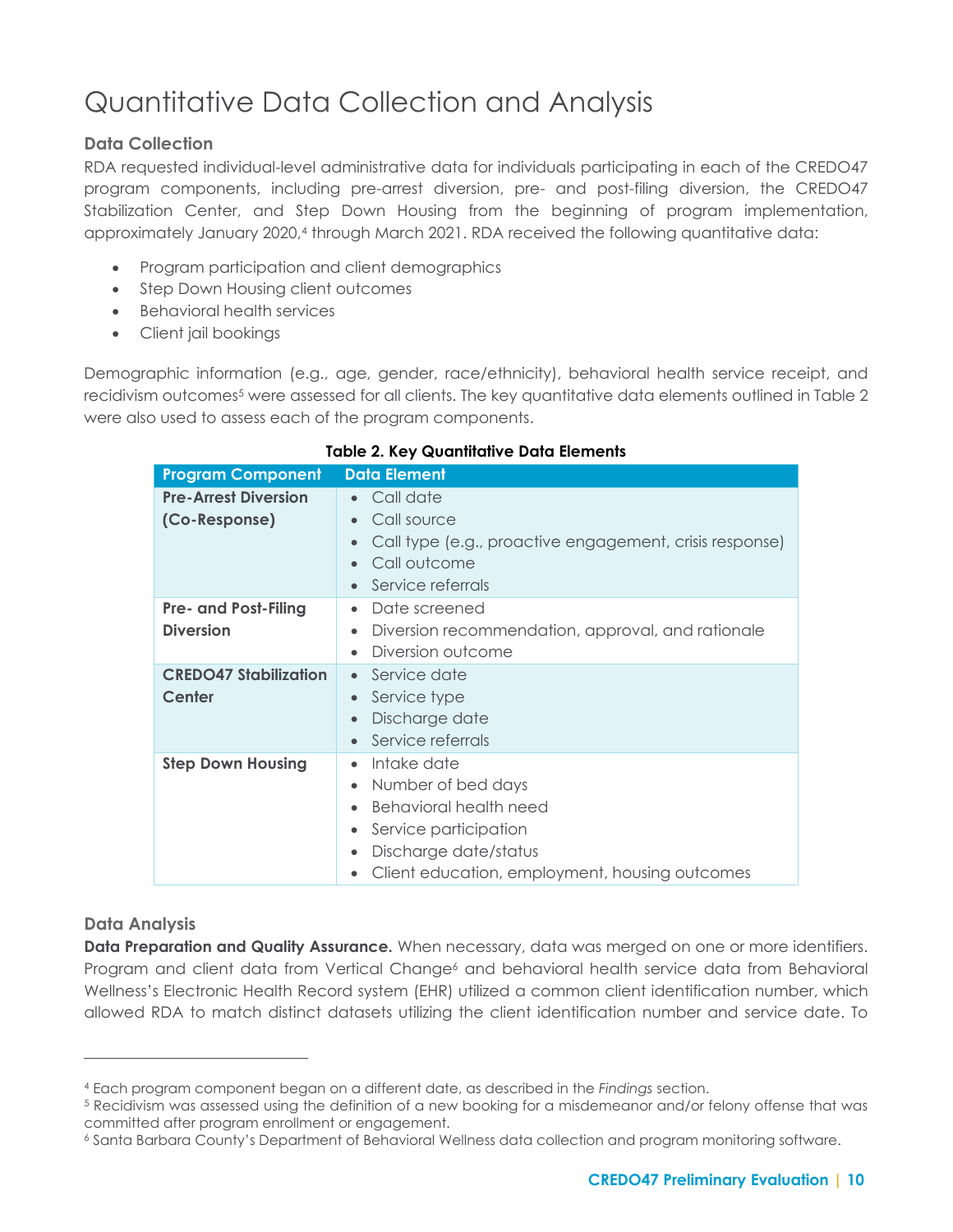match jail booking and criminal conviction recidivism data to CREDO47 clients, client's first and last name as well as their date of birth were used. Anyone who did not match with these criteria was reviewed individually, resulting in a high level of matching accuracy.

**Descriptive Statistics.** RDA calculated descriptive statistics (e.g., means, frequencies, percentages) to examine client demographic characteristics, program participation, behavioral health service receipt, and preliminary client outcomes, including recidivism, housing, education, and employment outcomes. Demographic characteristics, program participation, behavioral health service details, and recidivism outcomes were examined by program component for all clients. Preliminary housing, education, and employment outcomes were calculated for Step Down Housing clients only because individuals in this program component engaged in more in-depth, long-term Prop 47-funded activities.

**Change Over Time.** RDA employed a pre- and post-test design to examine clients' recidivism (i.e., new bookings) and behavioral health crisis (i.e., crisis episodes, psychiatric hospitalizations) outcomes before and after CREDO47 enrollment.

### Qualitative Data Collection and Analysis

#### **Data Collection**

RDA conducted interviews with 24 CREDO47 stakeholders, including program staff and clients. Some individuals were interviewed twice to assess changes in the program over time. Table 3 provides a list of all qualitative data sources and the number of individuals engaged.

| <b>Data Source</b>                  | # Individuals  |
|-------------------------------------|----------------|
| <b>Behavioral Wellness</b>          | З              |
| Public Defender's Office            | 3              |
| District Attorney's Office          | $\overline{2}$ |
| Sheriff's Office                    |                |
| <b>Holistic Defense Advocate</b>    |                |
| Co-Response Staff                   | 3              |
| <b>CREDO47 Stabilization Center</b> | З              |
| Staff                               |                |
| <b>Step Down Housing Staff</b>      | 2              |
| Wellpath Staff                      |                |
| <b>Step Down Housing Clients</b>    | 5              |
| <b>TOTAL</b>                        | 24             |

#### **Table 3. Qualitative Data Collection Activities**

#### **Data Analysis**

RDA employed thematic analysis to examine interview transcripts and identify common trends in perspectives across the different stakeholders. The data was categorized into high-level themes, including program implementation, associated strengths and challenges, and recommendations for improvements to future service delivery. These trends were then synthesized into key findings.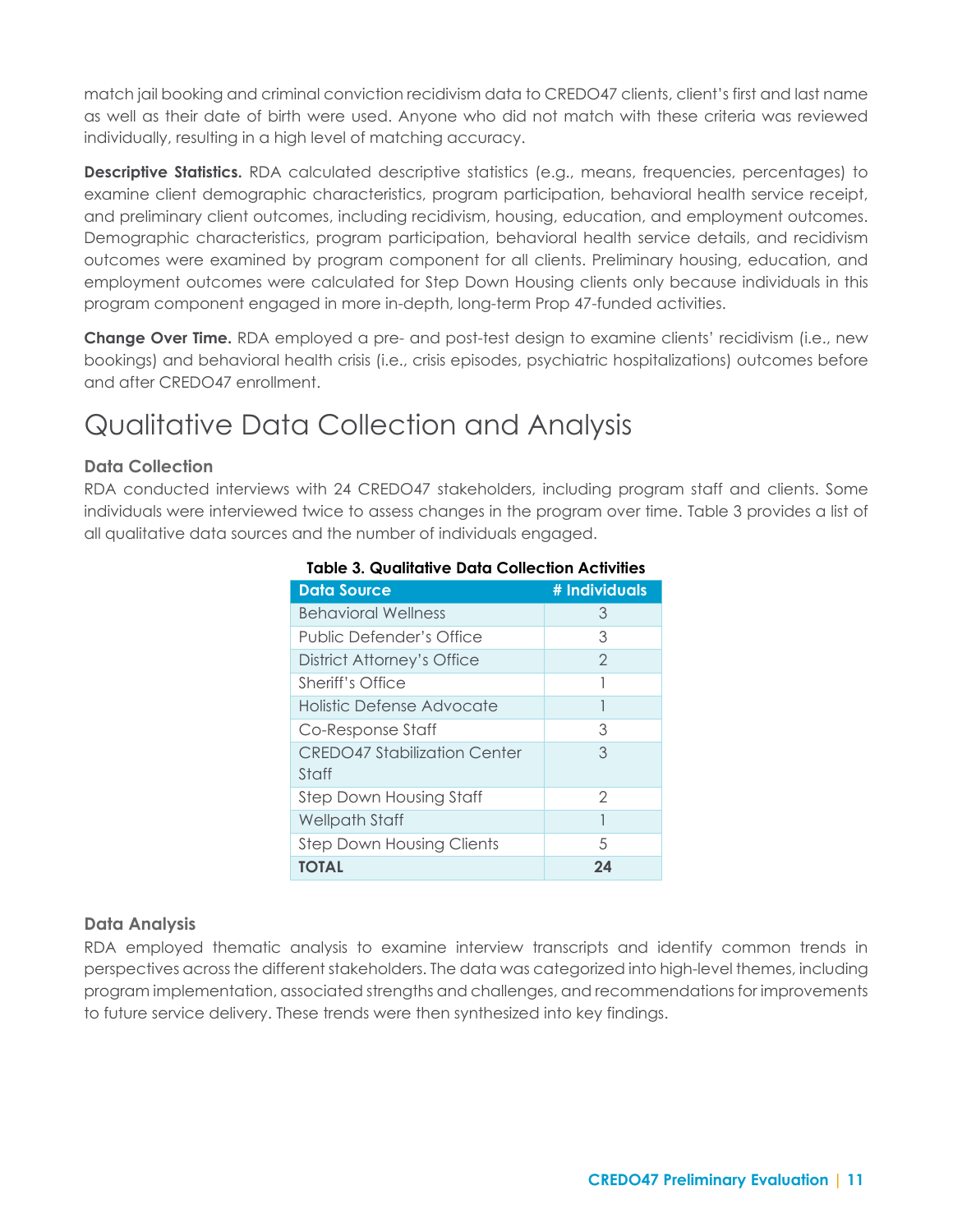### Limitations and Considerations

**Inter-Agency Data Collection.** In March 2020, Santa Barbara County's Department of Behavioral Wellness implemented a new software, Vertical Change, to support data collection and program monitoring for Prop 47 and other inter-agency efforts. Staff from each program component enter data on clients (e.g., demographics) and activities (e.g., encounter date, services provided) into Vertical Change, and Behavioral Wellness staff oversee and monitor data entry and reporting. The data elements and reporting process have evolved over time to reflect the unique needs and activities of each component. Some data elements were available from the start of implementation while others are newer additions. Additionally, data prior to March 2020 is less reliable since staff back-entered these data into Vertical Change while they were onboarded to the new software and the reporting process.

RDA worked closely with Behavioral Wellness to undergo an extensive data quality assurance process to ensure the data from Vertical Change presented in this report accurately reflects Prop 47 program activities in Santa Barbara County. RDA also limited the reporting period for most analyses through April 2021 to allow sufficient time for data review and cleaning. The evaluation team will continue to work with program staff to ensure data validity and integrity throughout the remainder of project implementation.

Data on new criminal convictions to assess client recidivism was not available at the time of reporting. Therefore, this report uses Santa Barbara County's local recidivism definition of new jail bookings. Program stakeholders have established a process for Santa Barbara County's Criminal Justice Data Committee to calculate new criminal convictions and this information will be provided in the final evaluation report.

**Impacts of COVID-19.** RDA began data collection in February 2021, in the midst of the COVID-19 pandemic. Data collection activities, including interviews, that were planned to be in-person shifted to virtual settings. Virtual interviews mitigated some travel and scheduling barriers, but the pandemic also created personal challenges for some individuals that may have impacted their availability to engage in data collection activities and resulted in fewer Step Down Housing clients participating in interviews.

<span id="page-12-0"></span>**Preliminary Outcomes.** Outcome measures included in this report should be considered preliminary. Implementation of the CREDO47 program began in January 2020 with Co-Response. Step Down Housing and the CREDO47 Stabilization Center opened in February 2020, and the first pre- and post-filing diversion client was enrolled in March 2020. As a result, most clients have not completed a sufficient amount of time since beginning services to adequately assess the impact of program participation on recidivism or crisis outcomes. These outcome measures, with a longer follow-up period, will be included in the final evaluation report.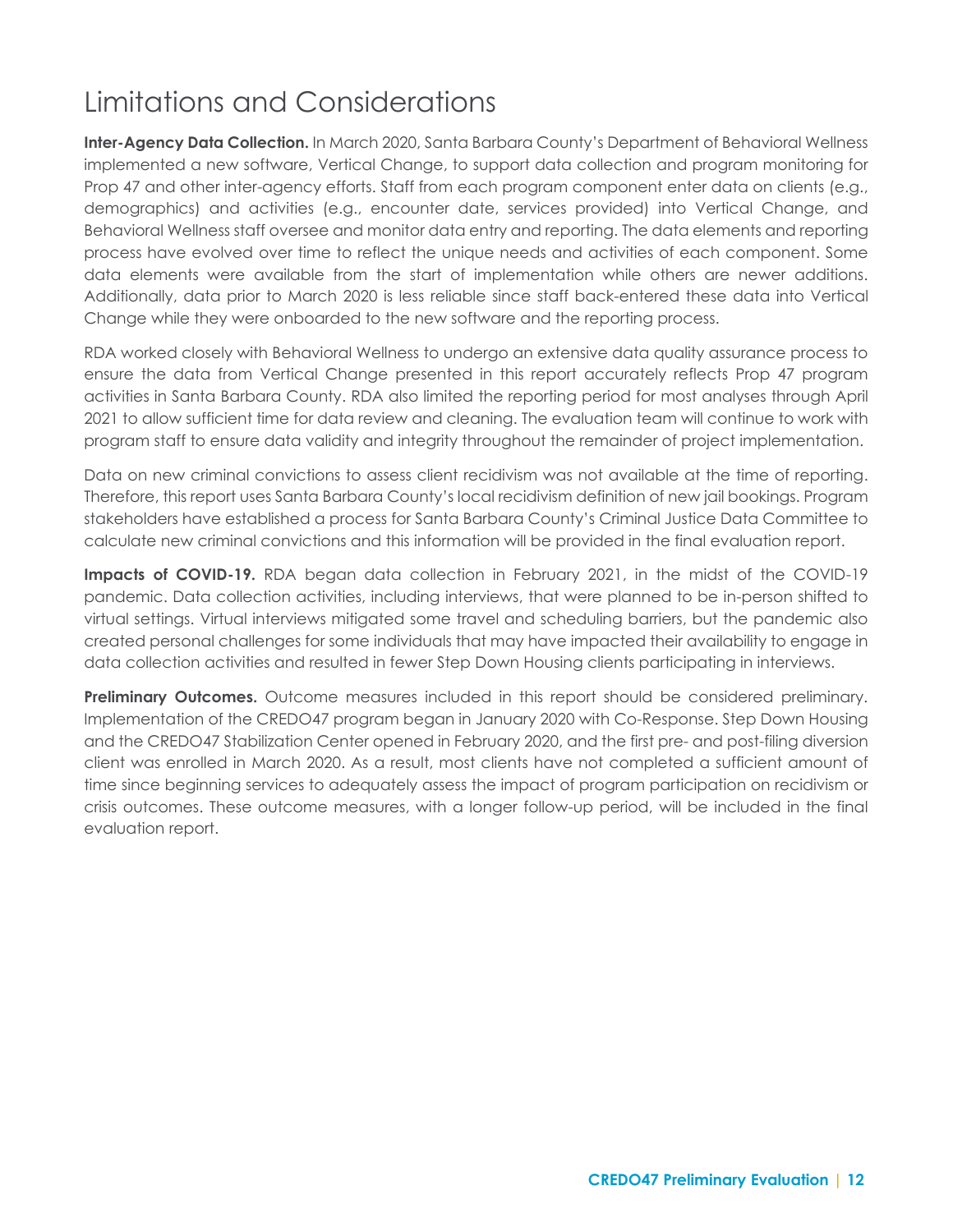

# **Findings: Diversion Entry Points**

The CREDO47 program diverts individuals with a history of SMI and/or SUD from the criminal justice system to a variety of community-based treatments and services. Individuals can be diverted at one of two points, including (1) in the field prior to arrest through the Co-Response team or (2) through the District Attorney's Office after a citation or arrest and either before or after charges are filed, as depicted in Figure 2 below.



#### **Figure 2. CREDO47 Diversion Entry Points**

### Pre-Arrest Diversion (Co-Response)

Santa Barbara County's Prop 47 program includes one Co-Response team that responds to behavioral health crises and diverts individuals from jail to appropriate treatment prior to arrest.<sup>7</sup> The Co-Response team include a mental health clinician who is a member of the County's Mobile Crisis Response (MCR) team,<sup>8</sup> and a Sheriff's deputy who is trained in crisis intervention. The team responds to behavioral health crisis calls received by the Sheriff's Office from Goleta and Isla Vista, which together account for over 40% of the County's mental health-related law enforcement calls.<sup>9</sup> The team also conducts proactive engagements, in which they follow up with an individual for whom they previously responded to a crisis call or who could be at risk of experiencing a future crisis. Team members are trained to identify symptoms of SMI and SUD and can divert individuals from arrest for minor crimes (e.g., low-level misdemeanors) to the CREDO47 program, including stabilization, sobering, longer-term behavioral health, and housing services. The team is managed by a coordinator who oversees and supports the Co-Response program;

<sup>7</sup> Santa Barbara County has three additional Co-Response teams that serve other areas of the County - two of which are funded by another grant and one in partnership with the Santa Barbara Police Department 8 MCR is a Behavioral Wellness program composed of mental health clinicians who respond to requests for

involuntary psychiatric hold assessments from law enforcement, families, hospitals, and others.

<sup>9</sup> Lee, C. (2019). Crisis Intervention Team statistics. Internal Report: Santa Barbara County Sheriff's Office.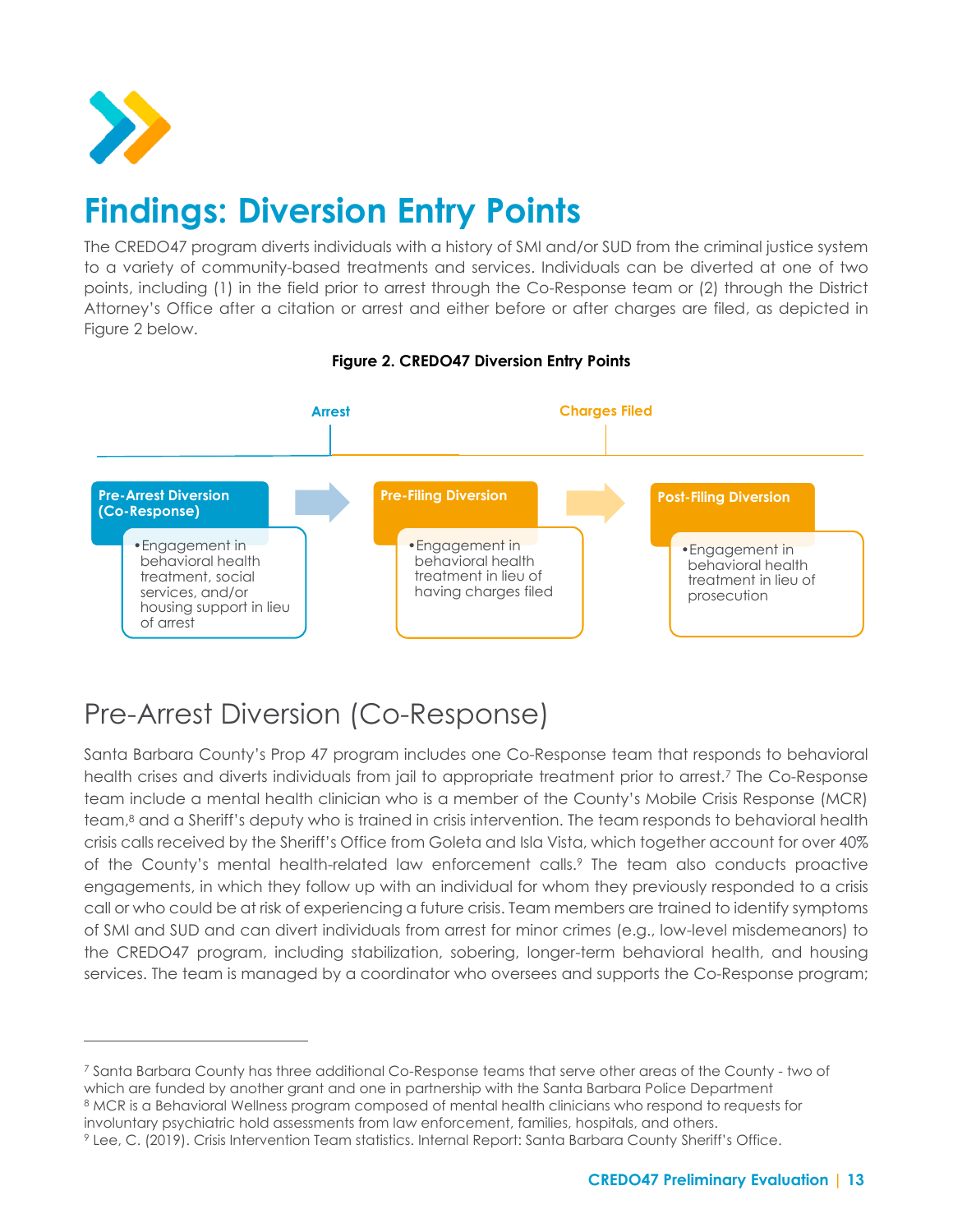provides training to team members, law enforcement, crisis staff, and dispatchers countywide; and consults on arrest and mental health/SUD treatment decisions in the field.

#### **Co-Response Services**

Santa Barbara's Prop 47 Co-Response services began on January 2, 2020. In the 15-month period from January 2020 through March 2021, the Co-Response team served 167 unique clients across 211 encounters. On average, the Co-Response team engaged in 42 encounters per quarter (see [Figure 3\)](#page-14-0). It is important to note that the number of Co-Response encounters was low in quarter 2 compared to other quarters because COVID-19 severely limited the team's capacity.

<span id="page-14-0"></span>



### **74% of Co-Response Encounters were Crisis Calls**

Most Co-Response encounters were responses to crisis calls (74%), while about one quarter (22%) were proactive engagements.<sup>10</sup> Nearly all crisis calls (94%) came from 911 dispatch, whereas proactive engagements were requested from the Co-Response team itself (39%), law enforcement agencies (33%), and/or from Behavioral Wellness (18%).<sup>11</sup>

Most clients interacted with the Prop 47 Co-Response team once, however clients may have also interacted with other non-Prop 47 Co-Response teams not detailed in this report. Among the 167 Co-Response clients, 70% had one crisis encounter and 12% had one proactive engagement. Additionally, 18% of all Co-Response clients had more than one crisis encounter and/or proactive engagement with about one third (33%) of the clients who had more than one encounter experiencing both crisis responses and proactive engagements. Among clients who had multiple interactions with Co-Response, most (83%) had two encounters.

Of the 133 Co-Response encounters in which referral data was available, <sup>12</sup> the team provided direct service referrals or resource linkages to mental health services during approximately 42% of interactions. 13 The team also referred clients to SUD services (6%) or SUD and mental health services (3%). Both mental health and SUD referrals included direct service linkages when applicable, in which the team would transport the client to the referral agency. The top mental health and/or SUD providers to which clients

<sup>&</sup>lt;sup>10</sup> Clients were unable to be contacted for a proactive engagement or the crisis call was cancelled en route for 4% of encounters.

<sup>&</sup>lt;sup>11</sup> Encounters can be requested by multiple sources.

<sup>&</sup>lt;sup>12</sup> Of the 211 Co-Response encounters, 78 are missing referral data.

<sup>&</sup>lt;sup>13</sup> Clients can receive multiple referrals during a single encounter.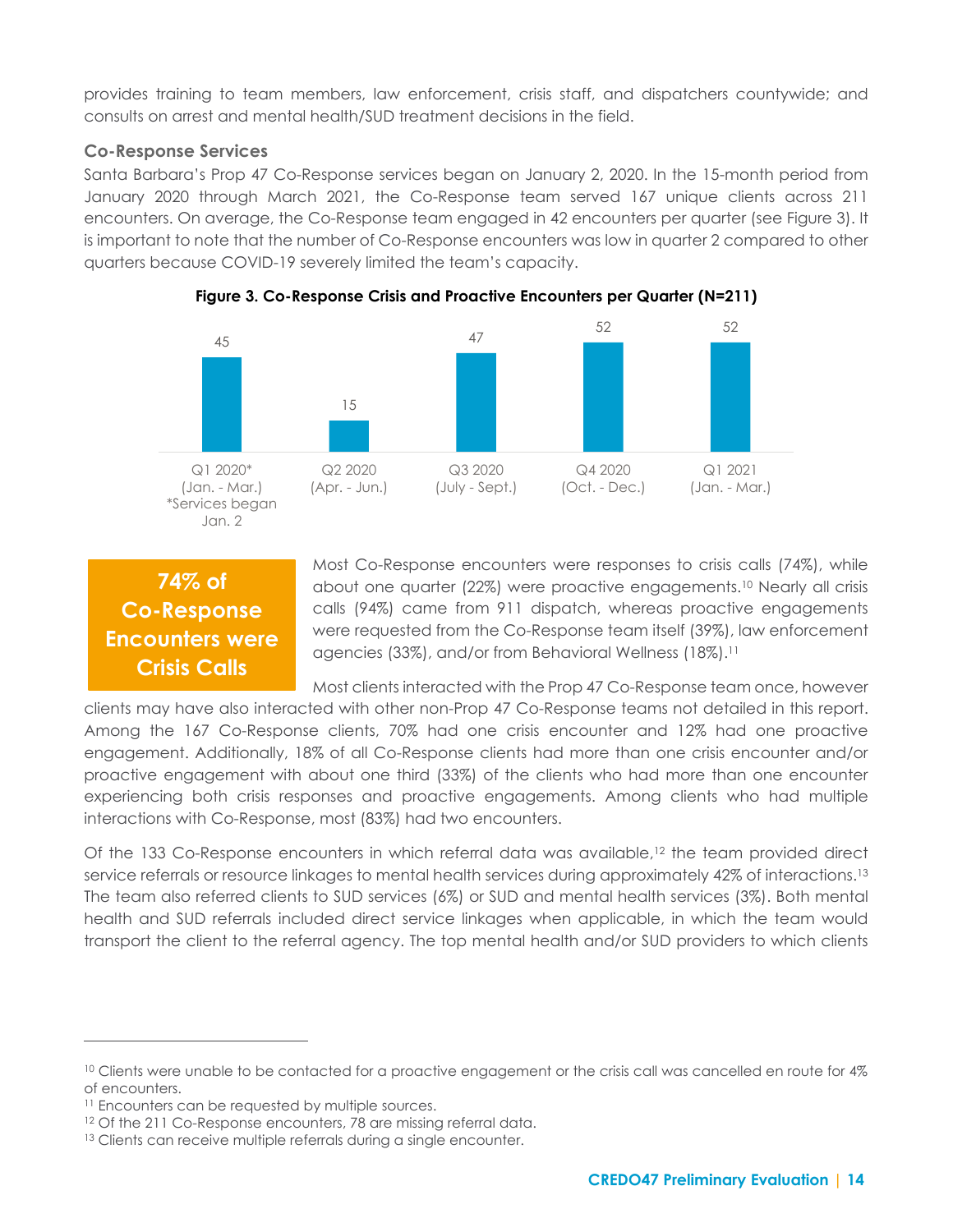were referred were County crisis services (51%), the client's current treatment provider (49%), and/or the Access Line<sup>14</sup> (42%).<sup>15</sup>

Additionally, for approximately half of encounters (45%), the team assisted clients with other support services, including providing contact information for local services and resources. <sup>16</sup> Although less frequent, the team also connected clients with social services (15%), basic necessities (8%), and medical/healthcare services (8%). While the Co-Response team attempted to refer clients to subsequent services, about a quarter (20%) of encounters resulted in clients denying referrals offered by the team because they were either uninterested or already receiving services. Additionally, among the 49 encounters in which the client was unhoused, 67% resulted in a referral to a shelter or housing resource, such as the Salvation Army, Recovery Way, Rescue Mission and PATH. 17

In addition to providing referrals and warm hand-offs to services, 165 Co-Response encounters resulted in additional outcomes.<sup>18</sup> Over one third (39%) resulted in the team placing the client in an involuntary psychiatric hold (i.e., 5150 or 5585) and/or completing a safety plan<sup>19</sup> with the client (36%). Encounters also resulted in voluntary emergency department holds for medical and psychiatric purposes (10%) and the

### **2% of Co-Response Encounters Resulted in Arrest**

team transporting clients to additional types of services, including Safe Alternatives for Treating Youth (SAFTY) <sup>20</sup>, the SCCS Hub, and shelters (8%). Finally, in line with the Co-Response team's goal of diverting individuals from the criminal justice system, only 2% of encounters resulted in arrest.

#### **Table 4. Gender and Race/Ethnicity of Co-Response Clients**

| <b>Category</b>                  | Count | <b>Percent</b> |
|----------------------------------|-------|----------------|
| Gender (n=142)                   |       |                |
| Male                             | 76    | 54%            |
| Female                           | 66    | 46%            |
| Race/Ethnicity (n=119)           |       |                |
| White                            | 77    | 65%            |
| Hispanic, Latino, or Spanish     | 20    | 17%            |
| <b>Black or African American</b> | 9     | 8%             |
| Asian                            | 7     | 6%             |
| Other                            | 6     | 5%             |

#### **Client Profile**

Among the 152 unique Co-Response clients for whom some demographic data was available,<sup>21</sup> about half identified as female and half identified as male.<sup>22</sup> On average, Co-Response clients were 39 years old, with an age range from 12 to 79 years old. Approximately two-thirds of Co-Response clients (65%) identified as White, 17% as Hispanic/Latino/Spanish, 8% as Black/African American, and 6% as Asian. 23

<sup>&</sup>lt;sup>14</sup> The Access Line is provided by the Department of Behavioral Wellness individuals who have or are eligible for Medi-Cal. Individuals can call a 24-hour toll-free number and complete an intake assessment over the phone to be referred to appropriate behavioral health and supportive (e.g., housing, basic needs) services.

<sup>&</sup>lt;sup>15</sup> Of the 60 encounters that had a mental health and/or SUD treatment referral, 17 are missing referral agency data. Mental health/SUD referrals can be made to multiple agencies.

<sup>&</sup>lt;sup>16</sup> Program partners are continuing to strengthen data collection efforts to identify these services in future reports.

<sup>&</sup>lt;sup>17</sup> More detailed information on shelter/housing resources was not available at the time of reporting.

<sup>&</sup>lt;sup>18</sup> One encounter can result in multiple outcomes.

<sup>19</sup> A safety plan is a guide that an individual creates to assist themself in being safe during crisis situations and can include emergency contacts, locations they feel secure, and people they can trust to provide appropriate support. <sup>20</sup> SAFTY supports children under 21 and their families by providing specialized crisis intervention services; in-home support services; and linkages to County alcohol, drug, mental health, or other appropriate services.

<sup>&</sup>lt;sup>21</sup> Of the 167 Co-Response clients, 16 are missing all demographic data.

<sup>22</sup> Gender was unknown or not recorded or not recorded for 10 clients.

<sup>&</sup>lt;sup>23</sup> Race/ethnicity was unknown or not recorded for 33 clients.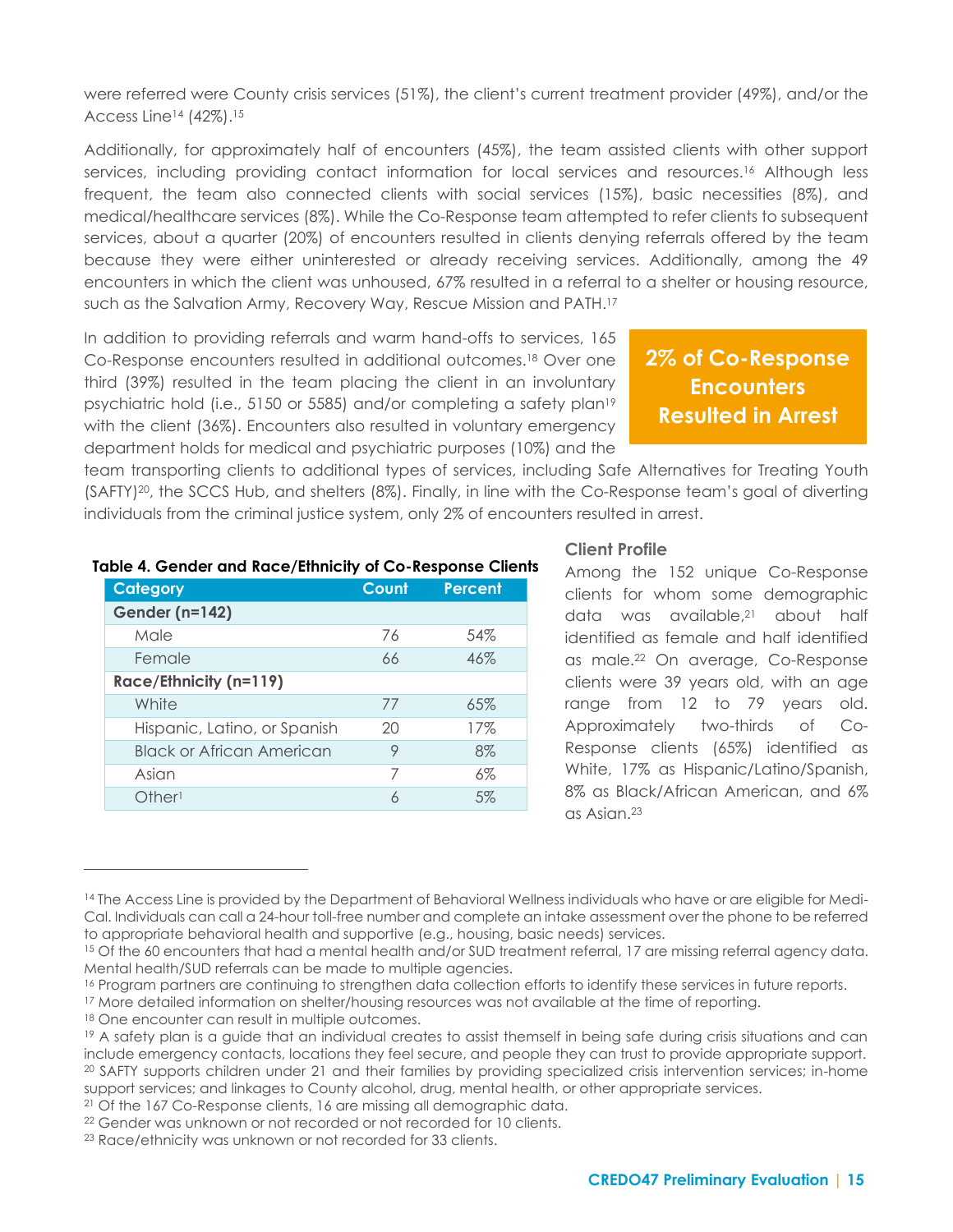#### **Strengths & Challenges**

The findings below, based on data collection and analysis, describe strengths that lead to program success as well as challenges that create barriers to fully achieving program goals.

#### **Strengths**

**The Co-Response team has established and expanded partnerships to connect clients to mental health supports and other services.** Families and program stakeholders praised the Co-Response team for leveraging local resources to expediently and effectively link clients to treatment and supports. In particular, patrol officers commended the team's willingness to collaborate and divert clients from criminal charges through de-escalation tactics and individualized connections to services. The team connects eligible individuals to County behavioral health services through the Access Line. If an individual does not meet eligibility criteria for County services or is uninsured, the Co-Response team works with the individual and, as appropriate, their family, to connect them to services. Co-Response staff recounted the lengths they went through to place a client in a "safe space," including reaching out to family and friends when other options were not available.

*"…Co-Response going out and doing field interventions has made a difference…. I have to imagine there would have been a lot more [arrests without the Co-Response team]. …The clinician connects [clients] to Access, refers them to a shelter bed, food, transportation, etc. The one-touch service is really remarkable." – CREDO47 Partner*

Additionally, the Co-Response team has strengthened existing partnerships and developed new connections to respond to clients' needs. At the start of the program, the team set up meetings with crisis stabilization unit (CSU) staff to build rapport and establish credibility to facilitate placing clients in the facility. The team also actively works to identify new community partnerships that can support the needs of clients with whom they engage. For example, the team received a number of calls for veterans in crisis and developed a partnership with a CBO that serves this population.

**Flexibility in the Co-Response model allows the team to engage with clients in a way that best meets their needs.** The Co-Response team's approach allows either the Sheriff's deputy or the clinician to take the lead when responding to a crisis call or proactive engagement. Team staff noted that clients may require law enforcement intervention if they are a danger to themselves or others, whereas in instances in which safety is not a concern, intervention by the clinician may be more appropriate. Additionally, some individuals may be more responsive to law enforcement or mental health providers based on past experiences with staff in these fields. The team's responsivity to clients' needs and preferences helps diffuse crises, build rapport between the team and the client, and ultimately connect them to supports.

*"We had a family member say we saved [their sibling's] life [by placing them] in the hospital…. We are there to save their lives…[and] do our best to keep the public safe as well. The proof has been in those family members that call and say thank you." – Co-Response Team Member*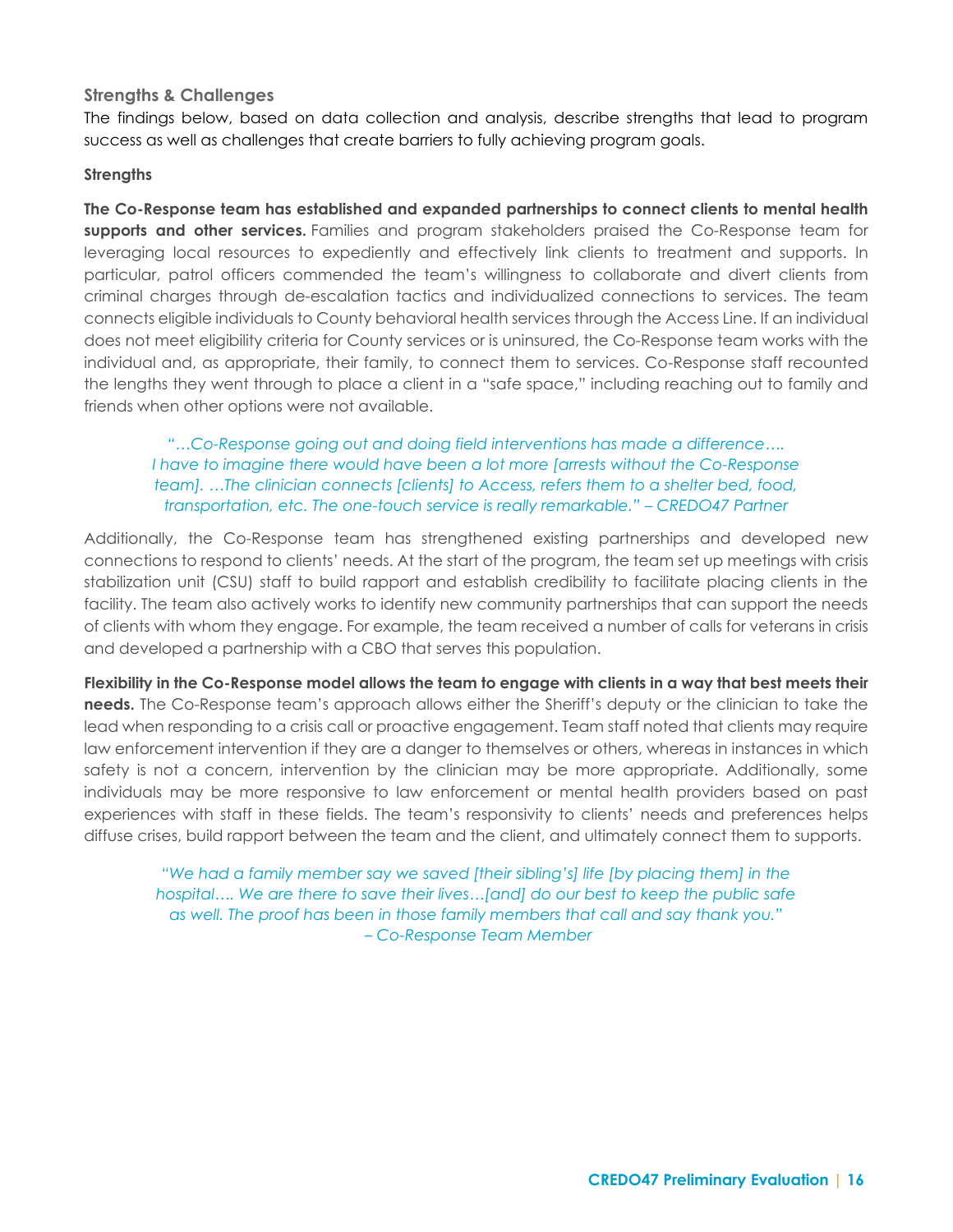#### **Challenges**

**COVID-19 restrictions and capacity limitations have made it challenging for the Co-Response team to divert clients in crisis to emergency mental health services.** The team noted that on multiple instances they took clients to Cottage Hospital<sup>24</sup> for a 5150 hold, and that the clients were released within several hours or redirected to the CSU or CREDO47 Stabilization Center due to limited beds at the facility. Similarly, at times the CSU was unable to accept clients in crisis due to staffing limitations. These challenges were exacerbated at both facilities during the COVID-19 pandemic when social distancing requirements further decreased capacity.

**The vast geography of Santa Barbara County and the limited number of Co-Response teams can hinder appropriate and timely responses to crisis situations.** Santa Barbara County's large geographic area and mountainous terrain can result in travel times of 30 to 60 minutes for the Co-Response team to respond to crisis calls. In the interim, law enforcement officers with limited clinical training are typically the first to arrive on scene and must either wait to intervene until the Co-Response team arrives or intervene using deescalation skills. Co-Response staff explained that some crises are time sensitive and require immediate clinical interventions. Additionally, deputies have expressed frustration when they employ de-escalation techniques, or when de-escalation is not appropriate, and they must wait for a clinician to arrive with the co-response team for the client to be assessed and referred or transported to subsequent services.

**Delays placing clients in services can limit the Co-Response team's availability to respond to incoming crisis calls.** In some cases, the team struggled to locate available beds while in other situations the process for clients to be approved and admitted to a particular service was time consuming. Given that there are only four Co-Response teams in the county (one of which is funded by Prop 47), the time it takes to transport clients and admit them to inpatient services can significantly impact the teams' presence in the field and ability to respond to new incoming calls.

#### **Stakeholder Recommendations**

Stakeholders shared the following recommendations to strengthen Co-Response:

- Expand crisis response trainings for law enforcement officers who may respond to behavioral health crises without a clinician, to ensure they are prepared to manage the situation.
- Given that there can be misalignment in treatment decisions between Sheriff's deputies and providers, develop opportunities for relationship-building and co-learning, such as having clinical staff ride along with deputies.
- Explore opportunities to increase the number of Co-Response teams to facilitate faster response times and ensure that at least one team is active in the field at all times. Recently, Behavioral Wellness and the Sheriff's Office presented a plan to the Board of Supervisors for five more Co-Response teams and additional infrastructure.
- To assess the efficacy of the Co-Response team on client outcomes, define benchmarks and goals related to service referral, service completion, and mental health stabilization. Establish a process to collect appropriate data and measure success.

*"If someone is picked up and diverted, then there is no follow-up. [We're] not defining outcomes. Recidivism is just one piece of the puzzle. Knowing whether [they] get connected to a program and whether [they] stay in a program…. Did I stabilize the mental health crisis?" – CREDO47 Partner*

<sup>&</sup>lt;sup>24</sup> Cottage Hospital offers involuntary and voluntary emergency psychiatric services for individuals experiencing acute mental health crises.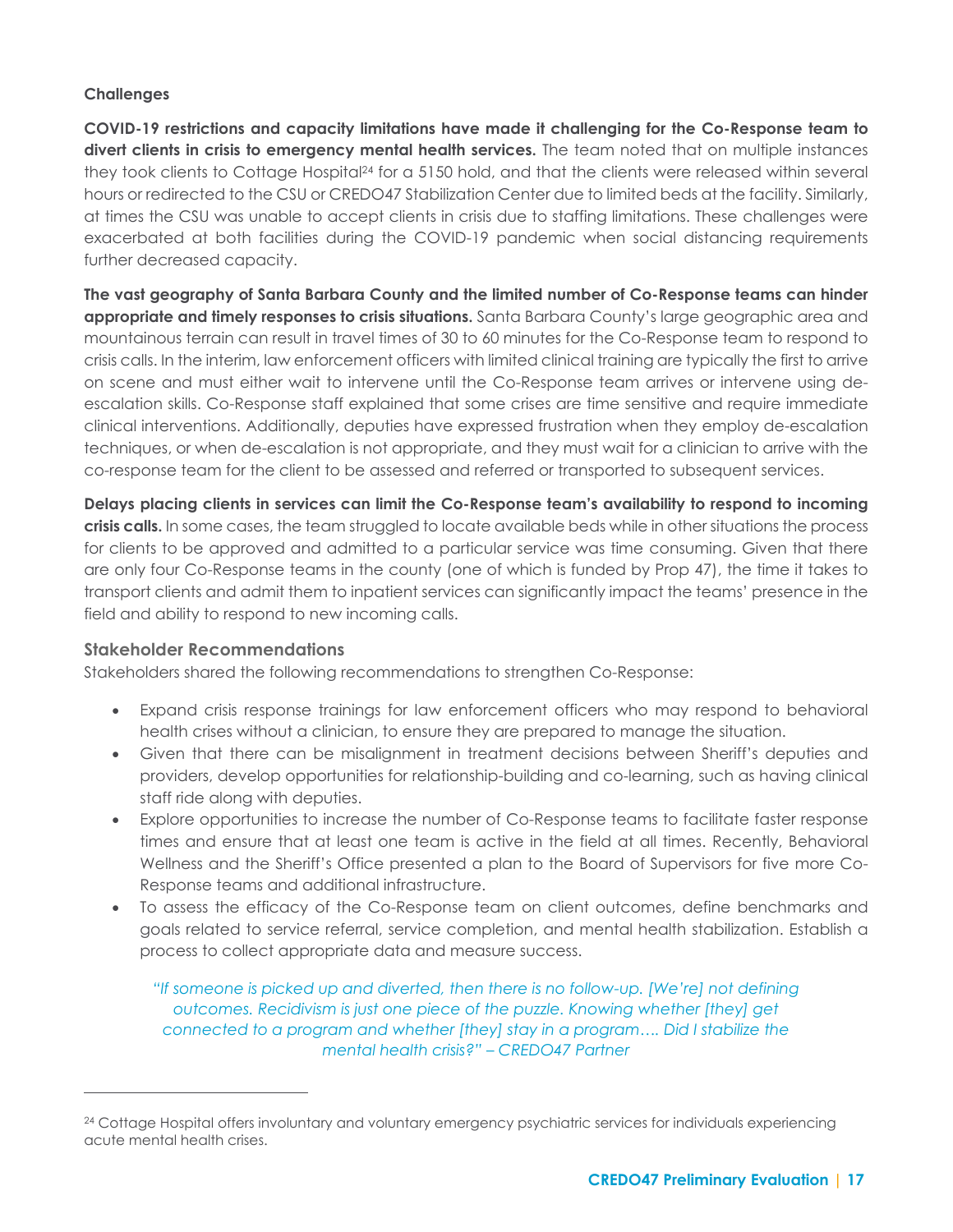### Pre-Filing and Post-Filing Diversion

The CREDO47 program provides pre-filing and post-filing diversion opportunities for individuals who have been cite-released or booked into custody for minor crimes and have a history of SMI and/or SUD. The original program model included a Holistic Defense Advocate housed in the jail to screen individuals before they were booked into custody and divert eligible individuals from custody to the CREDO47 program. However, due to COVID-19 restrictions, most individuals eligible for the program were cited and released. Therefore, the County restructured the diversion program and relocated the Holistic Defense Advocate to the Public Defender's Office

When the diversion program was first implemented, individuals were also required to be residents of Santa Barbara County and to be Medi-Cal eligible; however, eligibility criteria has expanded over time in order to serve a greater number of individuals and a more diverse population. The program is now open to residents from any county who (1) received a citation, were arrested, or charged with a non-violent misdemeanor or low-level felony in Santa Barbara County, (2) display symptoms or have a history of SMI/SUD, and (3) are willing to engage in SUD/SMI treatment. Individuals are also eligible for diversion regardless of their Medi-Cal eligibility, which has opened the program to Santa Barbara County's undocumented population.

Individuals can be referred to the program through the Public Defender's Office or the District Attorney's Office. Program staff have also engaged in outreach efforts to promote the diversion program to providers and CBOs that serve individuals with mental health issues and/or SUD, and clients can be referred to the diversion program through these individuals and organizations as well. Once an individual is referred to the program, the Public Defender's Office or District Attorney's Office conducts a prescreening and refers approved clients to the Holistic Defense Advocate, who conducts an in-depth screening to determine eligibility and to provide resources and referrals for needed services (e.g., housing, behavioral health services, social services) to individuals as appropriate. Eligible cases are then submitted to the District Attorney's Office for final review. The District Attorney ultimately determines whether an individual is approved to participate in diversion through the CREDO47 program.

#### **Figure 4. Case Review Process from Referral to Enrollment**



Cases can be approved both before and after charges are filed—referred to as pre- and post-filing, respectively. The charges of clients enrolled pre-filing are held in abeyance and dropped upon successful program completion or filed if program requirements are not met. Alternatively, the charges of clients enrolled post-filing are dismissed upon successful program completion or their cases are tried if program requirements are not met. Program requirements are tailored to the needs of each individual client and generally include participation in behavioral health treatment.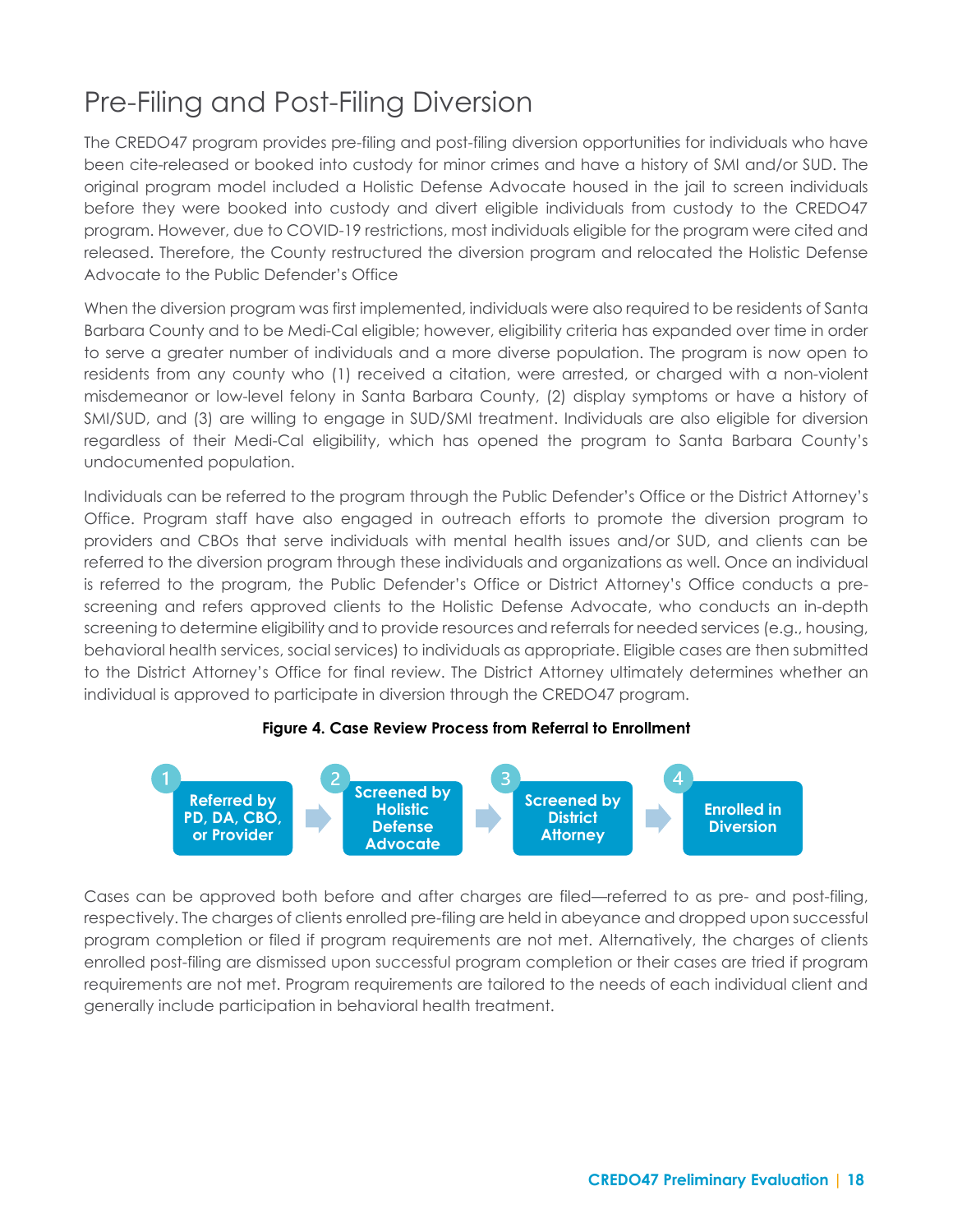#### **Pre-Filing and Post-Filing Diversion Services**

Santa Barbara County's Prop 47 diversion services began on March 11, 2020, at the onset of the COVID-19 pandemic. Across the 13-month period from March 2020 through March 2021, 113 were referred to the program, 34 passed pre-screening (e.g., were initially found eligible), and 10 were enrolled. Due to startup delays as the diversion program restructured due to the COVID-19 pandemic, a limited number of clients were referred during the first two quarters of implementation. Beginning in the third quarter of 2020 (July – September), the number of referrals has increased and continued to grow as depicted in Figure 5.





### **53% of Referrals were from the Public Defender**

Clients who passed pre-screening (n=34) were referred to the diversion program from jail (38%) or during pre-arraignment (62%). Approximately half (53%) of these clients were referred by the Public Defender while a quarter (24%) were referred by a CBO and/or treatment provider. Although less frequently, 15% of clients referred themselves to the program and 9% of clients were referred by the District Attorney's Office. The offenses for which clients were arrested included drug offenses (43%), crimes against people

(33%) and/or property (24%), nuisances (24%), illegal possession of a firearm (10%) and/or non-compliance  $(10\%)$ .  $25$ 

After passing pre-screening, almost all (94%) clients received case management from the Holistic Defense Advocate, including service referrals.<sup>26</sup> Most referrals were to mental health (74%) and/or SUD services (70%), with over half (55%) of these behavioral health referrals to the County's Access Line.<sup>27</sup> Clients also received referrals to existing behavioral health treatment providers (32%) and Step Down Housing (18%). Among the 20 clients who were unhoused, 75% were referred to a shelter or other housing resources.

Of the 34 clients who passed pre-screening, about two-thirds (68%, n=23) were deemed eligible and submitted to the District Attorney's Office for review. Eight clients were found ineligible due to medical needs, arraignment status, or other unspecified reasons, and two cases did not advance because the

<sup>&</sup>lt;sup>25</sup> Charge data was missing, unknown, or not recorded for thirteen clients. Clients can also have multiple charges in multiple offense categories.

<sup>26</sup> Three clients are missing data on assistance provided.

<sup>27</sup> Seven clients are missing referral data. Of the 25 clients with mental health/SUD referrals, 3 are missing mental health/SUD referral agency data. Clients can be referred to multiple mental health/SUD agencies.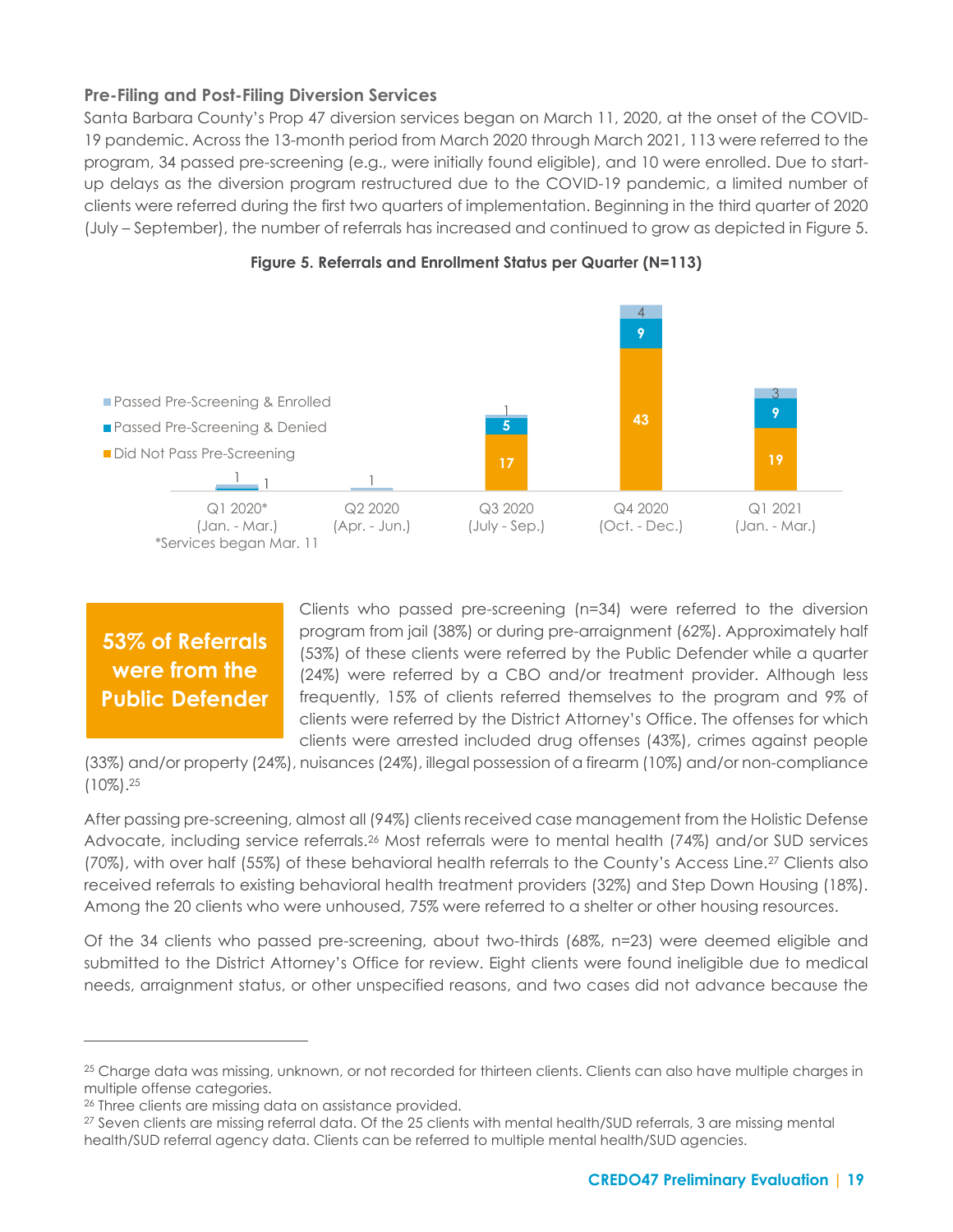client declined services or lost contact. One case was still under review (i.e., pending) at the time of reporting. 28

Of the 23 eligible clients, 10 were ultimately approved by the District Attorney and enrolled in diversion. Four were enrolled in the program before the District Attorney filed charges and six were enrolled in the program after charges were filed. Four clients also had their cases rejected for filing by the District Attorney, wherein their charges were dropped and they did not have any further criminal proceedings. Among the nine clients who were not approved, seven were ineligible due to their criminal record and/or offense type and two were still under review (i.e., pending) at the time of reporting.<sup>29</sup>

Per the program requirements, all diversion clients participated in behavioral health treatment, with 70% receiving services from Behavioral Wellness and 30% receiving services from an alternative provider (e.g., private, CBO). Over half (60%) of clients were engaged in treatment prior to enrollment while less than half (40%) began treatment after enrollment. Most clients who began treatment after enrollment did so within a month of starting the diversion program.

As of March 31, 2021, four clients exited the program and six were still enrolled. The four clients who exited were enrolled for an average of seven months and all successfully completed the program requirements and had their case dismissed by the District Attorney. The flow of clients through the diversion component is depicted in Figure 6 below.

**100% of Completed Clients Exited Successfully**



#### **Figure 6. Diversion Referral and Enrollment Flow Chart**

#### **Client Profile**

Among the 34 individuals who passed pre-screening, about two-thirds were male (65%) with an average age of 36. Gender and age were similar between referred clients who were denied and those who were enrolled, however race/ethnicity differed between the two groups as depicted in [Table 5.](#page-21-0) While approximately half (47%) of pre-screened clients identified as White, they made up 70% of enrolled individuals. Alternatively, 38% of pre-screened clients identified as Hispanic/Latino/Spanish, however they made up 20% of the enrolled population.

<sup>28</sup> Pending includes *pending screening*.

<sup>29</sup> Pending includes *has not received request to file* and *pending screening*.

<sup>30</sup> Pending includes *pending screening*.

<sup>31</sup> Pending includes *has not received request to file* and *pending screening*.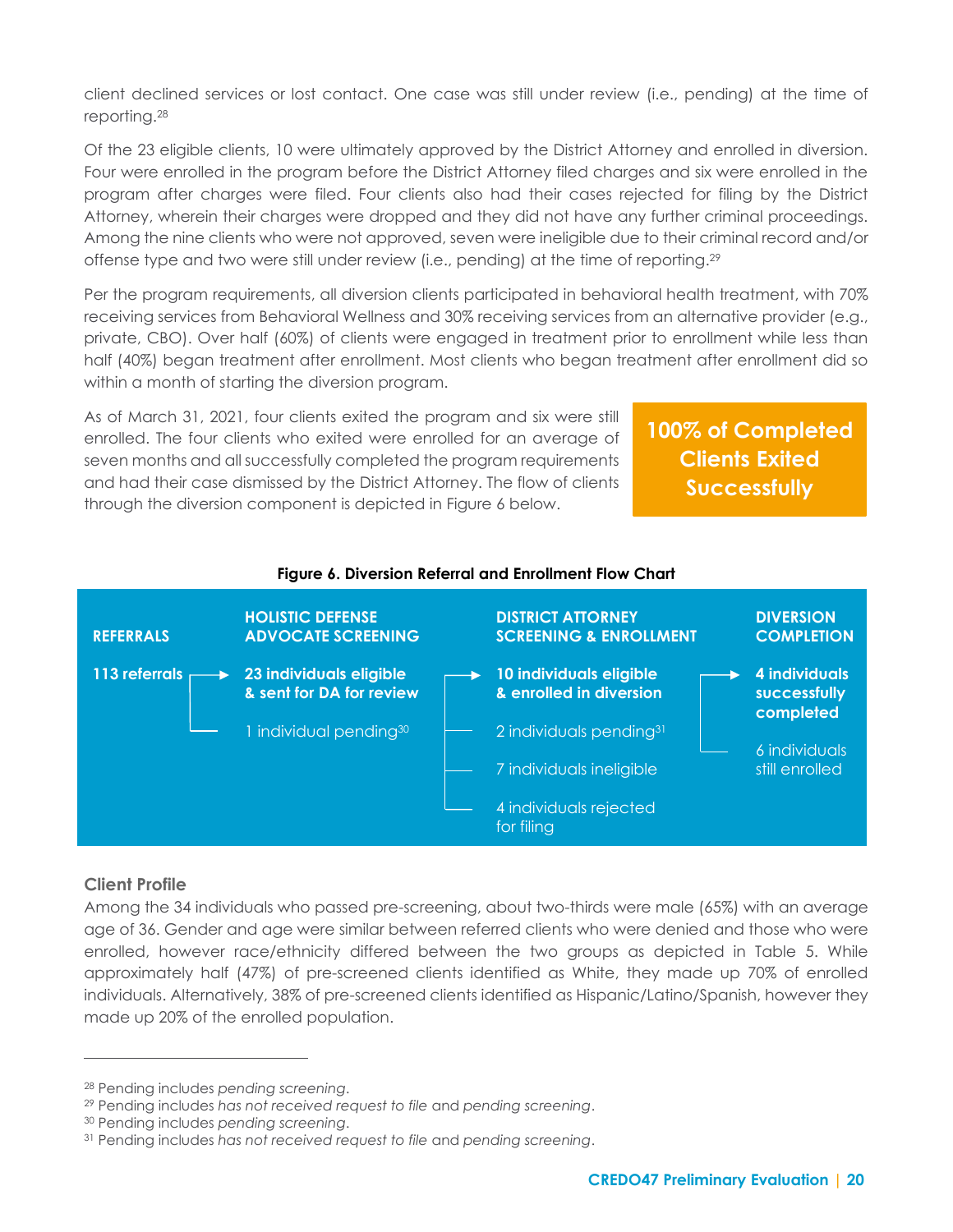| <b>Race/Ethnicity</b>        | <b>Enrolled</b> | <b>Not</b>      | <b>Total Pre-</b> |
|------------------------------|-----------------|-----------------|-------------------|
|                              | $(N=10)$        | <b>Enrolled</b> | <b>Screened</b>   |
|                              |                 | $(N=24)$        | $(N=34)$          |
| White                        | 70%             | 38%             | 47%               |
| Hispanic, Latino, or Spanish | 20%             | 46%             | 38%               |
| Other <sub>32</sub>          | 10%             | 13%             | $9\%$             |
| Unknown/Declined to state    | 0%              | 4%              | $3\%$             |

#### <span id="page-21-0"></span>**Table 5. Race/Ethnicity of Pre-Screened Diversion Clients by Enrollment Status**

**Strengths and Challenges**

The findings below, based on data collection and analysis, describe strengths that lead to program success as well as challenges that create barriers to fully achieving program goals.

#### **Strengths**

**The Holistic Defense Advocate effectively connects justice-involved individuals with the Public Defender's Office to be considered for diversion and serves as a CREDO47 resource for the community at large.** The Holistic Defense Advocate was originally going to be located in the jail but was moved to the Public Defender's Office due to COVID-19 restrictions on jail visitors. Program partners emphasized that the Advocate's close physical proximity to and personal connections with public defender staff have helped establish processes for referring clients to the program and consistent follow up, as well as supported information sharing between clients and public defender staff to advance clients through the diversion process.

Program partners also noted that having the Holistic Defense Advocate as a point of contact for all clients, attorneys, and CBOs streamlines communication and provides an efficient process for connecting clients to services. Having one person explain the CREDO47 program, conduct screenings, and connect individuals to services (e.g., calling the Access Line with clients) makes it easy for partners to know where to refer individuals who are seeking more information. The Advocate's strong community partnerships also help link clients to other services and supports as needed.

#### *"My client felt really supported by a team – myself [the Holistic Defense Advocate], their attorney, and I also brought in a housing coordinator – they went from being alone to having a team of providers they could reach out to." – Holistic Defense Advocate*

**The Public Defender's Office established clear processes for receiving and reviewing cases, defined staff roles, and facilitated cross-sector collaboration.** At the start of program implementation, the Public Defender's Office designated a deputy public defender to oversee CREDO47 activities for the agency. The deputy public defender established process flows for key program activities, such as receiving referrals and recommending cases for diversion to the District Attorney. Program partners noted that establishing clear protocols has increased efficiencies in client screenings and referrals, and made it easier to review and improve processes when something is not working. Additionally, collaborating with CBOs increased awareness about the program and led to additional referrals from the community, which have been particularly important given that COVID-19 limited referrals from jail.

**The District Attorney's Office has refined the process for reviewing cases for pre-filing and post-filing diversion, which has allowed cases to be assessed more expediently and increased understanding among partners about which cases to recommend for diversion.** The District Attorney's Office appointed

<sup>32</sup> Other includes Black or African American; Two or more races; and Other identified ethnic origin, ethnicity or race.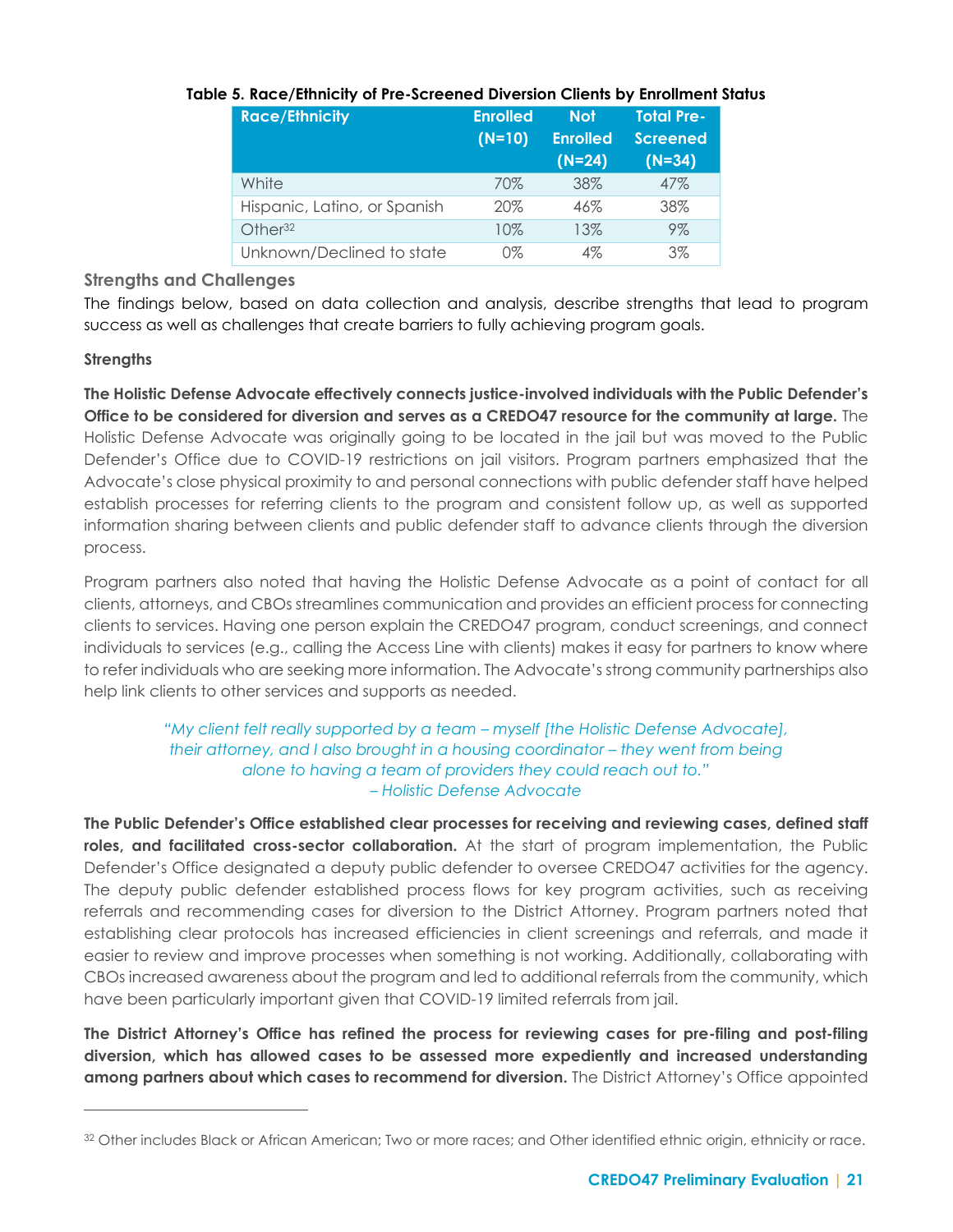a deputy district attorney to manage the agency's CREDO47 activities. Partners noted that having a point person at the District Attorney's office has resulted in faster case reviews and, in some cases, made it easier to get post-filing cases approved for the program, as they can be referred to the deputy district attorney rather than having to go through the court. The District Attorney's Office also developed a standard operating procedure (SOP) document that outlines the referral process, eligible offenses, and diversion participation process, which stakeholders noted has helped clarify the District Attorney's Office's expectations at this stage of the program.

#### **Challenges**

**COVID-19 restrictions required program partners to quickly modify the diversion component of the CREDO47 program from the original model.** The original model planned that most referrals to the diversion program would come through the jail. When COVID-19 drastically decreased the jail population, program partners were required to adapt to this change while managing other impacts of the pandemic. In addition to moving the Holistic Defense Advocate to the Public Defender's Office, stakeholders also refined and expanded the eligibility criteria over time to make the diversion component available to a greater number of individuals, including those who live outside of Santa Barbara County and those who are not Medi-Cal eligible. However, these updates were not uniformly communicated across partners, which may have resulted in missed diversion opportunities.

#### *"The program was built to catch people who are flooding into the system at a low level, but with COVID we got to zero bail and all of our low-level folks stopped coming through the arraignment process at all. We built a program to catch in-custody people being booked on low level things and they just disappeared." – CREDO47 Partner*

**There is some confusion about the eligibility criteria and participation requirements among program partners and potential clients.** The SOP developed by the deputy district attorney explains that all individuals charged with misdemeanor offenses are eligible to participate in the CREDO47 program, with some exceptions noted in the document, such as cases involving domestic violence or stalking, registration as a sex offender or inappropriate sexual conduct as an element, and the sale of alcohol or tobacco products to minors. However, several partners shared that there is debate regarding whether certain charges should be eligible. One partner also noted that individuals with minor charges who should be automatically eligible for the program must undergo the same time-intensive review process as individuals with more complex or severe charges.

Partners also indicated that while it is helpful to have participation requirements tailored to individuals' needs, this flexibility also makes it challenging to explain the requirements to potential clients and manage their expectations about how to successfully complete diversion. Additionally, some partners expressed concern that the program is open to individuals with a history of SMI and/or SUD, and that the eligibility criteria does not include individuals with mild to moderate mental illness who could benefit from CREDO47 services.

*"It's hard to advise a client on what it means if they get diverted because it depends on what they need. This is a challenge and strength. It's not one size fits all. …It can be hard to explain to an outside agency, like the court, that wants to know what [diversion] means." – Program Partner*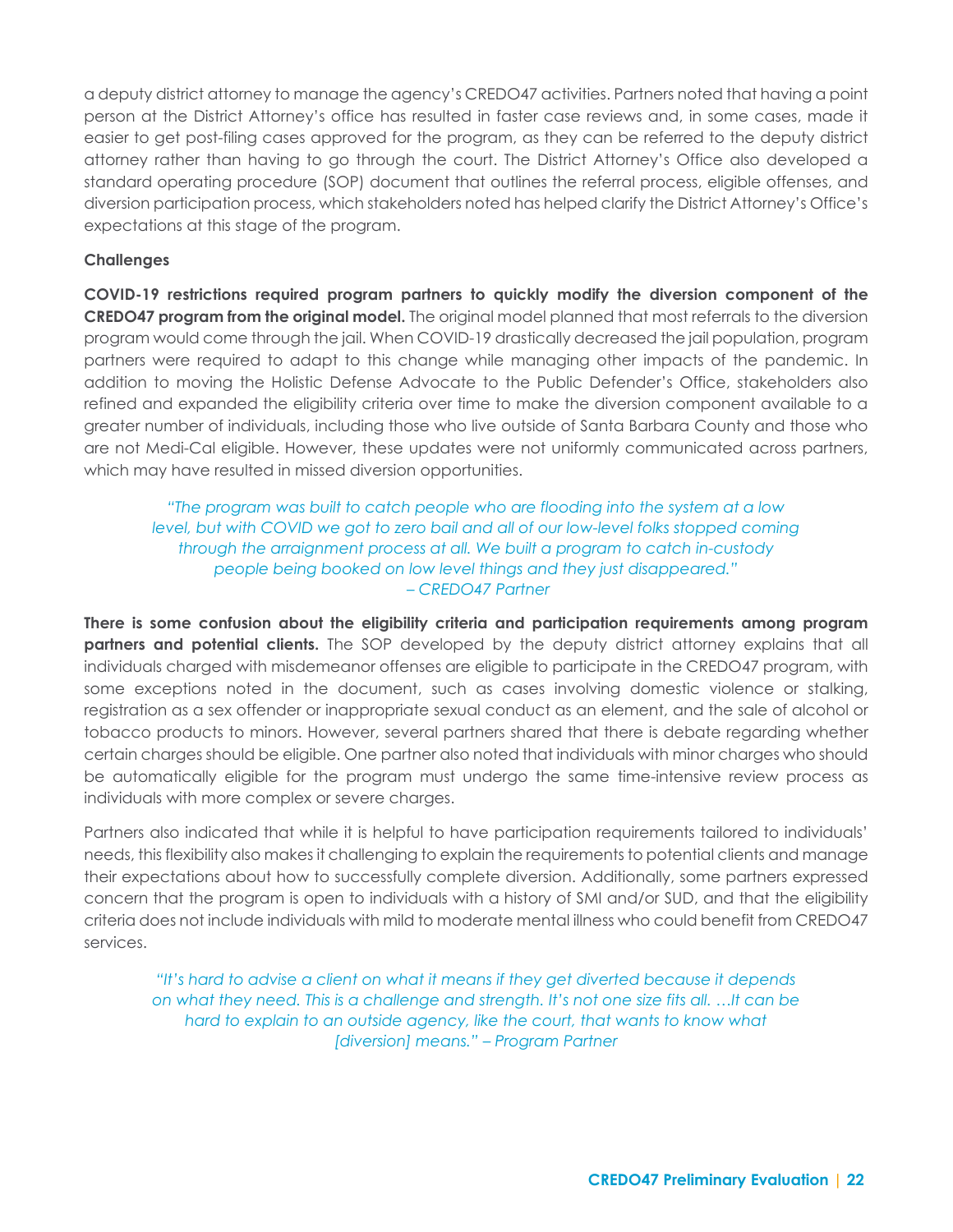**Language barriers and eligibility requirements can make it challenging to place diversion clients into appropriate services.** Some stakeholders raised concerns about the lack of supports available in Spanish. Additionally, while some providers offer free or sliding fee scale services to undocumented individuals who are ineligible for Medi-Cal, the process to identify and access these services can be challenging.

**Data collection processes and data access are continuing to be defined across partners.** While the County has adopted Vertical Change for data collection and reporting purposes, the Office of the Public Defender and the Office of the District Attorney manage independent databases to track client referrals and diversion participation. Historically, there have been some discrepancies in the data tracked by each agency, and they are continuing to develop data comparison and quality assurance processes. Concerns also persist about which partners can access sensitive and protected client data (e.g., criminal justice involvement, behavioral health services).

*"The biggest thing around data that people have questions about, but not answers, is ROIs, data sharing, and cross-departmental collaboration. What is acceptable to share? Do you need a client's permission to share with another agency? …There are lots of open questions about privacy, policy, what's reasonable to expect, and what is sharing too much." – CREDO47 Partner*

#### **Stakeholder Recommendations**

Stakeholder recommendations specific to the pre- and post-filing diversion component included:

- Identify ways to streamline the referral process by further clarifying eligibility criteria for pre- and post-filing diversion, including criminal charges and behavioral health needs and diagnoses. Also identify ways to streamline the case review process, particularly for cases more likely to qualify for diversion, such as those with minor charges brought on individuals with no priors. Consider different levels of case review based on case individual characteristics.
- Develop a system for timely sharing of program updates (e.g., new referral forms, different eligibility criteria) to all partners, including a description of the changes and the date of implementation.
- Clarify and disseminate information about ways that undocumented individuals who are ineligible for Medi-Cal can access treatment services.
- <span id="page-23-0"></span>• Continue to define and improve data sharing and quality assurance processes across partners to ensure stakeholders can securely and appropriately access relevant client data.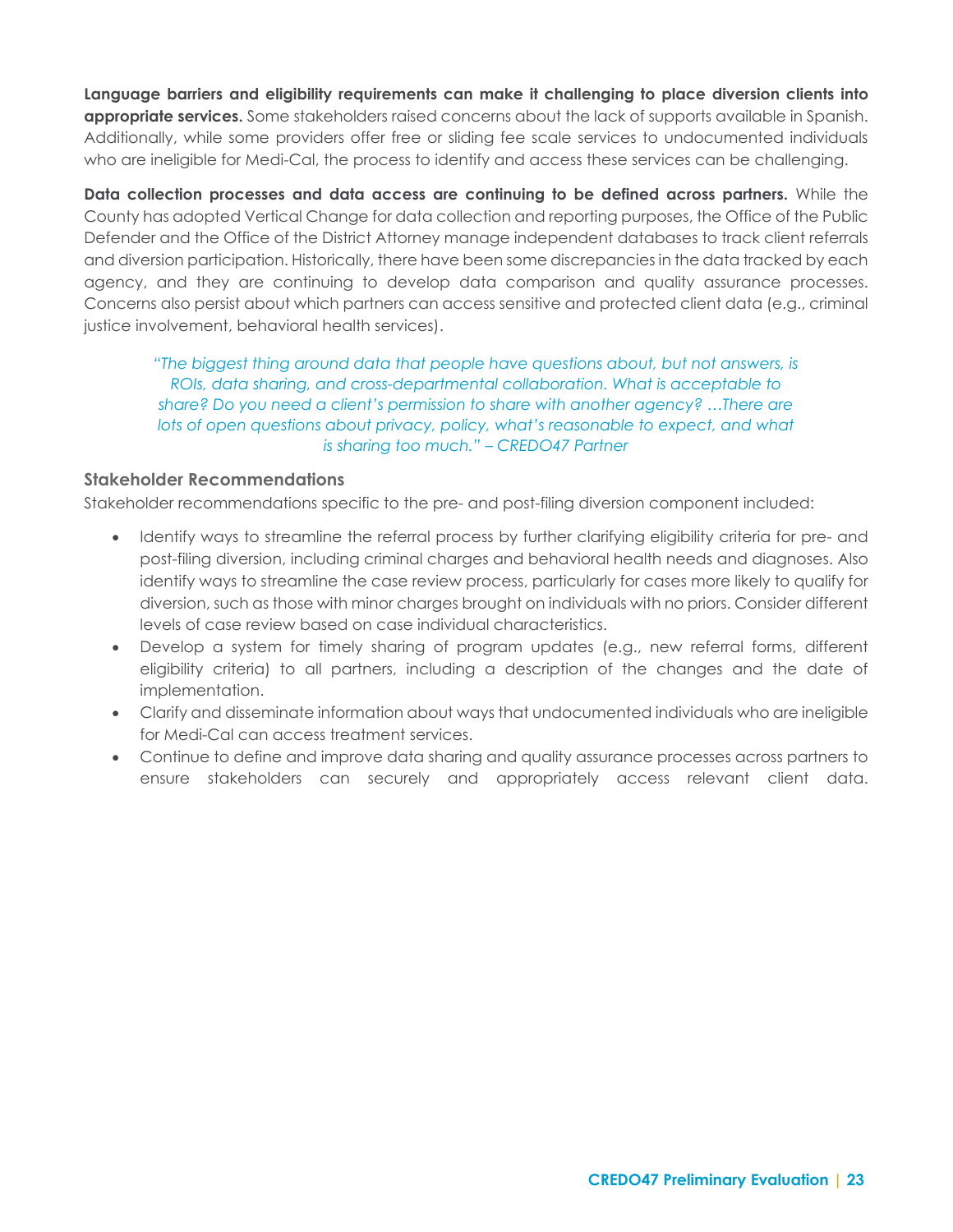

# **Findings: Services**

In addition to diversion opportunities, the CREDO47 program offers a continuum of supports to meet individuals' immediate and longer-term needs. The CREDO47 Stabilization Center offers short-term (e.g., approximately 24 hours) sobering services and transition services out of custody and/or into treatment. The Center has an open-door policy to anyone in need of sobering or transition services, including those who decide to independently seek Center services, people who have recently engaged in a Co-Response encounter, or individuals enrolled in the diversion or Step Down Housing components. The program also connects people experiencing mental health crises to the CSU; however, there have been fewer placements at this facility than anticipated because the CSU has faced ongoing challenges related to the COVID-19 pandemic and capacity issues (e.g., staffing shortages, limited hours of operation). As a result, the CREDO47 Stabilization Center has taken on a greater number of clients and individuals with more severe mental health needs than anticipated.

In addition to short-term interventions, the CREDO47 program's Step Down Housing component offers up to one year of supportive housing, including wraparound services, for homeless individuals with mental health and/or SUD needs and an open criminal case. Both Step Down Housing and the CREDO47 Stabilization Center offer case management services, which aim to support clients to voluntarily engage in services and to link them to the County's broader network of social supports (e.g., housing, social services) and behavioral health treatment (e.g., psychiatry, medication-assisted treatment (MAT), residential, outpatient).

### CREDO47 Stabilization Center

The CREDO47 Stabilization Center (formerly the Sobering Center) is managed by Good Samaritan and provides short-term sobering and transition services. The Center offers a safe place for individuals acutely under the influence of alcohol or drugs who need a supportive intervention without fear of arrest. Additionally, the CREDO47 Stabilization Center provides temporary housing and assistance for individuals who have been released from custody and are awaiting their next destination and/or for individuals who have been assigned a bed in a residential program within the next few days. The Center has ten beds: 4 for female clients and 6 for male clients. Before receiving Center services, clients must be medically screened to determine their needs and service eligibility. Individuals can remain at the Center for approximately 24 hours,<sup>33</sup> and services include case management, alcohol and drug counseling, and medical care. Staff include an Alcohol and Other Drugs (AOD) certified counselor, a registered nurse (RN), a recovery assistant, an emergency medical technician (EMT), and a case worker.

#### **CREDO47 Stabilization Center Services**

The CREDO47 Stabilization Center began serving clients on February 2, 2020. In the 14-month period from February 2020 through March 2021, the Center served 380 unique clients across 501 encounters. Encounters steadily increased over time until quarter 1 of 2021, when encounters began to decline (see [Figure 7\)](#page-25-0). This decline may, in part, be due to the COVID-19 pandemic. On average, Center staff engaged in 100 encounters per quarter. The majority of clients (81%) were served by the CREDO47

<sup>33</sup> In some instances, clients remain at the Center for up to 72 hours to await an open bed at their next placement.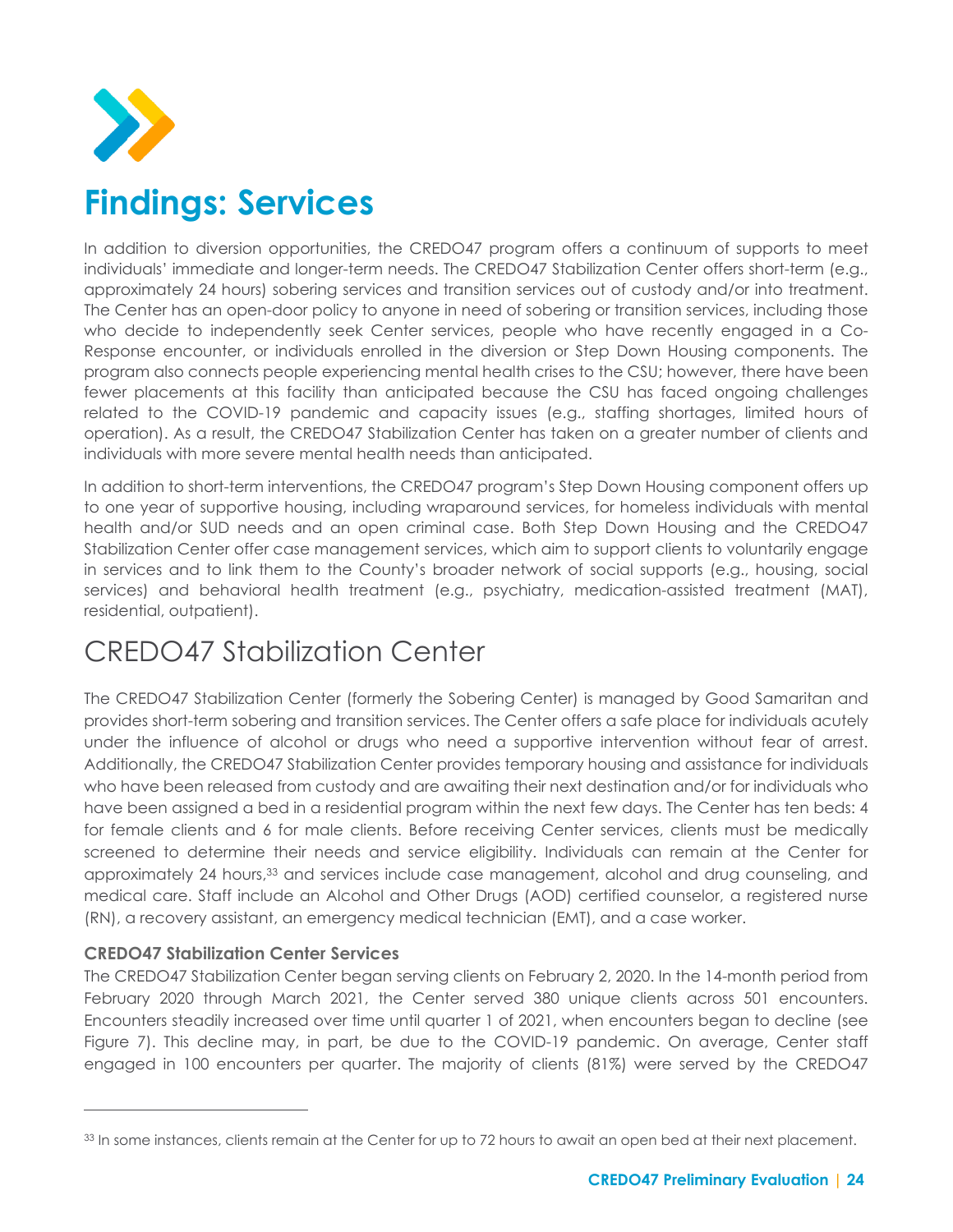Stabilization Center once and 12% of clients returned to the Center twice. A smaller proportion of clients (7%) returned to the Center more frequently, with one client engaging in Center services eight times over the reporting period.

<span id="page-25-0"></span>

**Figure 7. CREDO47 Stabilization Center Encounters per Quarter (N=501)**

Most clients arrived at the Center from, or were brought to the Center by, Cottage Hospital (31%), the police (16%), jail (14%), the Public Defender's Office (11%), the Sheriff's Office (8%), or the Probation Department (5%). 34

After clients were screened and found eligible for Center services, they received sobering and/or transition support. While the Center is intended to house clients for up to 24 hours, between February 2020 and March 2021, 75% of clients stayed for up to one day, 14% of clients stayed between one and two days, and 11% of clients stayed for three days or more. The maximum length of stay was eight days. During these short encounters, the majority (89%) of clients were medically monitored by the CREDO47 Stabilization Center staff and/or received sobering services (76%).<sup>35</sup> About half (41%) of clients received support transitioning to treatment and about a quarter (23%) received support transitioning to the community after being released from jail.

The CREDO47 Stabilization Center team also connected clients to subsequent services and transported them to their next location. Most encounters (91%) resulted in a referral to SUD treatment,<sup>36</sup> while a smaller proportion of clients (21%) were referred to mental health services. The majority of behavioral health referrals were for the County's Access Line (80%).<sup>37</sup> Clients were also referred to housing support (43%), services to support their basic needs (39%), and food assistance (38%). Regardless of the client's next location, CREDO47 Stabilization Center staff transported clients following most encounters (85%).

#### **Client Profile**

Clients who interacted with the CREDO47 Stabilization Center were primarily male (76%) with an average age of 39. About half (52%) of CREDO47 clients were White, over one-third (37%) were Hispanic/Latino/Spanish, 5% were Black/African American, and 5% were two or more races (see Table 6).

<sup>34</sup> Transportation data was unavailable for 14 encounters.

<sup>35</sup> Service date was unavailable for 21 encounters. Clients could receive multiple services per encounter.

<sup>36</sup> Referral data was unavailable for 30 encounters. Clients could receive multiple referrals per encounter.

<sup>37</sup> The Access Line is a centralized hotline that CREDO47 staff assist clients' with calling to get screening for behavioral health services, including residential treatment. Behavioral health referral data was unavailable for 77 encounters. Clients could receive multiple referrals per encounter.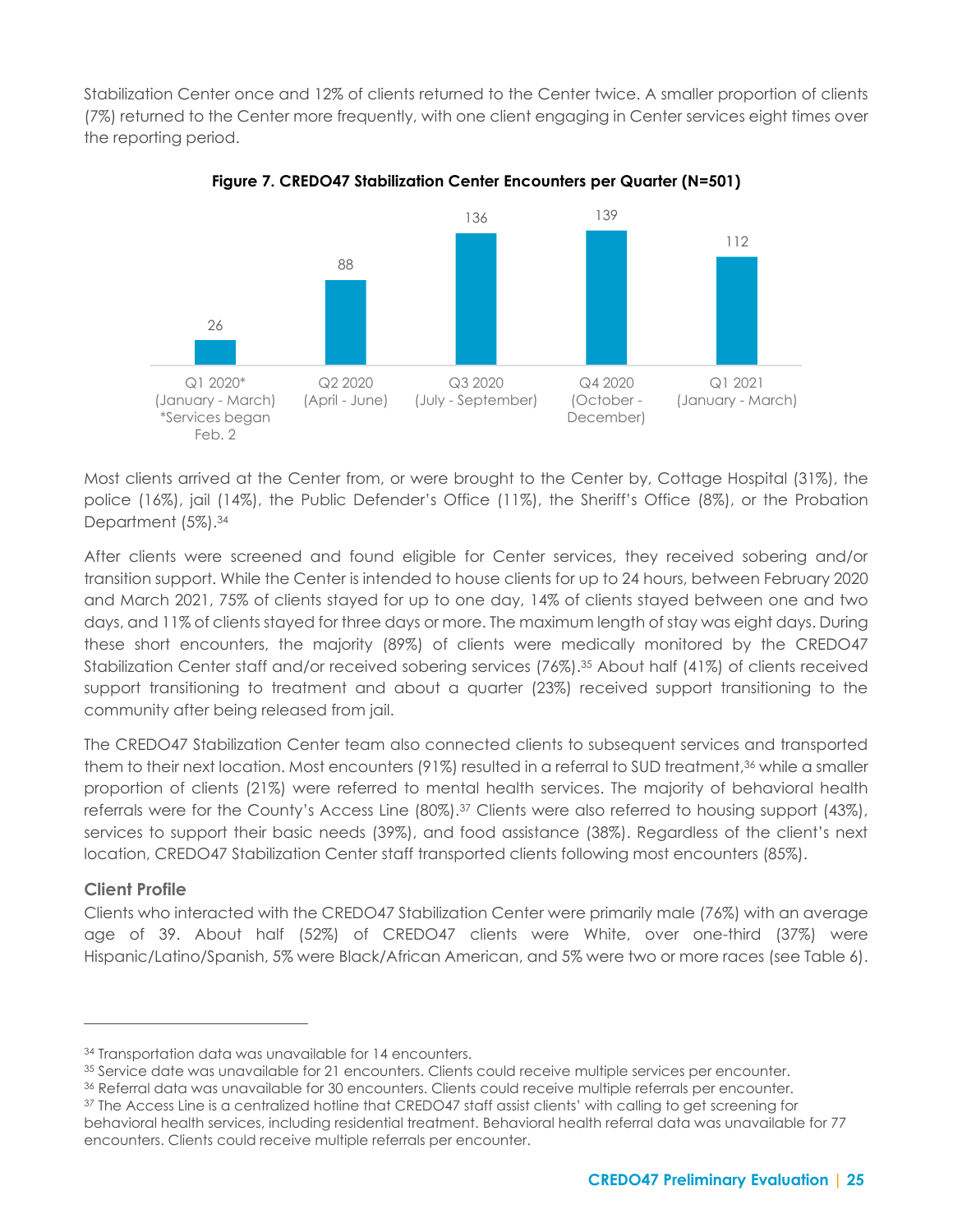| <b>Category</b>                  | Count | <b>Percent</b> |
|----------------------------------|-------|----------------|
| Age Group (n=367)                |       |                |
| $18 - 24$                        | 37    | 10%            |
| $25 - 34$                        | 125   | 34%            |
| $35 - 44$                        | 80    | 22%            |
| 45-54                            | 64    | 17%            |
| $55 - 64$                        | 51    | 14%            |
| 65 and over                      | 10    | $3\%$          |
| <b>Gender (n=369)</b>            |       |                |
| Male                             | 282   | 76%            |
| Female                           | 87    | 24%            |
| Race/Ethnicity (n=366)           |       |                |
| White                            | 189   | 52%            |
| Hispanic, Latino, or Spanish     | 135   | 37%            |
| <b>Black or African American</b> | 16    | 5%             |
| Two or More Races                | 18    | 5%             |
| Other <sup>38</sup>              | 8     | $2\%$          |

#### **Table 6. Demographic Characteristics of CREDO47 Encounter Clients**

#### **Strengths and Challenges**

The findings below, based on data collection and analysis, describe strengths that lead to program success as well as challenges that create barriers to fully achieving program goals.

#### **Strengths**

**The CREDO47 Stabilization Center effectively facilitates linkages to services and successful client outcomes.** Program partners and clients emphasized that the Center has been a vital component of the CREDO47 program since its inception, with one stakeholder referring to the Center as "the greatest success story." Multiple partners highlighted that the Center fills the gap for necessary short-term sobering and transition services that were previously unavailable to the community. They also provided examples of successful client outcomes, including linkages to therapy, housing, and diversion from jail for individuals under the influence without more serious criminal charges. Stakeholders praised Center staff, noting that they encourage clients and can anticipate their needs, understand the County's service landscape, and are consistently generating referrals and/or securing new placements. Center staff attribute the Center's success to staff's regular communication with other partners over the phone and through weekly meetings, opportunities to reflect on their work as a team and improve processes as needed, and consistent follow-through with clients and providers.

*"So many individuals have gone through [the Center]. They rave about the support and encouragement they've gotten. [Center staff] will encourage [clients] to go to therapy and make a call and get them a bed if they're interested. And then if they need housing, Center staff will do preemptive referrals for housing. They know possible paths for people and can anticipate needs." – CREDO47 Partner*

<sup>38</sup> Other includes Asian, Other identified ethnic origin, ethnicity or race and American/Indian Alaska Native.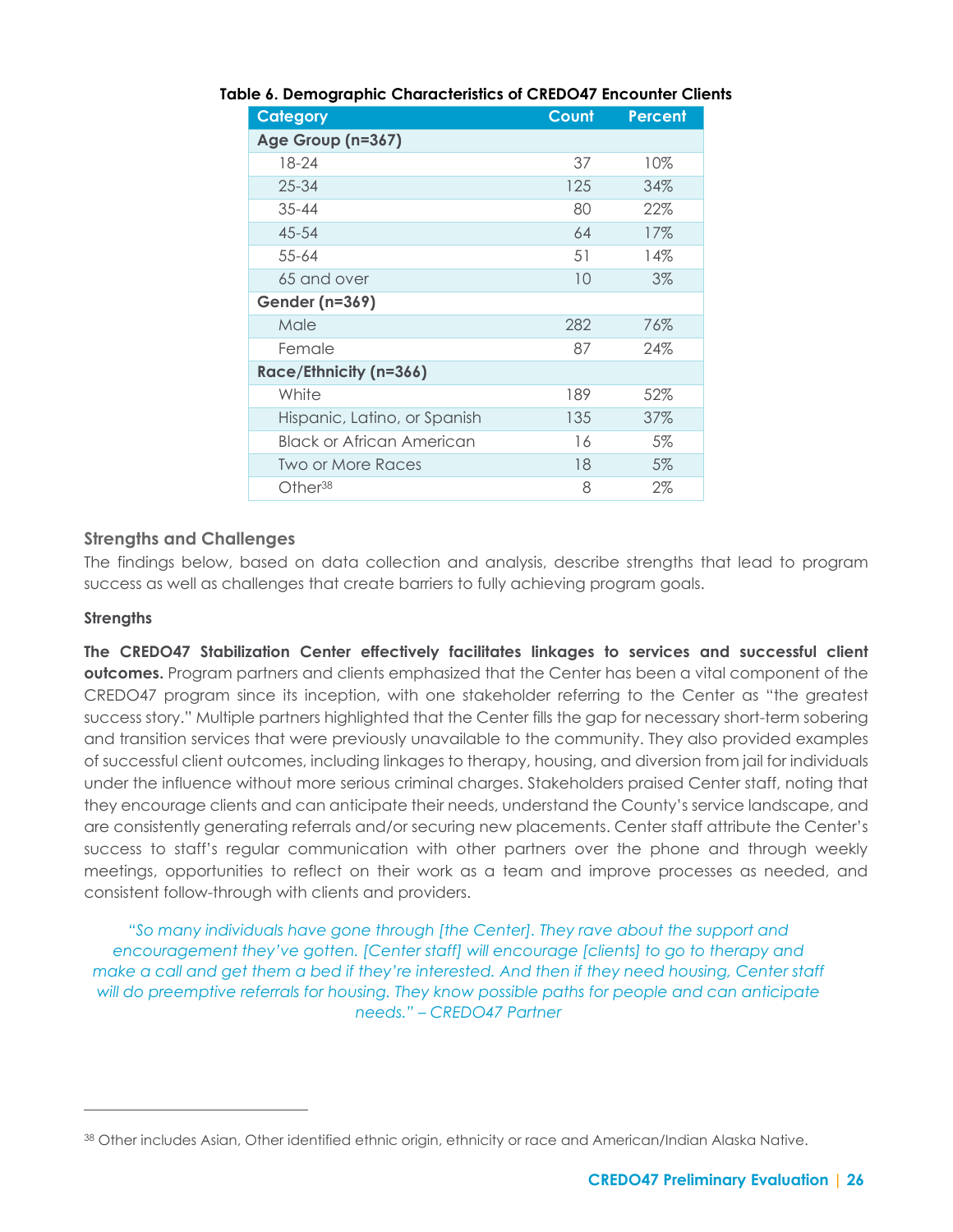**The CREDO47 Stabilization Center provides effective sobering services and serves as a safe, supportive space for individuals under the influence of drugs and/or alcohol.** Stakeholders shared that the Center provides an alternative to jail by offering a safe, short-term space for individuals who are under the influence. In addition to keeping people out of custody, the Center temporarily supports Step Down Housing clients who relapse and are unable to stay in the house. Since sobriety is one of the house conditions, clients who relapse must temporarily leave the residence until they are no longer under the influence. The Center gives Step Down Housing clients the ability to continue in the program, while being supported by staff who understand the challenges they face and who support their recovery.

#### *"The fluidity between Step Down Housing and the [CREDO47] Center when there's a relapse has been great. Getting someone the help they need when they need it and having them back in the house right away. [The Center is] not judgmental about recovery and has a true understanding of what that process looks like, the ups and downs." – CREDO47 Partner*

**Staff conducted extensive community outreach when the CREDO47 Stabilization Center opened, which effectively generated awareness and referrals.** When the Center opened in February 2020, staff outreached to the community to raise awareness about the new facility. They held presentations for CREDO47 partners and others, including the Police Department, Sheriff's highway patrol officers, the Public Defender's Office, the hospital, and CBOs. Outreach efforts have resulted in a high number of referrals from a range of agencies and organizations, such as probation officers. Awareness of the program has also grown through word of mouth, as the Center has developed a strong reputation within the community.

**The Center adapted to conduct medical screenings on-site, which has substantially streamlined the intake process.** In the original program model, clients were to be medically screened at the crisis stabilization unit (CSU) prior to placement at the CREDO47 Stabilization Center. Early program data, which indicates that most clients who engaged with the Center from February 2020 through March 2021were screened at the CSU (58%),<sup>39</sup> reflects the original model. However, as previously noted, over the past year, the CSU faced challenges related to the COVID-19 pandemic and capacity issues (e.g., staffing shortages, limited hours of operation). This resulted in a process change that now allows Center staff to conduct medical screenings on-site. For example, once an individual is arrested, a Sheriff's Deputy can take them directly to the CREDO47 Stabilization Center for screening and clearance. If Center staff feel a client needs more medical and/or behavioral health expertise than they have on-site, they can be referred to external facilities for additional support. This change has drastically reduced the time of the screening and clearance process.

*"The Sheriff's Department appreciates [that the CREDO47 Stabilization Center can do] assessments and clearance because we can do it in 5 minutes instead of 45 minutes." – CREDO47 Stabilization Center Staff*

#### **Challenges**

**At times, the CREDO47 Stabilization Center houses individuals for longer than 24 hours to account for delays in transitions to treatment or housing facilities, which creates confusion in the community about the Center's role.** As noted above, the CREDO47 Stabilization Center was originally envisioned as a sobering center intended to help divert individuals who are under the influence of drugs or alcohol from jail while providing services and supports. However, the purpose of the Center has expanded to include a temporary space for clients exiting jail and/or transitioning to treatment, with almost half (41%) of clients

<sup>39</sup> Clients were also medically screened at the jail or CREDO47 Stabilization Center (35%) or Cottage Hospital (8%).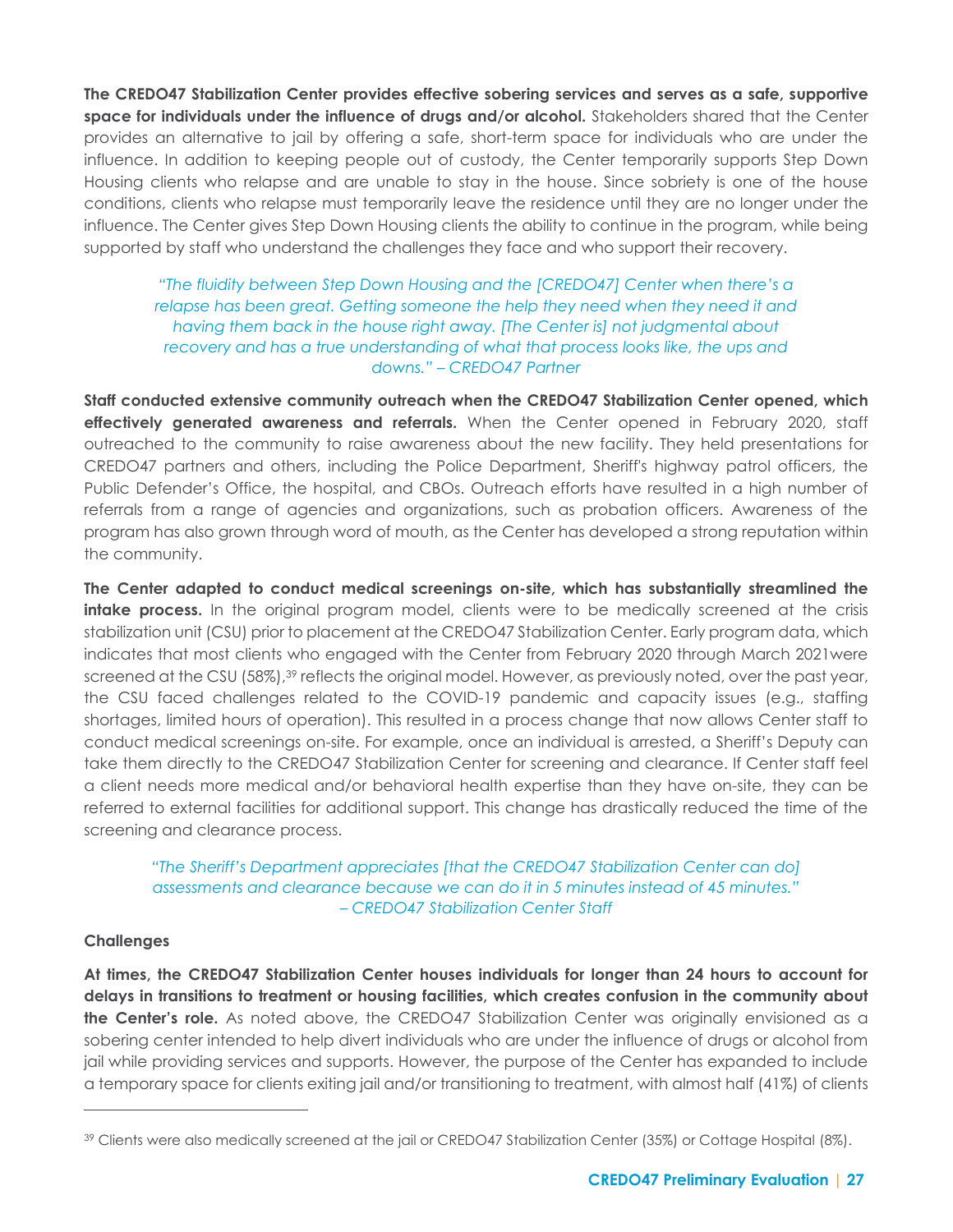receiving support transitioning to treatment and about a quarter (23%) receiving support transitioning from jail to the community. The change occurred because of the need to release clients from jail due to COVID-19 coupled with placement delays in treatment, shelter, and housing facilities. The Center will keep clients for longer than 24 hours on a case-by-case basis to account for these delays. However, this leads some organizations to believe the Center has the capacity to hold clients for longer periods and act as a type of shelter, which the Center is not intended for or equipped to do.

#### *"The average stay is 48 hours. We try really hard to get [clients] out in a day, but programs may not have a bed available." – CREDO47 Stabilization Center Staff*

*"We've had several agencies that wanted to use us as a shelter – [they ask us to house a client for] a couple of days, overnight, [or say] we need four to five days until a bed is open. We can't do that." – CREDO47 Stabilization Center Staff*

**Eligibility requirements and behavioral health needs can limit the types of support clients receive through the CREDO47 Stabilization Center.** Clients who are on Medi-Cal in Santa Barbara County can be connected to services through the County's Access Line. However, it can be difficult to link clients who are on Medi-Cal in another county or who do not have Medi-Cal to subsequent services. Placement options for uninsured clients are even more limited and typically involving taking them to social services or a shelter. Staff are also unable to adequately serve severely mental ill clients who are not on medication and/or using substances that make their behavior unpredictable (e.g., methamphetamine). In these situations, clients are typically referred to the CSU or Cottage Hospital to receive appropriate medication and/or stabilization services, which can be challenging given the CSU's capacity issues.

*"[It's] become a challenge because the CSU is not always open, or [the client] needs to go back to Cottage and get their appropriate medication. Once on medications, they are fine. [Clients who are] not medicated or not compliant are difficult for us." – CREDO47 Stabilization Center Staff*

#### **Stakeholder Recommendations**

Stakeholder recommendations specific to the CREDO47 Stabilization Center are included below:

- Engage in ongoing community outreach to continue to inform clients and community stakeholders about the Center's services. While program staff initially engaged in outreach activities, more recent efforts have been curbed due to COVID-19. Staff recommended enhancing outreach efforts to raise awareness of the Center and serve more people. One suggestion is to provide outreach and transition support (e.g., checking in with former clients, developing an alumni group), particularly through the shelter for clients who lack cell phones or access to communication.
- Develop opportunities to check in with former clients and ensure their needs are being met. Center staff identified that many clients need support beyond their brief time at the Center but may not know how to access services. They recommend dedicating time for staff to check in with clients in the months after they exit the Center to assess how they are doing and link them to additional support as needed and/or holding monthly group meetings in which former clients can drop in and receive assistance.
- Expand the resources at the CREDO47 Stabilization Center by offering on-site shower and laundry facilities for clients and staff.

*"My wish would be to have a group that says let's meet once a month to check on people. They need that support but don't know how to get it, [they also have] that lack of trust [because they] don't know [other] people. Having known us, it would be a safe place. We could talk to them for a bit and show them that someone still cares for them." – CREDO47 Stabilization Center Staff*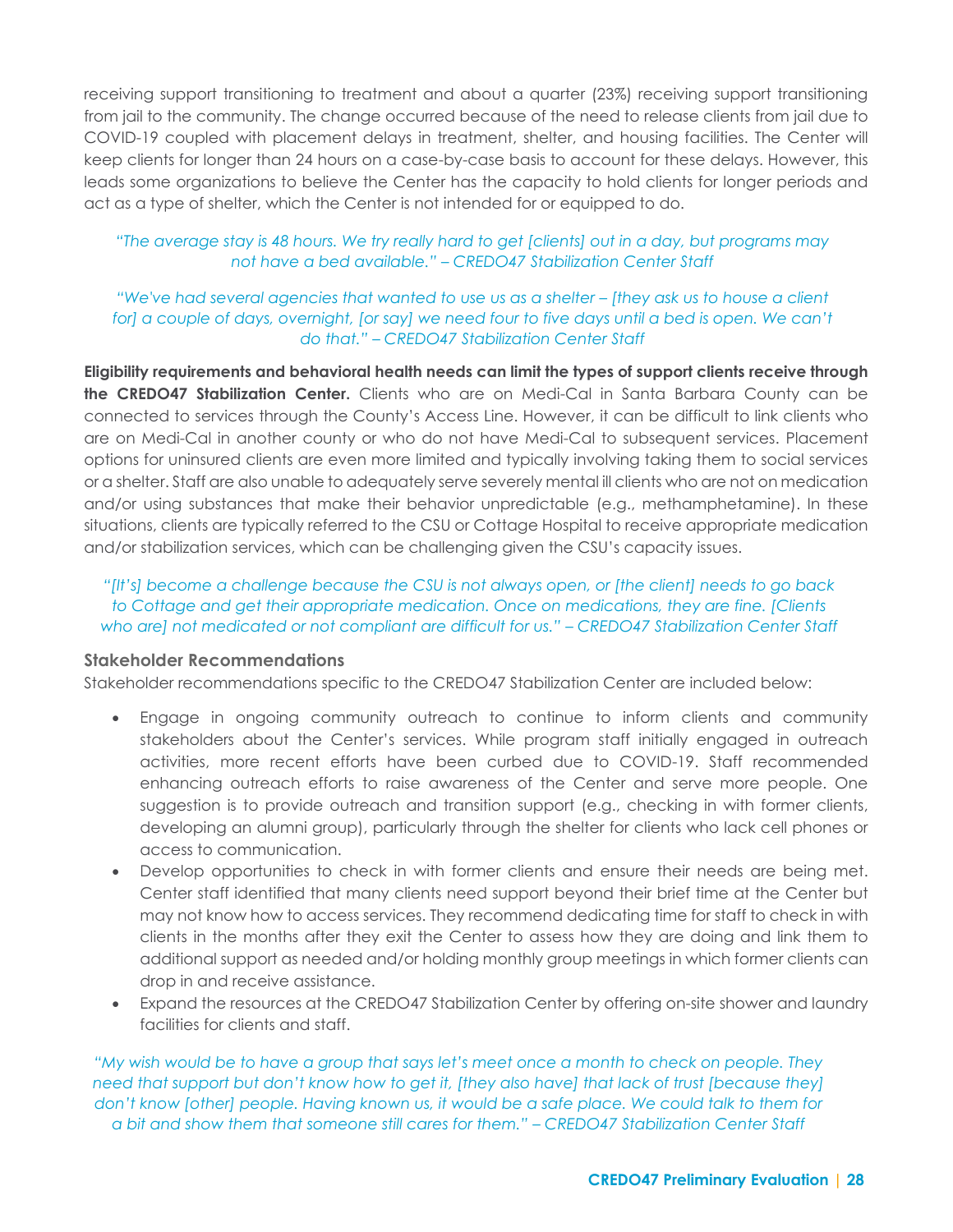### Step Down Housing

Step Down Housing is overseen by Good Samaritan and offers supportive housing for up to 20 individuals at a time with SMI and/or SUD. Following stabilization, individuals are "stepped down" from higher level of care settings, such as residential treatment, to one of four homes where they can reside for six to twelve months to facilitate reentry into the community. Individuals living in the house receive case management, behavioral health services, life skills education (e.g., financial literacy, managing personal property), and housing support (e.g., securing housing vouchers, locating long-term housing) as appropriate. Housing staff include four live-in house assistants (one per house), one life skills case manager, one program manager, and one behavioral health case manager, all of whom are trained in trauma-informed approaches to client engagement. House assistants are full-time positions for which individuals with lived SUD recovery experience receive housing and a modest stipend. The life skills case manager is a parttime position and the behavioral health case manager, and program manager are full-time positions. The behavioral health case manager is required to be a licensed clinical social worker.

#### **Step Down Housing Services**

Step Down Housing opened on February 19, 2020. During the 14-month period between February 2020 and March 2021, the program served 20 unique individuals, with 1 client who exited and later re-entered the house. Step Down Housing served an average of 10 clients per quarter, as depicted in Figure 8, and the number of clients steadily increased over time. Individuals were referred to Step Down Housing from the Public Defender's Office, behavioral health providers, or CBOs. Those identified as a good fit for the program were expediently connected to services, with an average wait time of two weeks from referral to date of entry.





All Step Down Housing clients participated in behavioral health services through Behavioral Wellness or a private provider. At the time of reporting, service data was available for the 12 clients who exited Step Down Housing. Among these clients, all (100%) received case management services, and most received life skills education (92%) as well as medical (83%), behavioral (75%), and sobriety support (75%), as depicted in Table 7 on the following page.

<sup>40</sup> Figure 8 reflects the number of housing clients per quarter. Clients can be counted multiple times across quarters.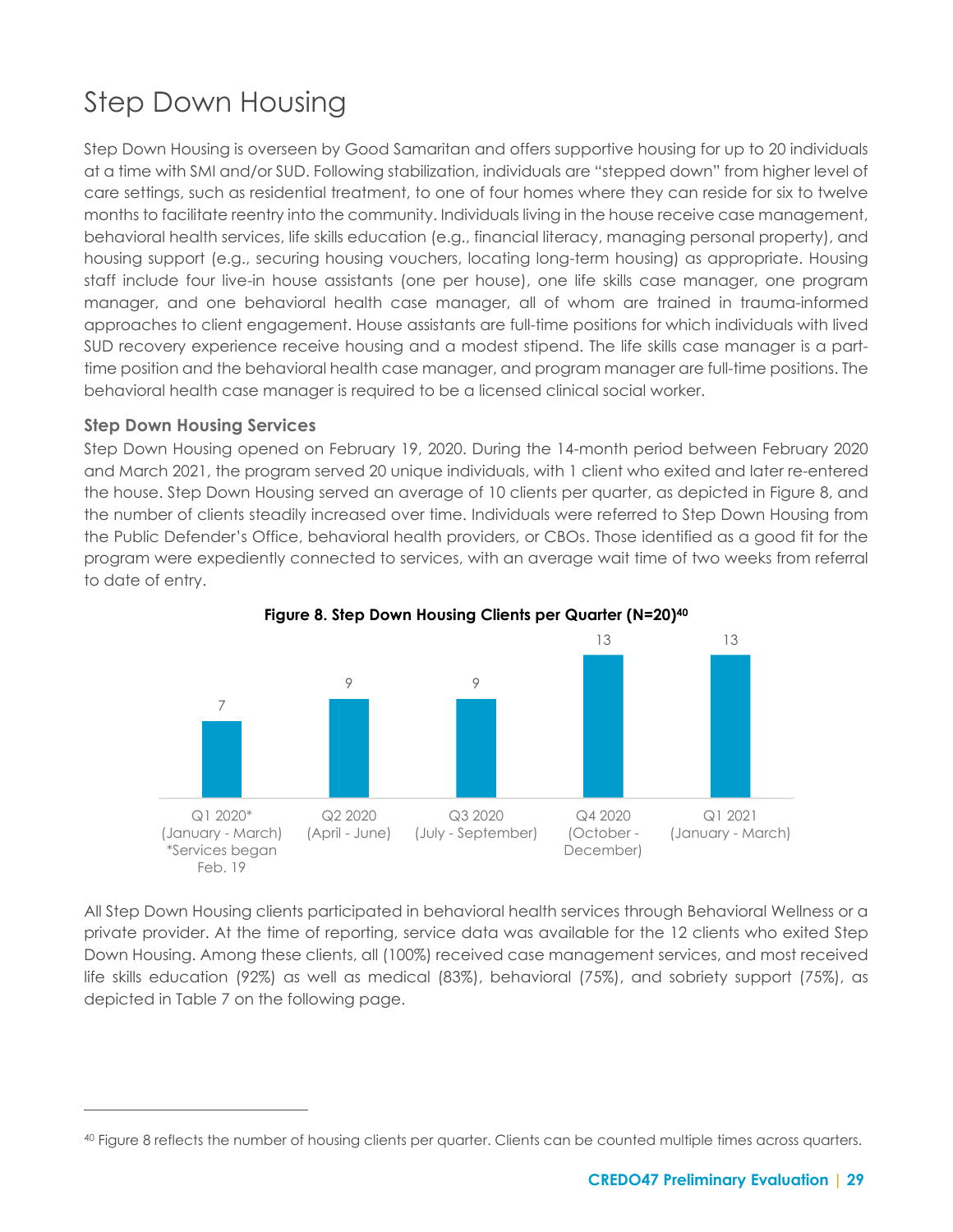Two-thirds (67%) of discharged clients successfully completed the program and one-third (33%) were terminated early. Of the eight clients who successfully completed Step Down Housing, all participated in the program for over three months and half (50%, n=4) participated in the program for six months or more. All (100%) eight clients were unhoused prior to Step Down Housing and successfully transitioned to stable housing upon program exit. Of the five clients for which employment was applicable (i.e., they were not retired or did not have a disability that prevented them from

#### **Table 7. Step Down Housing Services Received by Discharged Clients (N=12)**

<span id="page-30-0"></span>

| <b>Service</b>            | <b>Count</b> | <b>Percent</b> |
|---------------------------|--------------|----------------|
| Case Management           | 12           | 100%           |
| Life Skills               | 11           | 92%            |
| <b>Medical Support</b>    | 10           | 83%            |
| <b>Behavioral Support</b> |              | 75%            |
| Sobriety Support          | 9            | 75%            |
| <b>Health Assessment</b>  | 7            | 58%            |
| Other <sup>41</sup>       | 6            | 50%            |

working), all (100%) advanced their employment by beginning a new job or being promoted by a current employer. Of the seven clients for which education was applicable, approximately one-third (29%) furthered their education by applying for their GED or continuing community college.

#### **Client Profile**

Step Down Housing clients were mainly ages 25-34 (30%) or 45-54 (25%) and averaged 44 years old. There were more men (60%) than women (40%) and half of the clients (50%) identified as White.

| <b>Category</b>       | Count | <b>Percent</b> |
|-----------------------|-------|----------------|
| <b>Age Group</b>      |       |                |
| 18-24                 | 2     | 10%            |
| $25 - 34$             | 6     | 30%            |
| $35 - 44$             | 3     | 15%            |
| $45 - 54$             | 5     | 25%            |
| 55-64                 |       | 5%             |
| 65 and over           | 3     | 15%            |
| Gender                |       |                |
| Male                  | 12    | 60%            |
| Female                | 8     | 40%            |
| <b>Race/Ethnicity</b> |       |                |
| White                 | 10    | 50%            |
| Two or more races     | 5     | 25%            |
| Other <sup>42</sup>   | 5     | 25%            |

#### **Table 8. Demographic Characteristics of Housing Clients (N=20)**

#### **Program Strengths and Challenges**

The findings below, based on data collection and analysis, describe strengths that lead to program success as well as challenges that create barriers to fully achieving program goals.

#### **Strengths**

**Staff have adopted a client-focused approach to working with clients.** From the moment clients enter the house, housing staff support them to achieve stability and independence, and regularly seek out new

<sup>41</sup> Other includes Mental Health Treatment, Employment Services and Assistance, Substance Use Disorder

Treatment, Food, Medically Assisted Treatment (MAT), Housing, and Transportation.

<sup>42</sup> Other includes Black or African American and Hispanic, Latino, or Spanish.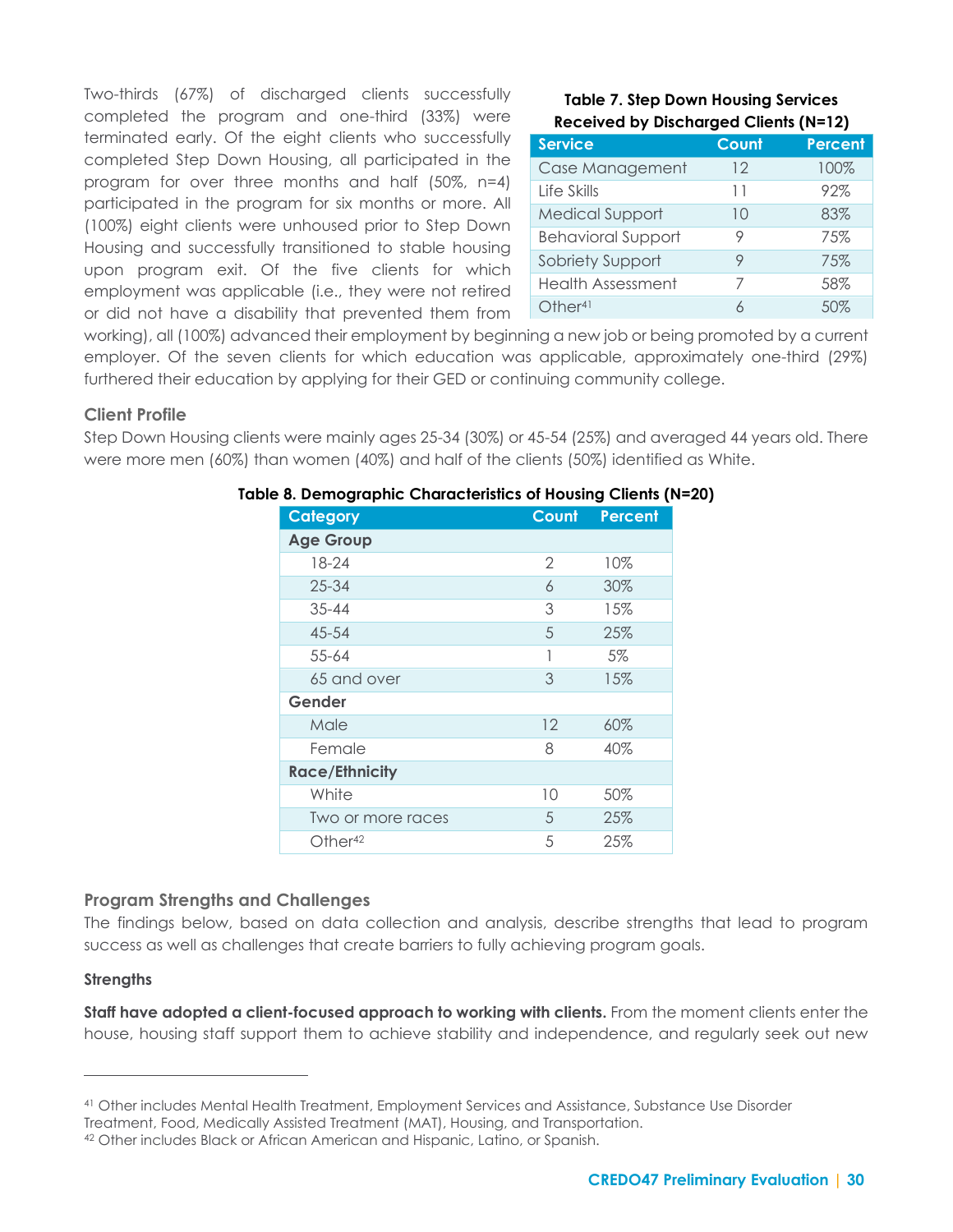ways to meet their needs. For example, staff are exploring more efficient and engaging strategies to interview and orient new clients to the home for smoother transitions. In response to the needs that have arisen in the house, Step Down Housing has introduced training for staff on harm reduction and supporting clients with a history of trauma. This has made it easier for clients to get the help they need and ensure they feel supported by housing staff despite any challenges they experience. Additionally, staff designed a new transition program to meet clients' needs as they move on from Step Down Housing that is aimed at helping clients develop proficiency in financial literacy, budgeting, shopping, and other life skills.

#### *"I had a relapse when I first came here and I was in the house, and I was high. I got in trouble for it. The house [assistant] was very stern with me; he was not rude, he wasn't mean, but he was very stern. I feel safe because of that because basically it says we're not allowed to have drugs in the house, it has to be drug free to be safe, so I feel good because of that." – Step Down Housing Client*

**Clients feel supported by housing staff while they are living in the house and after they transition to a new residence.** Most clients praised both the Step Down Housing program and the housing staff. One client emphasized how welcome they felt at Step Down Housing after experiencing discrimination at another agency due to their sexual orientation. Multiple clients shared examples of how they were supported by Step Down Housing staff while they were living in the house and after they transitioned to a new residence—staff encouraged clients to choose their own path to recovery, provided rides as needed, and taught financial literacy skills (e.g., opening a bank account) and basic life skills (e.g., taking care of personal property).

#### *"I like [living in the house]. My experience so far has been pleasurable…. I feel very comfortable and free here. Also, I feel like there's structure to it; it's not just like whatever you want to do here…. I do feel like I have enough freedom to be myself, I don't have to act a certain way." – Step Down Housing Client*

A housing staff member recounted helping a former client navigate logistical challenges paying rent their first couple of months living outside of the house. The staff member provided advice and accompanied the client to the bank until the client was able to manage the situation independently. The client was ultimately able to pay rent on their own, maintain stable housing, and receive a raise at work.

*"[A landlord] wouldn't take [a former client's] rent because they hadn't recalculated it when her income changed. …She held it for two and a half weeks…then we had to go back…to the bank and pay them. …the next month they still hadn't calculated it, and I texted her and she said, 'Don't worry I got it.' Then in a few months she texted me and said, 'I'm paying rent, got a raise at work, and miss you and others in the house.'" – Step Down Housing Staff*

**Housing staff have developed collaborative relationships with CREDO47 partners, CBOs, and community stakeholders to meet clients' needs.** Housing staff interact frequently with the CREDO47 Stabilization Center, Housing Authority, Behavioral Wellness, and the Public Defender's Office to address clients' behavioral health, housing, and criminal justice needs. Given that a number of clients are on probation, housing staff have also developed strong relationships with the Probation Department and clients' probation officers. Housing staff are also continuing to build rapport with local landlords to help ease the difficult process of securing long-term housing.

Staff also coordinate with local CBOs that provide important services to clients while they are in the house and after they have exited. One of their strongest partnerships is with the Mental Wellness Center, which offers additional case management, a full kitchen to provide lunches and dinners, a music room, arts and crafts, and some housing. Other community partners include People's Self-Help Housing, Rescue Mission, the Salvation Army, and Sanctuary.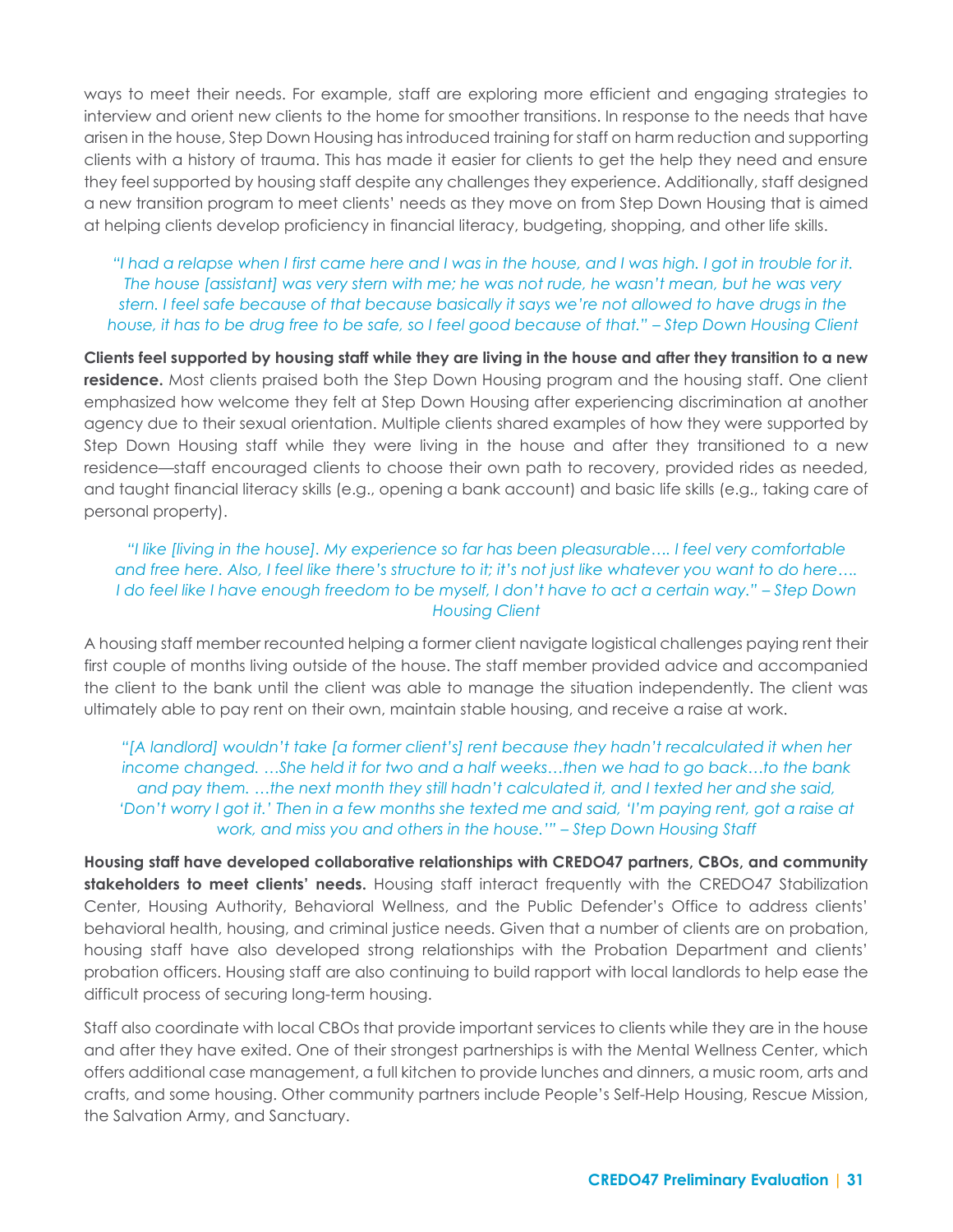#### **Challenges**

**Step Down Housing may not be reaching all individuals who can benefit from the program, particularly women and individuals experiencing mental health challenges.** Program stakeholders and clients raised concerns that Step Down Housing serves a greater number of clients with SUD than with mental illness. Staff emphasized that certain house requirements are more appropriate for individuals with SUD (e.g., mandatory drug testing). Housing staff shared that external partners might not know the criteria for living in the house, which may impact referrals. There is also a discrepancy between the number of male and female clients being served. Staff noted that female referrals to Step Down Housing have decreased and reflect a countywide trend in reduced female referrals to behavioral health programs. Stakeholders are unsure of what is driving this trend; however, the reduced referrals drove the decision to convert one of two female houses to a male house, leaving only one female house and three male houses.

#### *"There are more people referred [to Step Down Housing] that have SUD rather than mental health [challenges]. A lot of times people think SUD is more approachable. …Whereas mental health issues are more complicated. …[It's] much further out of peoples' wheelhouses and familiarity."– CREDO47 Partner*

**Staff turnover makes it challenging for housing staff to fulfill their many responsibilities.** Over the first 14 months, a few houses experienced turnover with the house assistant position. Clients also raised concerns over turnover in the house more broadly, noting that it was evident the program manager needed additional support. At the time of data collection, two key positions were vacant: a behavioral health case manager and a part-time life skills case manager.<sup>43</sup> These staffing shortages—which direct service providers are facing across the country—make it challenging to fully meet clients' needs, maintain the house, engage partners and community stakeholders, and participate in data collection and reporting.

#### **Stakeholder Recommendations**

Stakeholder recommendations specific to the Step Down Housing program are included below:

- Modify the admission and orientation processes to create smoother transitions into the program for clients. Housing staff suggested revising the screening process to begin with a file review, rather than an interview, to ensure clients meet the program criteria. Once it is determined that an individual is eligible to reside in the home, they can participate in an interview and meet the housing staff.<sup>44</sup> Housing staff also suggested updating the onboarding process to allow new clients to meet staff (outside of the interview process) and other residents before or after they initially move in, as the first day in the house can be overwhelming for some individuals.
- Identify opportunities to best serve individuals with mental health needs. Consider expanding Step Down Housing staff to include more individuals outside the behavioral health case manager who are formally trained to support clients with mental illness. CREDO47 stakeholders noted that having staff on-site who are equipped with the best practices to meet clients' mental health needs will help ensure all clients feel supported. Also consider adjusting participation requirements based on each individuals' unique needs (e.g., less frequent drug testing for clients without SUD).
- Explore strategies to help retain housing staff, including the house assistants and the behavioral health and life skills case manager positions.

#### *"At Step Down Housing, staff are not trained to work with clients who are mentally ill. Having staff that are trained and can de-escalate [mental health crises] will help." – CREDO47 Partner*

<sup>43</sup> As of September 2021, the part-time life skills case manager position has been filled.

<sup>44</sup> As of September 2021, the screening process was updated to begin with a file review.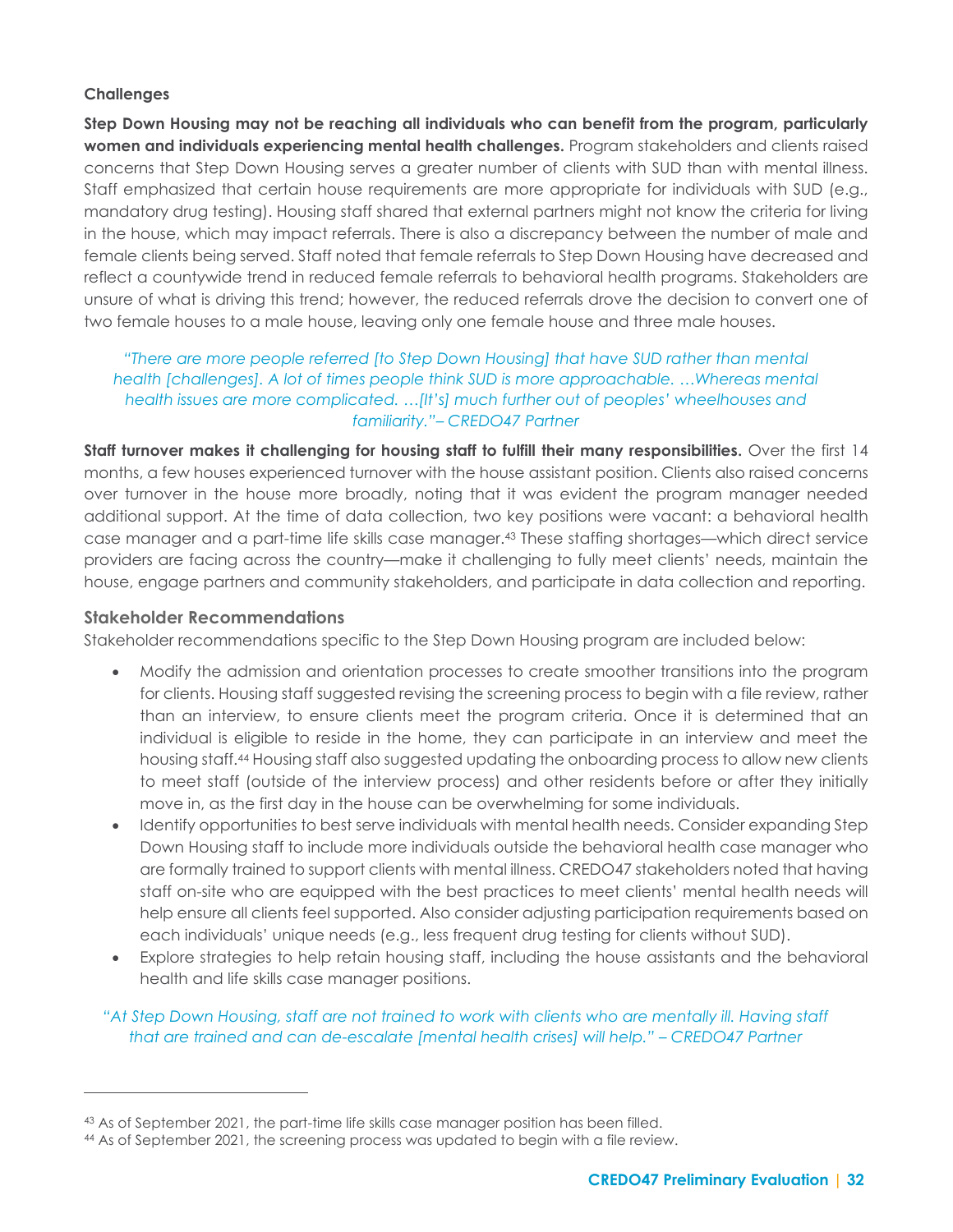<span id="page-33-0"></span>

# **Findings: Preliminary Behavioral Health & Recidivism Outcomes**

### Behavioral Health

The following data reflects the proportion of clients from each program component who went on to receive behavioral health services through Behavioral Wellness after initial engagement with the CREDO47 program. These analyses are based on service receipt data from January 2020 through May 2021.<sup>45</sup>

As described below, all diversion and Step Down Housing clients received behavioral health services through County or private providers after enrolling in the CREDO47 program. A smaller proportion of Co-Response (22%) and CREDO47 Stabilization Center (34%) clients received County behavioral health services after program engagement; however, data was not available on Co-Response or Center clients who received services from private providers. These findings are expected given the pre- and post-filing diversion and Step Down Housing requirements, which indicate that clients must engage in mental health and/or SUD treatment. Additionally, Co-Response and Center services are short-term interventions, ranging from 1 hour to approximately 24 hours, whereas diversion and Step Down Housing are long-term services that can last up to a year. Overall, the following results are promising but preliminary given the narrow implementation period.

- ➢ **Pre-Arrest Diversion (Co-Response).** Approximately one-quarter (22%, n=46) of the 167 Co-Response clients received behavioral health services through Behavioral Wellness after their first encounter with the Prop 47-funded Co-Response team. Of those 46 clients, 22% participated in SUD treatment and 87% participated in mental health treatment. The proportion of clients receiving private services was unknown at the time of reporting.
- ➢ **Pre- and Post-Filing Diversion.** All 10 individuals (100%) enrolled in pre- and post-filing diversion received behavioral health services. Almost three-quarters (70%, n=7) of clients received behavioral health services through Behavioral Wellness and about one-third (30%, n=3) received behavioral health services through an alternative provider (e.g., private, CBO). Of the seven Behavioral Wellness clients, 71% participated in SUD treatment and 43% participated in mental health treatment.
- ➢ **CREDO47 Stabilization Center.** Over one-third (34%, n=168) of the 380 CREDO47 Stabilization Center clients received behavioral health services through Behavioral Wellness after their first encounter with the Center. Of those 168 clients, 85% participated in SUD treatment and 42% participated in mental health treatment.

<sup>45</sup> Program enrollment data through is through March 2021, therefore the minimum follow-up time period to measure post-encounter behavioral health service provision was two months.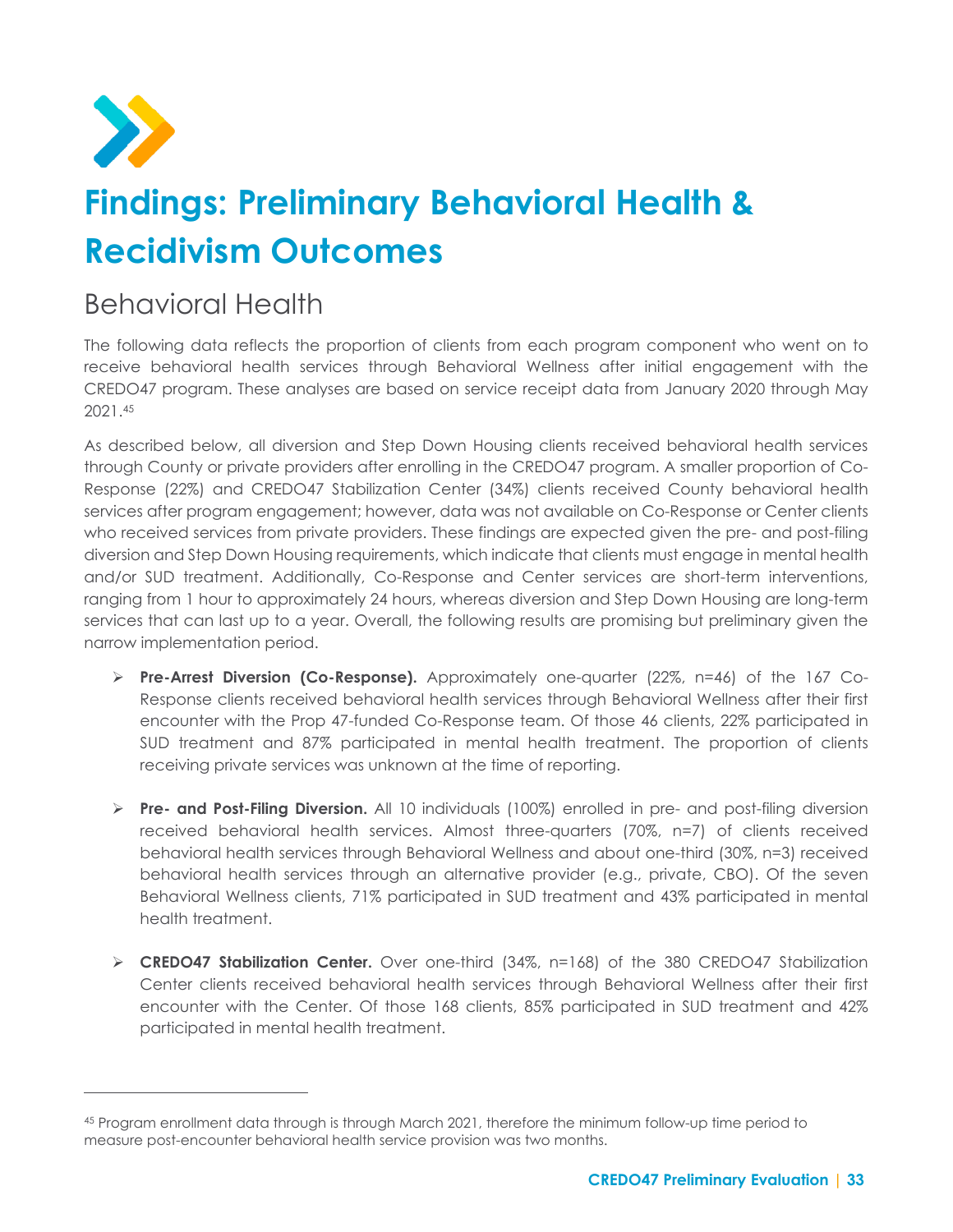➢ **Step Down Housing.** All 20 Step Down Housing clients (100%) received behavioral health services while staying in the house. Three-quarters (75%, n=15) of the 20 Step Down Housing clients engaged in behavioral health services through Behavioral Wellness and one-quarter (25%, n=5) received behavioral health services through a private provider. Of the 15 Behavioral Wellness clients, 87% participated in SUD treatment and 53% participated in mental health treatment.

In addition to ongoing behavioral health services, this evaluation also assessed the proportion of crisis episodes and psychiatric hospitalizations one full year before and after program engagement. Given that behavioral health data was available through May 20, 2021, clients were included in the analysis if they began participating in the CREDO47 program on or before May 20, 2020. Pre- and post-filing diversion was not included in this analysis since only one client had been in the program for one year or longer at the time of analysis. Table 9 depicts the proportion of clients with pre- and post-engagement crisis episodes and psychiatric hospitalizations. <sup>46</sup> Given the small sample size and early stage of the program, these findings identify early trends and areas to monitor as implementation continues.

#### **Table 9. Pre- and Post-Engagement Crisis Episodes and Hospitalizations for Clients Who Engaged with a CREDO47 Program Component on or Before May 20, 2020**

| <b>Program Component</b>                                | <b>Crisis Episodes</b> |             |       | <b>Hospitalizations</b> |  |
|---------------------------------------------------------|------------------------|-------------|-------|-------------------------|--|
|                                                         | Pre                    | <b>Post</b> | Pre   | <b>Post</b>             |  |
| Co-Response (Pre-Arrest Diversion) (n=26) <sup>47</sup> | 27%                    | 38%         | $8\%$ | 12%                     |  |
| CREDO47 Stabilization Center (n=66)                     | 35%                    | 44%         | 8%    | 17%                     |  |
| Step Down Housing (n=7)                                 | 43%                    | 14%         | $0\%$ | $0\%$                   |  |
| <b>Total Unique Individuals (n=97)</b>                  | 33%                    | 41%         | $7\%$ | 14%                     |  |

The proportion of clients who experienced crisis episodes and psychiatric hospitalizations increased after program engagement for all program components except Step Down Housing, which saw a 29% decrease in crisis episodes. These trends are not surprising given that Co-Response and the CREDO47 Stabilization Center involve short interactions intended to address acute mental health crises or instances of substance use, rather than provide ongoing interventions. Alternatively, clients engage in Step Down Housing for six months to one year, which allows more time for individuals to stabilize their mental health and substance use more long term.

<sup>46</sup> A pre/post assessment was also completed for clients who were in the CREDO47 program for at least six months (i.e., started on or before November 20, 2020) and resulted in similar trends in crisis episodes and hospitalizations across program components and the program overall.

<sup>47</sup> In order to ensure that hospitalizations as a result of co-response encounters were not included, all hospitalizations within a week of a client's co-response encounter were not included in this analysis.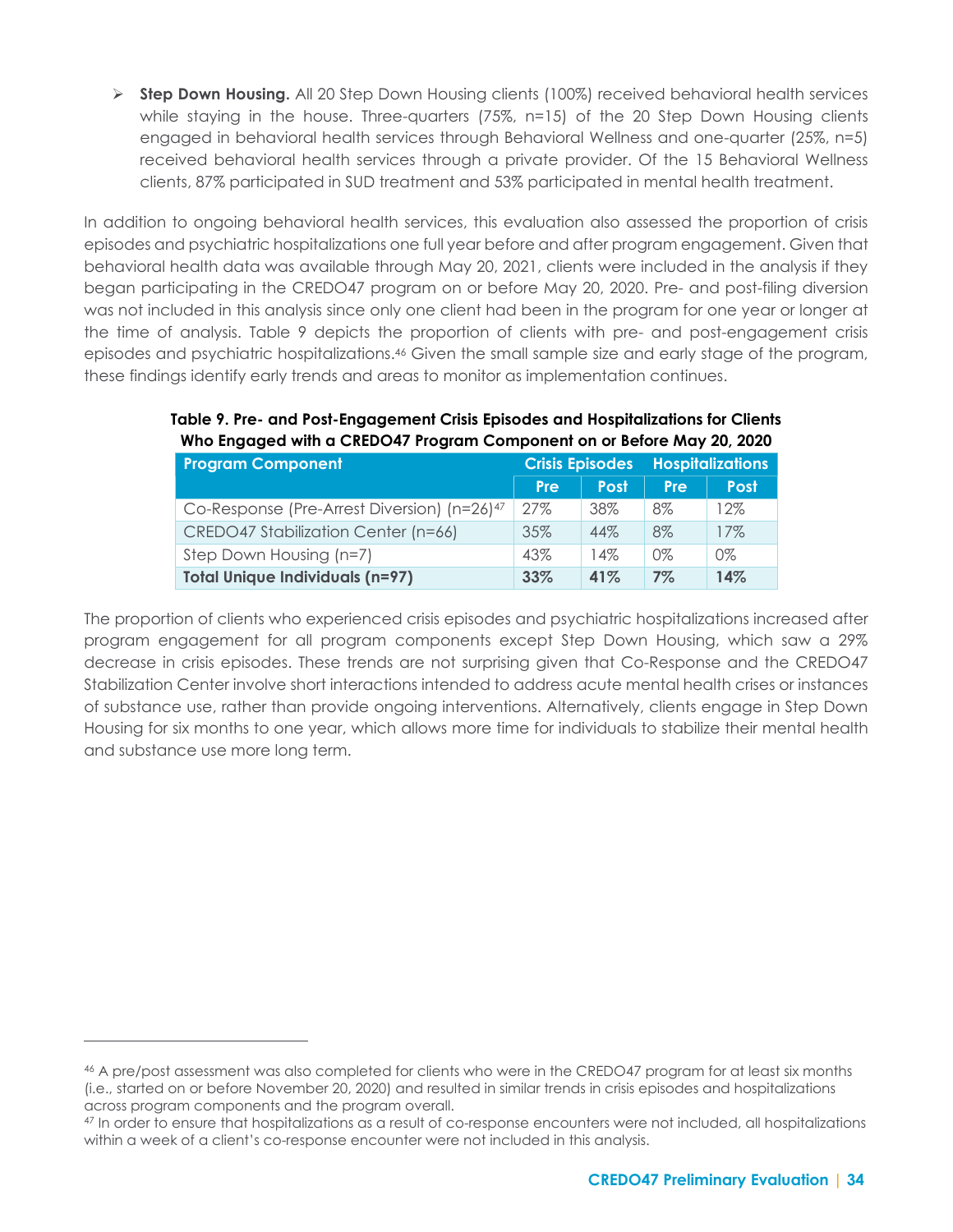### Recidivism

For the preliminary evaluation, recidivism is assessed in terms of new jail bookings. The final evaluation will also information about criminal convictions for offenses that took place after engagement with the CREDO47 program.

#### **Jail Bookings**

The following data compares the proportion of clients from each program component who were booked into jail prior to CREDO47 engagement compared to the proportion of clients who were booked into jail since engaging with a CREDO47 program component. Given that booking data was only available through January 4, 2021, this analysis was limited to individuals who started the program on or before December 5, 2020, in order for clients to have a minimum of 30 days in the program. In order to present an accurate comparison of pre- and post-jail bookings, this analysis measures a comparable number of days for each client prior to engagement and after engagement.

As depicted in Table 10, post-engagement booking rates are lower for all program components compared to pre-engagement booking rates. While these results are promising, they are also preliminary, as data was only available through January 4, 2021. Additionally, trends should be interpreted with caution since decreased booking rates during the COVID-19 pandemic likely had a stronger impact on post-engagement booking rates.

| <b>Program Component</b>                  | <b>One Year Pre-</b>       | <b>Post-Engagement</b> |  |
|-------------------------------------------|----------------------------|------------------------|--|
|                                           | <b>Engagement Bookings</b> | <b>Bookings</b>        |  |
| Co-Response (Pre-Arrest Diversion) (n=99) | 16%                        | 16%                    |  |
| Pre-Filing & Post-Filing Diversion (n=4)  | 100%                       | $0\%$                  |  |
| CREDO47 Stabilization Center (n=298)      | 48%                        | 32%                    |  |
| Step Down Housing (n=15)                  | 47%                        | $0\%$                  |  |
| <b>Total Unique Individuals (n=416)</b>   | 41%                        | 27%                    |  |

#### **Table 10. Pre- and Post-Engagement Recidivism (i.e., Jail Bookings) Rates**

Jail booking rates slightly vary across racial/ethnic groups. As depicted in Table 11, Hispanic, Latinx, or Spanish individuals had slightly higher rates of jail bookings compared to other racial/ethnic groups.

#### **Table 11. Recidivism (i.e., Jail Booking) Rates by Race/Ethnicity<sup>48</sup>**

| <b>Race/Ethnicity</b>    | <b>Recidivism Rate</b> |
|--------------------------|------------------------|
| Black or African         | 26%                    |
| American (n=19)          |                        |
| Hispanic, Latinx, or     | 34%                    |
| Spanish (n=127)          |                        |
| White $(n=197)$          | 27%                    |
| More Than One Race       | 27%                    |
| $(n=15)$                 |                        |
| Missing, Unknown, or     | 13%                    |
| Declined to State (n=52) |                        |

<sup>48</sup> Due to low numbers (n<10), American Indian/Alaska Native and Asian individuals' recidivism rates are not included in this table.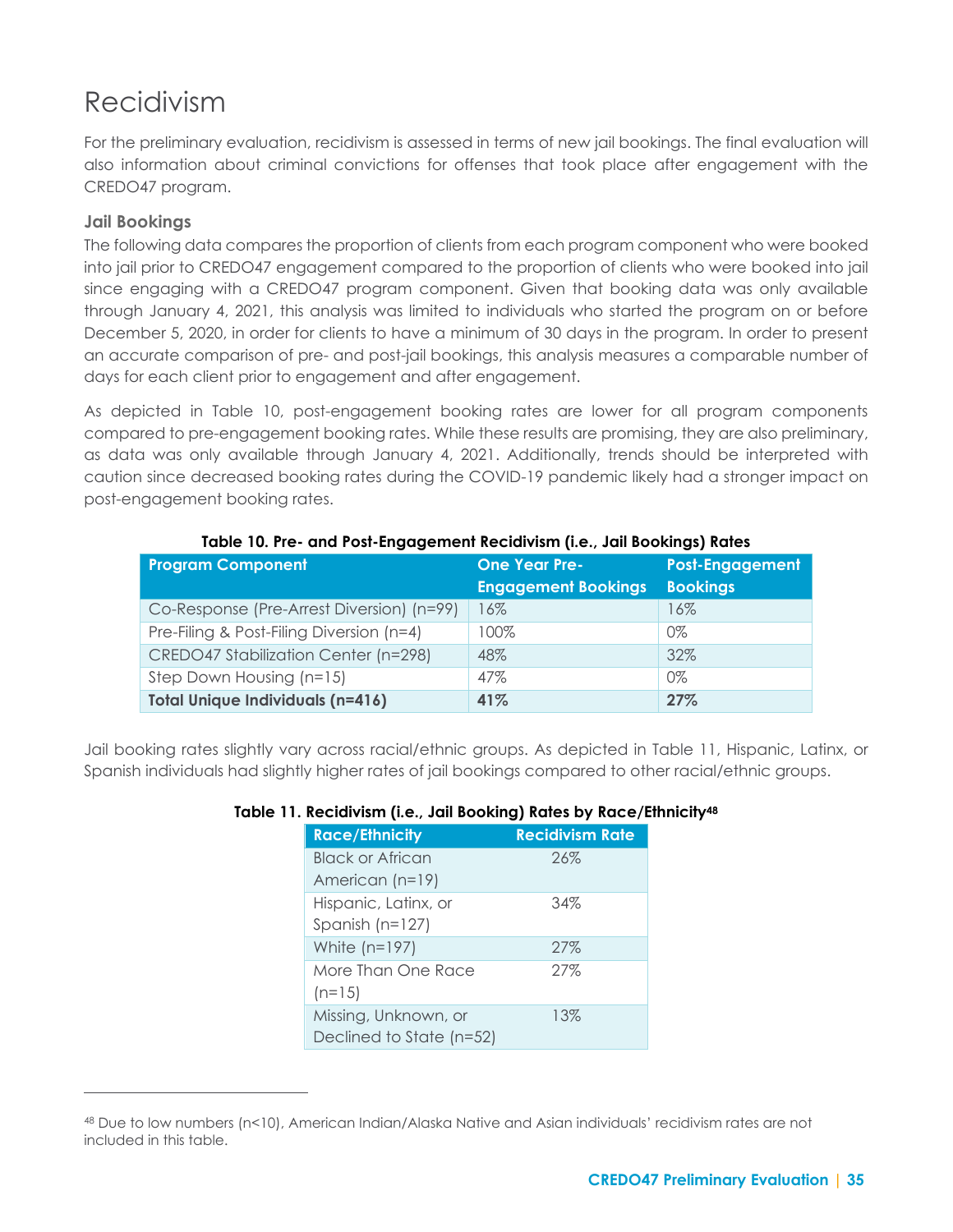<span id="page-36-0"></span>

# **Findings: Overarching Themes**

The following overarching themes reflect key findings across all components of the CREDO47 program.

**The CREDO47 Program is providing important support to individuals with SUD and SMI.** Between January 2020 and March 2021 the program served a total of 564 unique clients with SUD and/or SMI. Partners and clients across the program components emphasized the positive impact the CREDO47 program has had on clients' lives. Stakeholders shared that short-term interventions, including the Co-Response team and CREDO47 Stabilization Center, prevented people from being booked into custody and connected them to behavioral health services. They also noted that longer-term interventions, including diversion and Step Down Housing, reduced the number of jail bookings, crisis episodes, and hospitalizations; helped clients engage in ongoing behavioral health treatment; and supported improved housing, education, and employment outcomes. Program partners also highlighted client success stories and relayed multiple instances where they were thanked by former clients and their family members. Additionally, multiple clients expressed their gratitude for the program, particularly that it helped them become sober, access therapy, locate stable housing, secure employment, and reunite with their families. They acknowledged Step Down Housing staff's willingness to work with them to find suitable housing and to advance personal and professional areas of their lives despite having prior involvement with the justice system.

*"I was [previously] never sober, so [when I became sober] I got to know myself. I spent six months knowing my health, my mind, what I was thinking, everything about me that I never knew before or didn't care for." – Step Down Housing Client*

*"I have worked with many clients that have been successful … clients who were the most challenging, chronically homeless, severely mentally ill. Now they have reached stability and permanent housing through this program. – CREDO47 Partner*

**COVID-19 significantly impacted program implementation and fidelity to the original model, requiring a high level of coordination and flexibility across partners.** The CREDO47 program launched in January 2020 and two months later California initiated shelter-in-place and other COVID-19 pandemic response protocols throughout the state. As a result, the program was unable to serve clients in many of the ways initially envisioned and processes were quickly revised to meet federal, state, and local regulations. Given that the CREDO47 program was in the early months of implementation and the uncertainty surrounding the pandemic, redesigning many aspects of the service delivery model was a challenging process and required stakeholders to be nimble and collaborative.

While the program did not operate at full capacity, all components adapted to continue to support clients with SUD and mental health challenges. Under the direction of the CREDO47 program manager, leadership and staff across the county, including individuals from Behavioral Wellness; the Offices of the Public Defender, District Attorney, and the Sheriff; the jail; the Co-Response team; the Holistic Defense Advocate; Good Samaritan; and CBOs, coordinated to design new processes to respond to crisis calls; divert individuals from the criminal justice system pre-arrest, pre-filing, and post-filing; and provide stepdown, sobering, and housing services, all while adhering and adapting to COVID-19 regulations.

> *"We did a really good job pivoting when COVID hit. We have all these different elements, each of which is a massive program lift on its own." – CREDO47 Partner*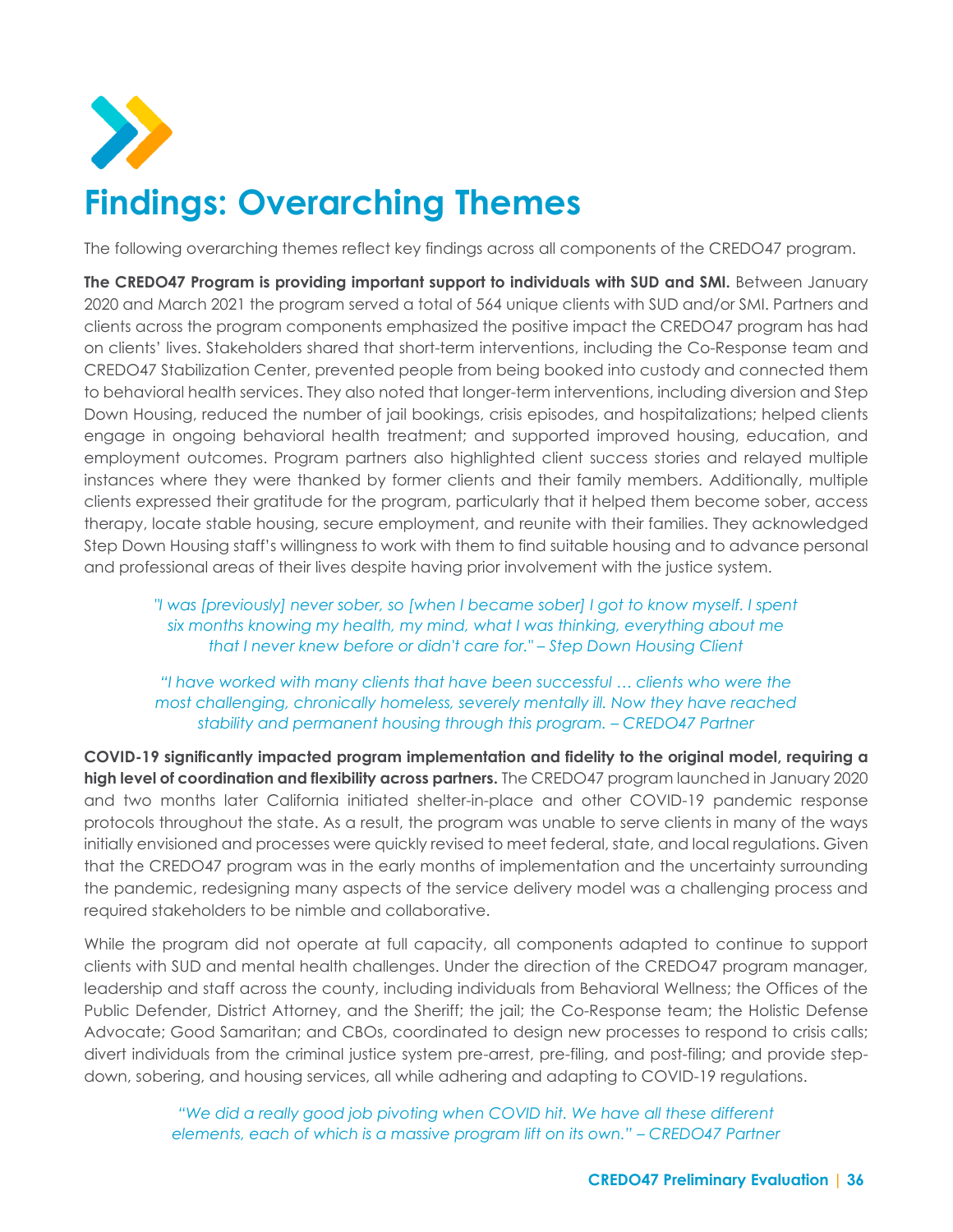**At times, capacity limitations prevented the CSU from accepting new clients, which strained the CREDO47 program and the County's mental health system more broadly.** The CSU was intended to play a key role in the CREDO47 model, both screening and assessing individuals prior to admission to the CREDO47 Stabilization Center and/or Step Down Housing, and stabilizing individuals experiencing behavioral crises prior to being connected to treatment. However, many program partners were unable to transfer clients to the CSU and suggested this was due to COVID-19 capacity limits and budget and staffing challenges. As a result, other program components were required to provide screenings and assessments and, at times, support individuals experiencing mental health crises although they were not fully equipped to provide these services. The CREDO47 Stabilization Center began conducting screenings and assessments, and absorbed clients who might otherwise have been placed at the CSU due to their mental health needs. The Co-Response team, unable to place clients at the CSU, had to search for alternative placements (e.g., family, friends, CBOs) for clients experiencing mental health crises. Finally, although Cottage Hospital was experiencing COVID-related limitations, the facility accepted a greater number of clients, including individuals with stabilization needs more appropriately served by the CSU.

#### *"Crisis stabilization [the CSU] could have been more effective, but because of COVID and COVID restrictions we couldn't put people there. And for staffing and budget reasons it wasn't fully operating." – CREDO47 Partner*

**The County's limited short- and long-term housing capacity creates challenges throughout the CREDO47 program**. At each stage of the program, partners experienced barriers and delays locating beds and securing housing for clients. Staff spent a significant amount of time securing housing for clients, although that was often not the primary purpose of their program component; clients experienced longer than anticipated stays at the CREDO47 Stabilization Center while waiting for beds to become available at other facilities; and Step Down Housing clients prolonged their stay in the house as they struggled to identify alternative long-term housing options. These housing barriers delayed exits out of the CREDO47 program and, in turn, prevented new clients from entering. While COVID-19 has limited the capacity of some group residential settings, the County ultimately lacks sufficient housing for all residents in need of shelter (a prevalent need across California).

#### *"It's really hard [to find long-term housing]. I have a client with a housing voucher and am struggling to find them housing." – Step Down Housing Staff*

**CREDO47 partners are continuing to learn how to work together make decisions, develop work flows, and meet clients' needs.** The agencies involved in the CREDO47 program are collaborating in new ways and some partners are working together for the first time. Partners are still learning what each agency does and the ways in which they contribute to the CREDO47 program and support clients' success. As is common with new teams, partners are building trust as they continue to streamline process flows and refine policies, data collection methods, and reporting procedures. Ultimately, all partners agree with the behavioral health diversion principles that underlie the CREDO47 program and are committed to improving and expanding the program to make it more accessible and effective for those in need.

Although inter-agency communication has improved over time, some stakeholders identified challenges with consistent communication. They noted that some program partners regularly attend meetings while others participate less frequently, which raised concerns about the level of buy-in across different agencies. In some instances, programmatic decisions were made among smaller stakeholder groups and not expediently shared with all partners. Partners emphasized the need for equal engagement across agencies and to establish processes for disseminating program updates in real time. Despite these challenges, communication is improving. Partners have coordinated to support data collection, access, and reporting, and to streamline the program model for clients and all agencies involved.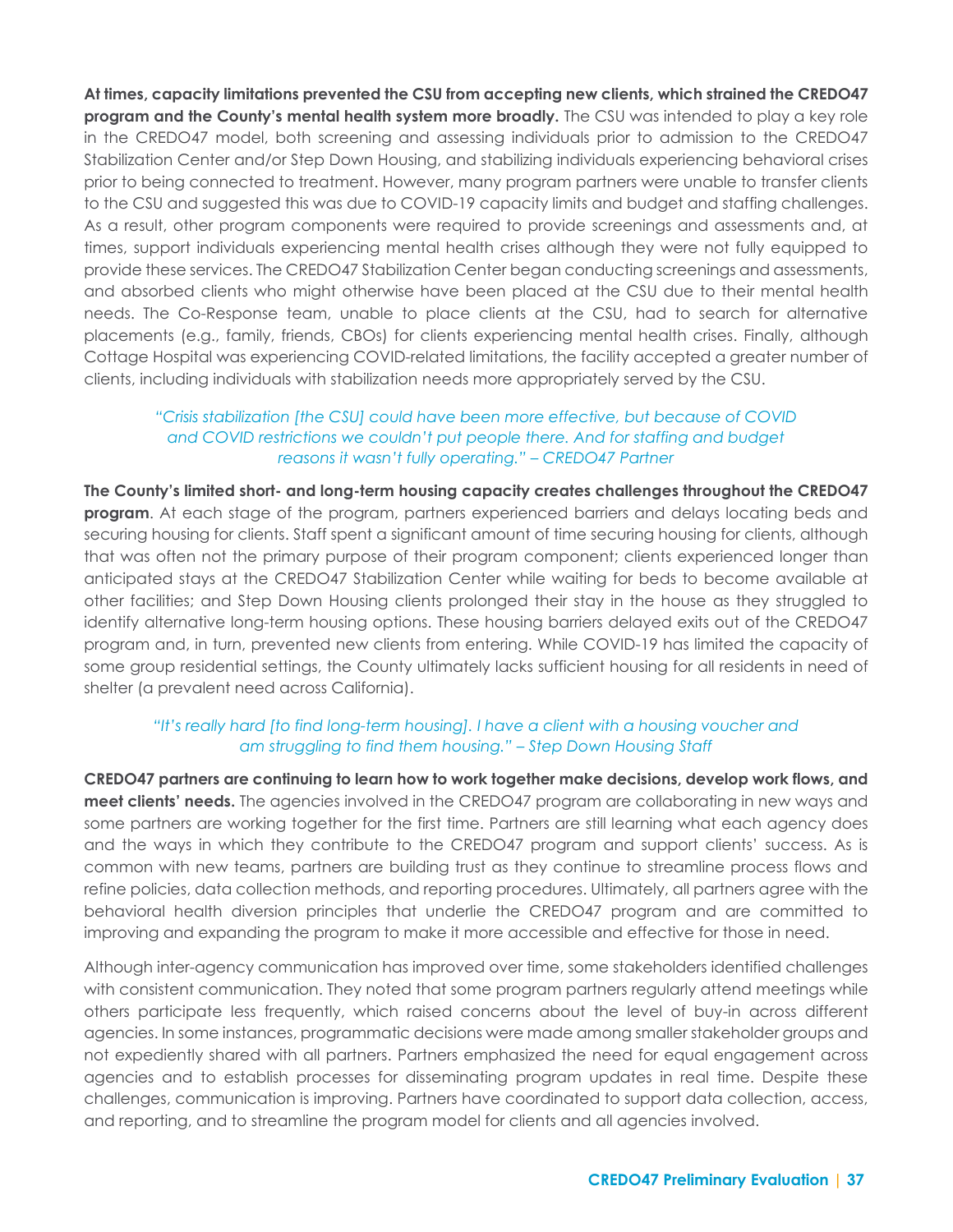*"Weekly meetings with partners where we bounce things around with each other, communicate, that has made a difference to me. The most important part is how can we make [the program] work better. In turn they tell us, "What do you need from us?" That's made a big difference." – CREDO47 Partner*

**There is limited capacity for data collection, sharing, and reporting across program stakeholders.** Given the complex model of the CREDO47 program and the number of agencies involved, the program requires a significant staffing investment to support data collection and reporting. Data collection processes continue to evolve and vary across agencies, and at times there have been reporting discrepancies between partners. It can be challenging to address these discrepancies because partners have different understandings regarding the types of personal client information (e.g., criminal justice involvement, behavioral health services) they are legally permitted to share. Additionally, there are multiple software systems (e.g., Vertical Change, Behavioral Wellness's EHR) that must communicate with one another to fully assess program impacts and client outcomes.<sup>49</sup> Facilitating this communication requires a great deal of time and high levels of technical expertise and coordination across staff.

> *"When we can get the Electronic Health Records and Vertical Change to talk, the outcome data will … tell a story, follow trajectories, see if [the program] is working." – CREDO47 Partner*

*"[CREDO47 is] a program but it's really like four programs. That piece of trying to keep every single situation straight and describe all participant statuses is a lot to [manage]." – CREDO47 Partner*

**The CREDO47 program has made significant progress towards the program's goals and objectives, including reducing the number of people booked into jail, connecting individuals to appropriate services, and improving clients' housing status.** The program aims to prevent jail bookings by directing clients to services and supports through the Co-Response team. Given that only 2% of Co-Response interactions resulted in jail bookings and, instead, most encounters resulted in referrals and/or linkages to behavioral health, social, housing, and other services, the program has effectively prevented jail bookings.

The CREDO47 program also intends to connect individuals to the right level and type of care to meet their needs and prevent hospitalization or jail. All diversion and Step Down Housing clients received behavioral health services aligned with their mental health and/or substance use needs and Co-Response and CREDO47 Stabilization Center clients were often assessed through the County's Access Line and/or directly linked to subsequent behavioral health services. Additionally, there were fewer hospitalizations among Step Down Housing clients and fewer jail bookings among clients across the program.

Finally, the program's third goal is to improve clients' housing status. While the program provides referrals for housing services to all clients as needed, housing outcomes are only tracked for Step Down Housing clients given their longer-term engagement in the program. Of the eight clients who successfully completed Step Down Housing, all were unhoused prior to Step Down Housing and successfully transitioned to stable housing upon exit from the program. Thus far, the program has achieved the three program goals and is expected to continue to do so in the next year and a half of service delivery.

<sup>49</sup> Additionally, information must frequently be double entered in each agency's own data systems, which increases the administrative burden of data entry.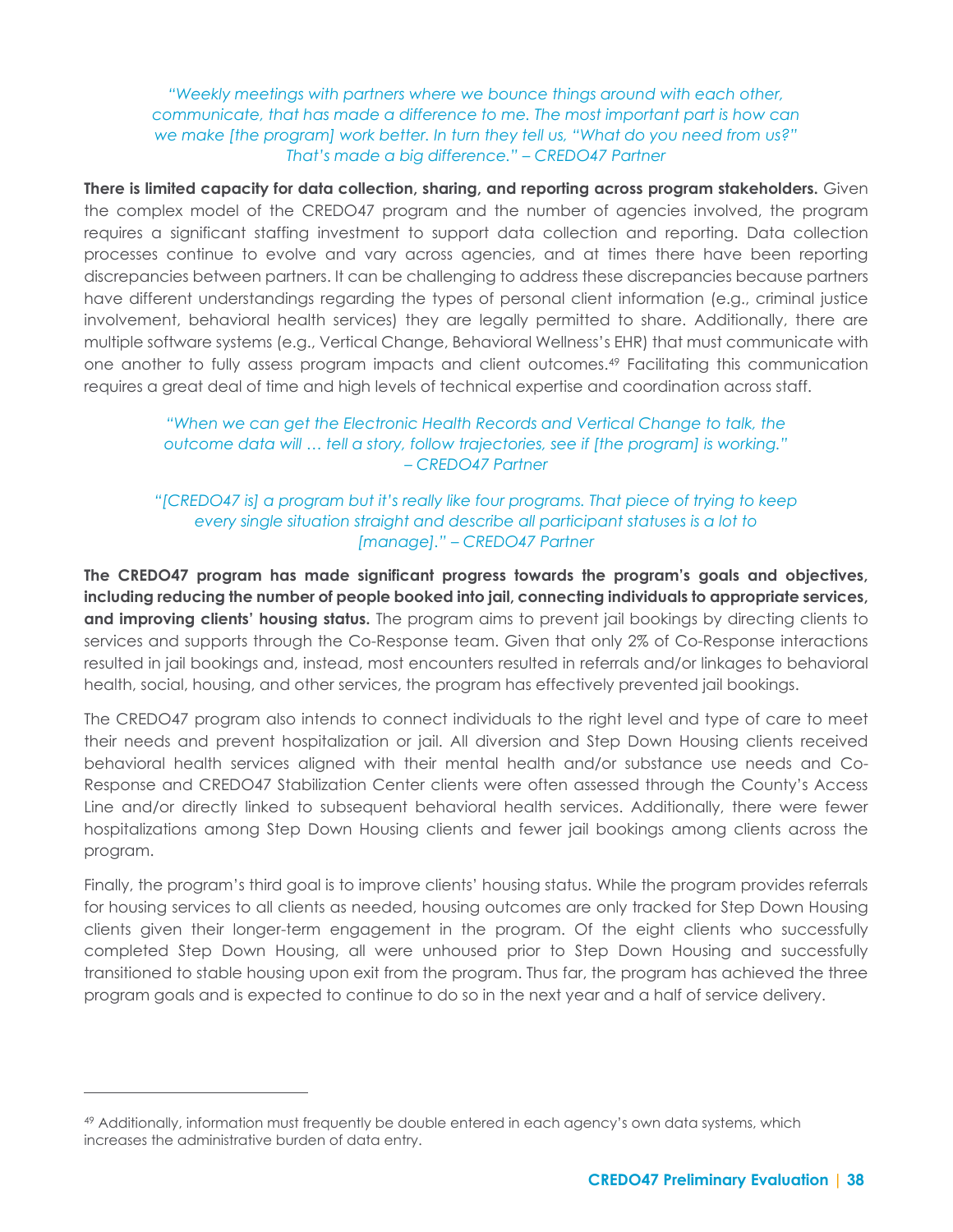

Over the first year and a half of implementation, the CREDO47 program effectively adjusted to developing community and client needs and diverted individuals from the criminal justice system to a variety of supports. The four CREDO47 program components—(1) pre-arrest diversion (Co-Response), (2) pre- and post-fling diversion, (3) the CREDO47 Stabilization Center, and (4) Step Down Housing—have become integrated into the larger County system that aims to meet peoples' behavioral health, housing, and social needs. Moving forward, expanded inter-agency and cross-sector collaboration can help support a more efficient and effective system. Stakeholders involved in the pre- and post-filing diversion component can also review strategies to increase coordination and streamline the case review process to ultimately enroll a greater number of individuals in diversion. Similarly, Step Down housing can expand outreach efforts, enroll more diverse clients with a variety of mental health and substance use needs, and identify staff retention strategies to expand and enhance the program. Finally, the Co-Response team and CREDO47 Stabilization Center can continue to strengthen relationships with CBOs and other partners to facilitate referrals and linkages to ongoing treatment and supports. While the CREDO47 program has been successful, these recommendations and the findings outlined throughout this report should be considered to further enhance diversion opportunities and services in the future.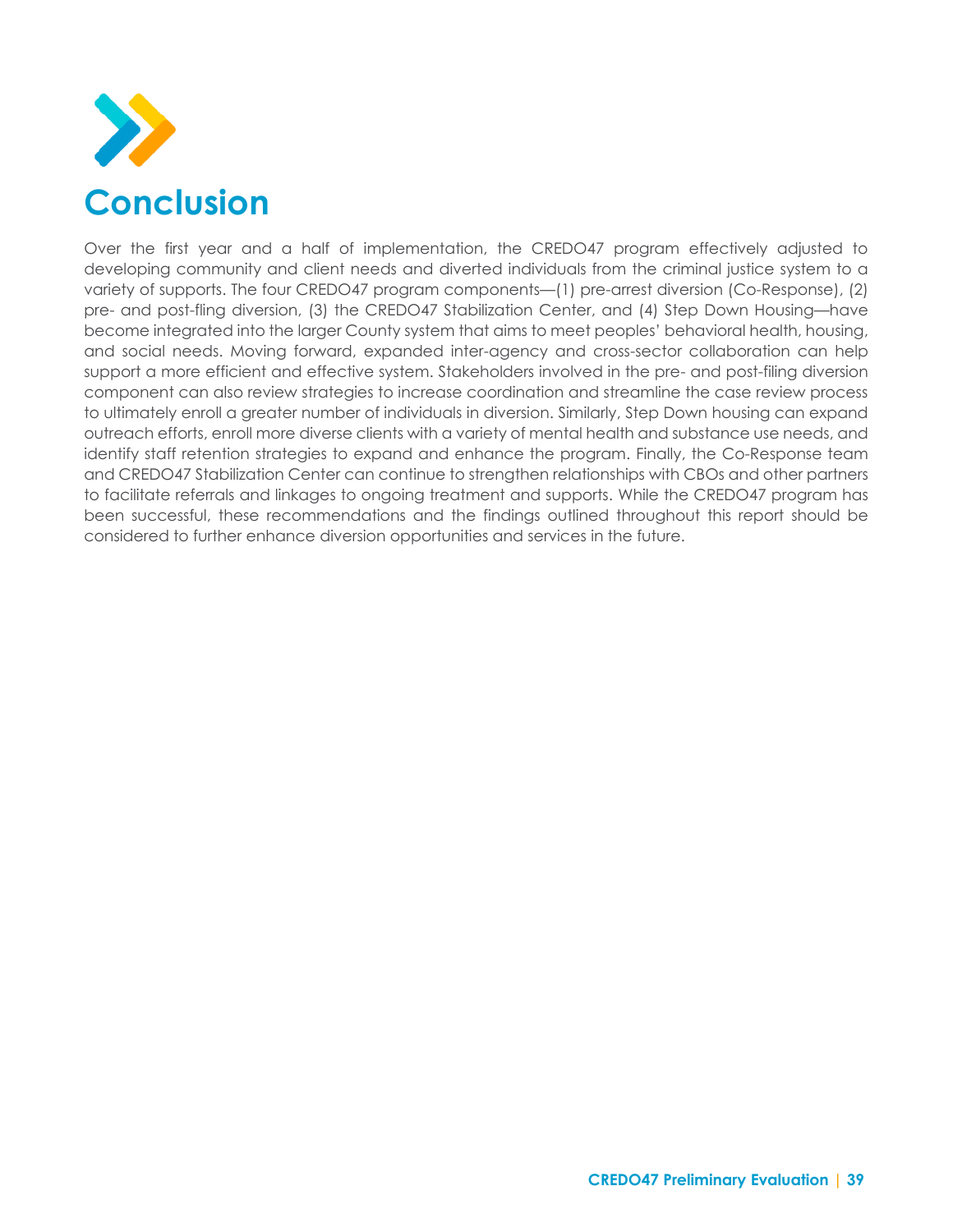



<span id="page-40-0"></span>

| <b>Process</b>                                                                                                                                                                                                                                                                                                                                                                                                                                                                                                                                                                                                                                                                                                                                                                                         |                                                                                                                                                                                                                                                                                                                                                                                                                                                                                                                                                                                                                                                                                                                                                                                            | Outcome                                                                                                                                                                                                                                                                                                                                                                                                                                                                                                                                                                                                                                                                                                                                                                                                                                                                                                                                                                          |                                                                                                                                                                                                                                                                                                                                                                                                                                                                                                            |                                                                                                                                                                                                                                                                                                                                                                                                                                                                                                 |
|--------------------------------------------------------------------------------------------------------------------------------------------------------------------------------------------------------------------------------------------------------------------------------------------------------------------------------------------------------------------------------------------------------------------------------------------------------------------------------------------------------------------------------------------------------------------------------------------------------------------------------------------------------------------------------------------------------------------------------------------------------------------------------------------------------|--------------------------------------------------------------------------------------------------------------------------------------------------------------------------------------------------------------------------------------------------------------------------------------------------------------------------------------------------------------------------------------------------------------------------------------------------------------------------------------------------------------------------------------------------------------------------------------------------------------------------------------------------------------------------------------------------------------------------------------------------------------------------------------------|----------------------------------------------------------------------------------------------------------------------------------------------------------------------------------------------------------------------------------------------------------------------------------------------------------------------------------------------------------------------------------------------------------------------------------------------------------------------------------------------------------------------------------------------------------------------------------------------------------------------------------------------------------------------------------------------------------------------------------------------------------------------------------------------------------------------------------------------------------------------------------------------------------------------------------------------------------------------------------|------------------------------------------------------------------------------------------------------------------------------------------------------------------------------------------------------------------------------------------------------------------------------------------------------------------------------------------------------------------------------------------------------------------------------------------------------------------------------------------------------------|-------------------------------------------------------------------------------------------------------------------------------------------------------------------------------------------------------------------------------------------------------------------------------------------------------------------------------------------------------------------------------------------------------------------------------------------------------------------------------------------------|
| Inputs<br>What do we contribute to<br>accomplish our activities?                                                                                                                                                                                                                                                                                                                                                                                                                                                                                                                                                                                                                                                                                                                                       | <b>Activities</b><br>What activities does our program offer<br>to accomplish our goals?                                                                                                                                                                                                                                                                                                                                                                                                                                                                                                                                                                                                                                                                                                    | Outputs<br>Once we complete our activities, what is the<br>evidence of service delivery?                                                                                                                                                                                                                                                                                                                                                                                                                                                                                                                                                                                                                                                                                                                                                                                                                                                                                         | <b>Short- &amp; Middle-Term</b><br>What changes do we<br>expect to see during<br>engagement period?                                                                                                                                                                                                                                                                                                                                                                                                        | Long-Term<br>What changes do we<br>expect to see during<br>engagement period?                                                                                                                                                                                                                                                                                                                                                                                                                   |
| Funding<br>• BSCC Prop 47 grant funding<br>• Leveraged funds<br>Leadership, Oversight, &<br>Staffing<br>• Partnerships<br>o Public Defender<br>o Behavioral Wellness<br>o Sheriff's Office<br>o District Attorney<br>o Good Samaritan<br>o Family Service Agency<br>• Local Advisory Committee<br><b>Evidence-Based Practices</b><br>• Trauma-Informed Care<br>• Cognitive Behavioral<br>Therapy<br>• Motivational Interviewing<br>• Grounding Techniques<br><b>Existing Services &amp; Resources</b><br>• Crisis Stabilization Unit (CSU)<br>• Co-Response Teams (not<br>funded by Prop. 47) &<br>Mobile Crisis Response<br>(MCR)<br>• Psychiatric Health Facility<br>(PHF)<br>• Crisis Residential Treatment<br>(CRT) program<br>• Individualized outpatient<br>services<br>• Good Samaritan shelter | <b>Engagement and Screening</b><br>Co-Response<br>• Engagement and screening in<br>the field<br>Pre- and Post-Filing Diversion<br>· Holistic Defense Advocate, PD,<br>DA engagement and<br>screening<br><b>Services &amp; Supports</b><br>Co-Response<br>• Linkages to services/resources<br><b>CREDO47 Stabilization Center</b><br>• Alcohol and drug counseling<br>• Transition support from jail<br>and/or to treatment<br>• Case management<br>• Medical care<br>• Transportation<br>Pre- and Post-Filing Diversion<br>• Linkages to services/resources<br>• Diversion monitoring<br>• Charges reviewed and<br>dismissed as appropriate<br><b>Step Down Housing</b><br>• Housing<br>• Case management<br>• Crisis intervention<br>• Linkages to services/resources<br>• Transportation | <b>Engagement &amp; Screening</b><br>Co-Response<br>$*$ # calls received & source<br>$\bullet$ # encounters<br>• # individuals screened & results<br>• # individuals found eligible<br>$\bullet$ # choosing to participate<br>$\bullet$ # referred to services<br>Pre- and Post-Filing Diversion<br>• # individuals screened by Holistic<br>Defense Advocate/PD/DA & results<br>• # individuals found eligible<br>$\bullet$ # choosing to participate<br>• # individuals who complete diversion<br><b>Services &amp; Supports</b><br><b>CREDO47 Stabilization Center</b><br>• # receiving services & type of services<br>provided<br>• # of linkages to services/resources<br><b>Step Down Housing</b><br>$\bullet$ # receiving housing<br>$\bullet$ # bed days<br>• # receiving services & type of services<br>provided<br>Services & Supports (Not Prop. 47-Funded)<br><b>Other County Behavioral Health Services</b><br>• # receiving services & type of services<br>received | <b>Behavioral Health</b><br>• Reduced crisis<br>episodes and<br>psychiatric<br>hospitalizations<br>$\bullet$ Reduced<br>substance use<br>• Improved<br>behavioral health<br>functioning<br><b>Housing</b><br>• Increased housing<br>stability<br><b>Criminal Justice</b><br>$\bullet$ Reduced<br>recidivism, including<br>new criminal<br>charges and jail<br>bookings<br>Community<br><b>Partnerships</b><br>$\bullet$ Increased<br>collaboration<br>between County<br>and community<br>service providers | <b>Behavioral Health</b><br>• Positive outcomes<br>related to<br>behavioral health<br>treatment<br>• Improved quality<br>of life<br><b>Housing</b><br>• Maintained<br>housing stability<br><b>Criminal Justice</b><br>$\bullet$ Reduced<br>recidivism,<br>including new<br>criminal charges<br>and jail bookings<br>• Reduced burden<br>on jail system<br>Community<br><b>Partnerships</b><br>• Expanded and<br>sustained diverse<br>network of<br>County and<br>community<br>service providers |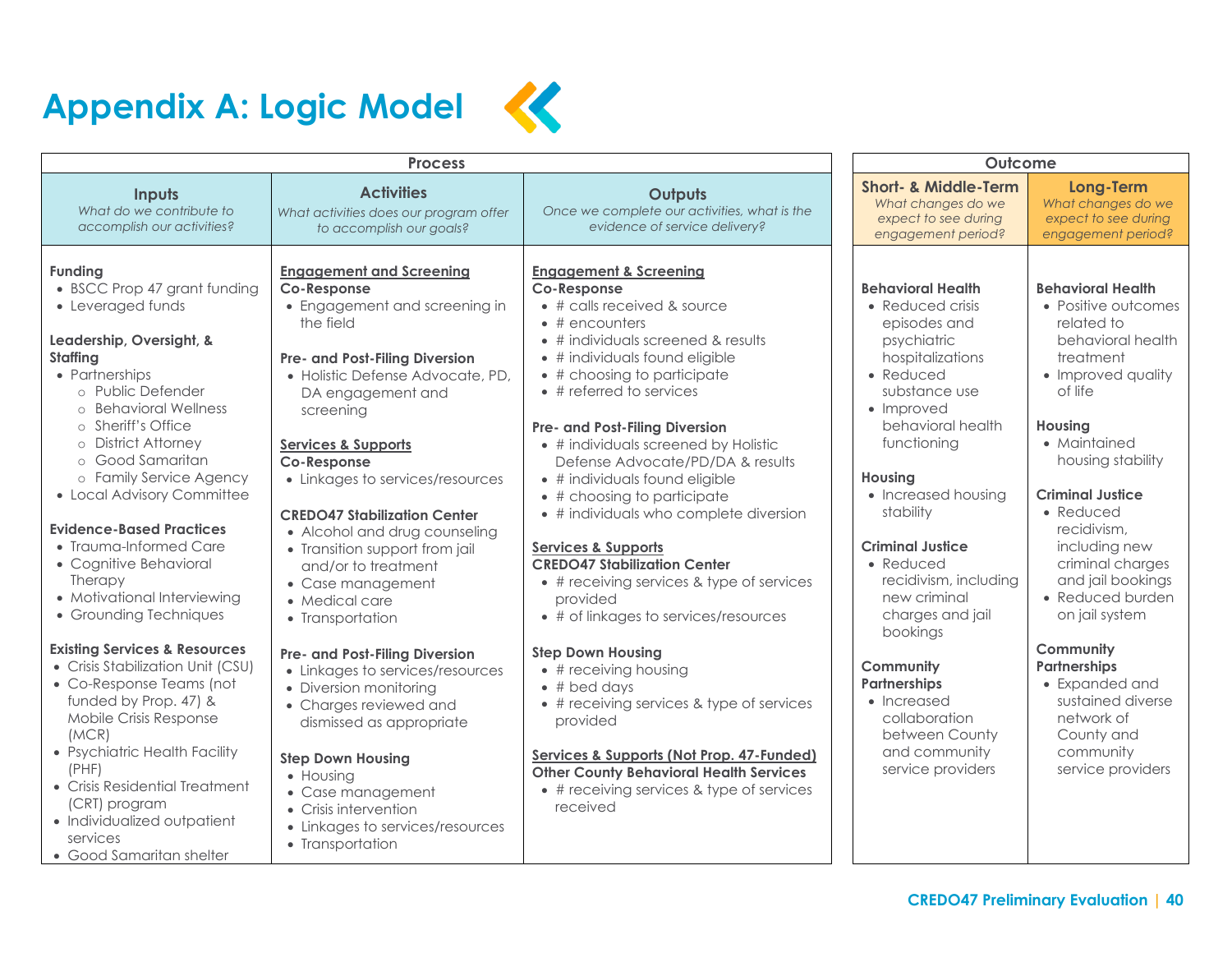<span id="page-41-0"></span>

Please see following page for grantee highlight.